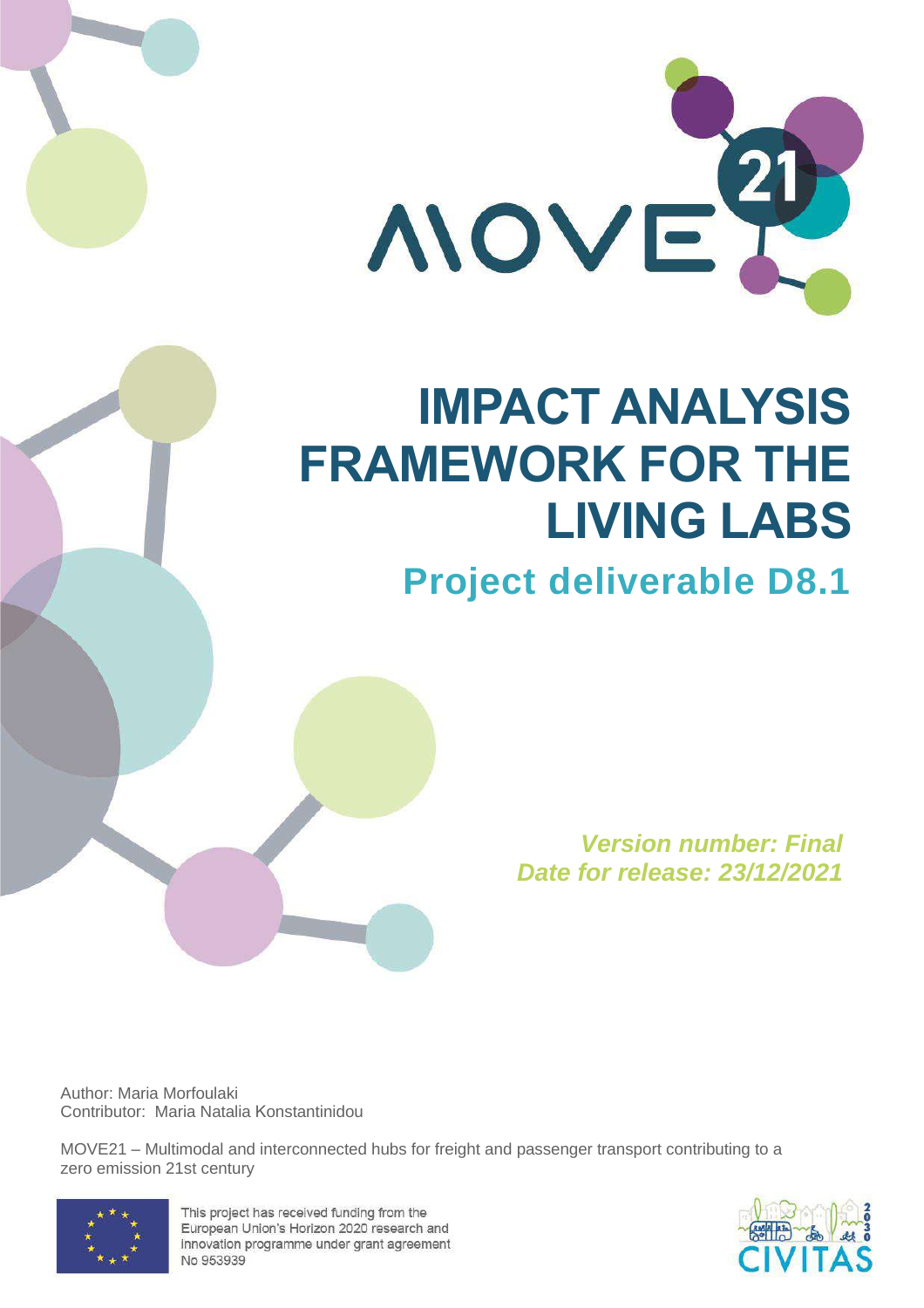

# <span id="page-1-0"></span>**Deliverable administration information**

| <b>Deliverable Administration</b>   |                                                   |                              |                                            |                                                                                                                                                        |                                                                            |  |  |
|-------------------------------------|---------------------------------------------------|------------------------------|--------------------------------------------|--------------------------------------------------------------------------------------------------------------------------------------------------------|----------------------------------------------------------------------------|--|--|
| <b>Grant</b><br><b>Agreement</b>    | 953939                                            | <b>Project</b><br>short name | MOVE21                                     |                                                                                                                                                        |                                                                            |  |  |
| <b>Deliverable</b><br>no.           | D8.1                                              | <b>Name</b>                  |                                            | Impact Analysis Framework for the Living Labs                                                                                                          |                                                                            |  |  |
| <b>Status</b>                       | Final                                             | <b>Due</b>                   | $M1 - M48$<br><b>Date</b><br>23/12/2021    |                                                                                                                                                        |                                                                            |  |  |
| <b>Author</b><br><b>Contributor</b> | Maria Morfoulaki,<br>Maria Natalia Konstantinidou |                              |                                            |                                                                                                                                                        |                                                                            |  |  |
| <b>Related tasks</b>                | T8.1                                              |                              |                                            |                                                                                                                                                        |                                                                            |  |  |
| <b>Dissemination</b><br>level       | Public                                            |                              |                                            |                                                                                                                                                        |                                                                            |  |  |
| <b>Document</b>                     | <b>Version</b>                                    | <b>Date</b>                  | <b>Submitted</b>                           | <b>Reviewed</b>                                                                                                                                        | <b>Comments</b>                                                            |  |  |
| history                             | V.01<br>V.02                                      | 30/11/2021<br>18/12/2021     | Maria<br>Morfoulaki<br>Maria<br>Morfoulaki | Jesús<br>López<br><b>Baeza</b><br>(reviewer),<br>Tariq van<br>Rooijen<br>(reviewer),<br>Adriaan<br>Slob<br>(partner),<br>Håkan<br>Perslow<br>(partner) | Reviewer's<br>comments<br>have been incorporated<br>into relevant sections |  |  |
|                                     |                                                   |                              |                                            |                                                                                                                                                        |                                                                            |  |  |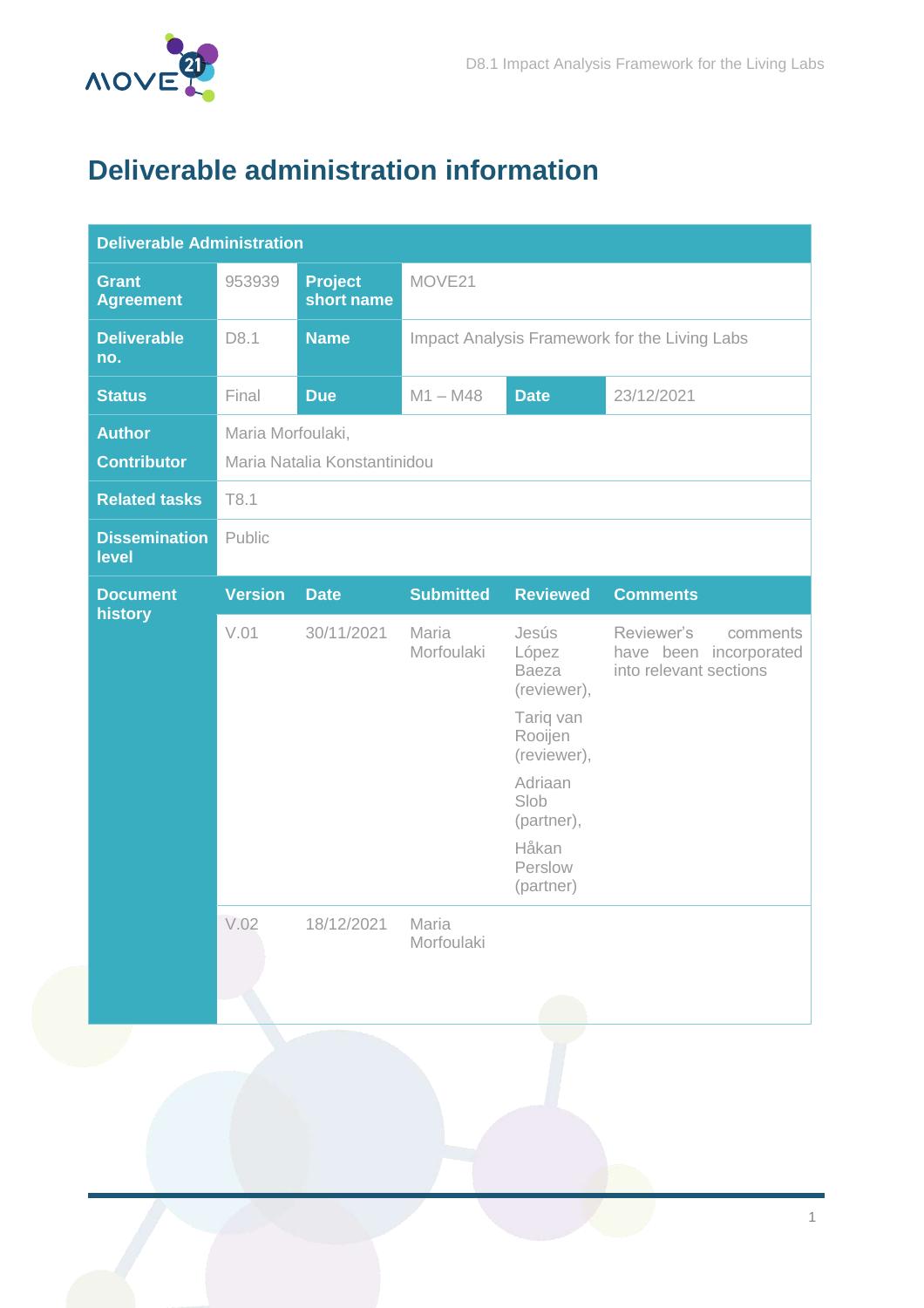

### Legal Disclaimer

MOVE21 is co-funded by the European Commission, Horizon 2020 research and innovation programme under grant agreement No. 953939 (Innovation Action). The information and views set out in this deliverable are those of the author(s) and do not necessarily reflect the official opinion of the European Union. The information in this document is provided "as is", and no guarantee or warranty is given that the information is fit for any specific purpose. Neither the European Union institutions and bodies nor any person acting on their behalf may be held responsible for the use which may be made of the information contained therein. The MOVE21 Consortium members shall have no liability for damages of any kind including without limitation direct, special, indirect, or consequential damages that may result from the use of these materials subject to any liability which is mandatory due to applicable law.

Copyright © MOVE21 Consortium, 2021.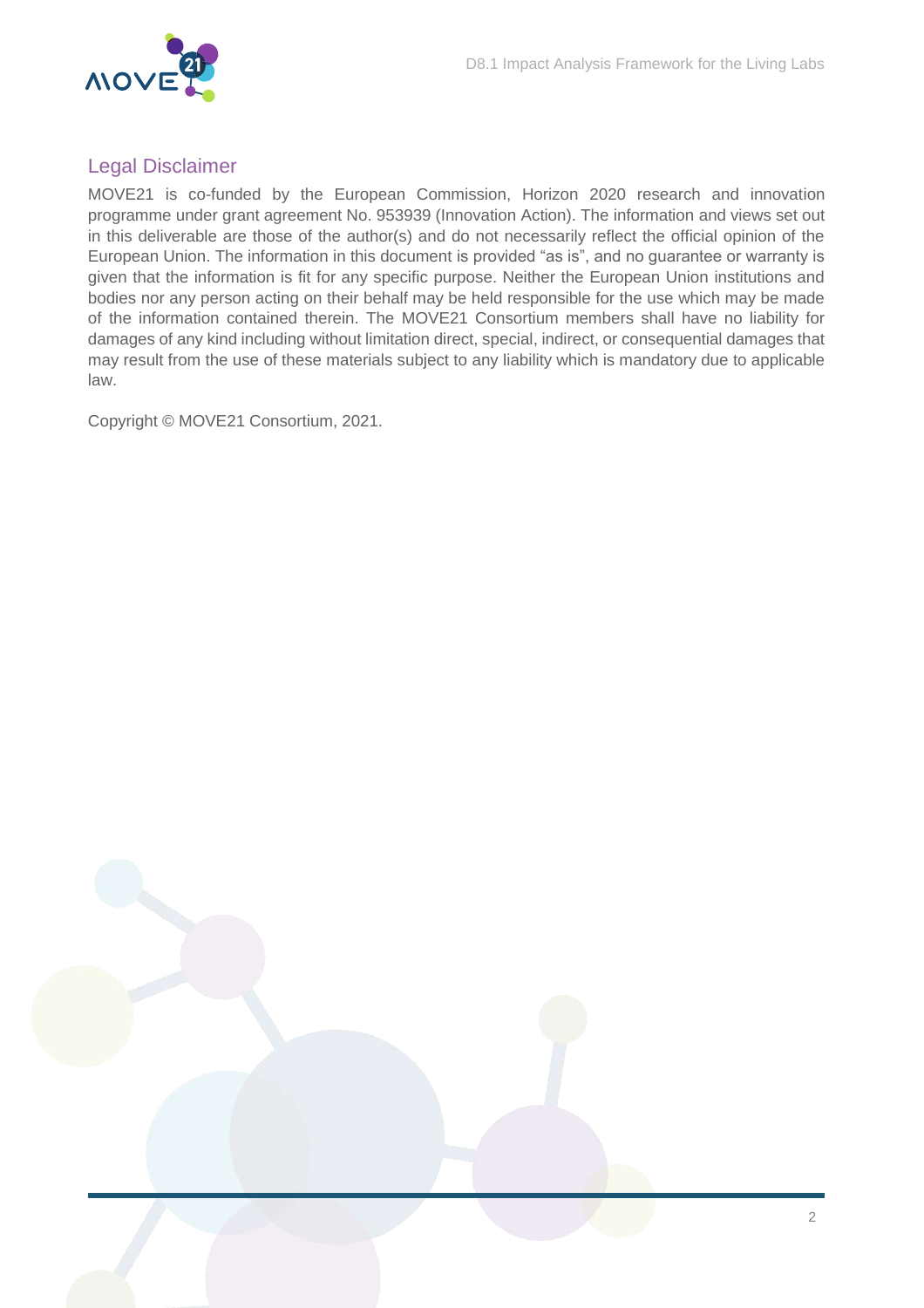

# <span id="page-3-0"></span>**Project Executive Summary**

The main objective of MOVE 21 is to transform European cities and functional urban areas into climate neutral, connected multimodal urban nodes for smart and clean mobility and logistics. MOVE21 will do this through an integrated approach in which all urban systems are connected, and which addresses goods and passenger transport together. As a result, MOVE21 will improve efficiency, capacity utilization, accessibility and innovation capacity in urban nodes and functional urban areas.

The integrated approach in MOVE21 ensures that potential negative impacts from applying zero emission solutions in one domain are not transferred to other domains but are handled holistically. It also ensures that European transport systems will become more resilient. Real testing environments of this MOVE21 integrated approach are the three Living Labs (LLs); Oslo, Gothenburg, and Hamburg while three replicator cities; Munich, Bologna and Rome are following solutions tested in the LLs. In these, different types of mobility hubs and associated innovations are tested and means to overcome barriers for clean and smart mobility are deployed. The LLs are based on an open innovation model with quadruple helix partners. The co-creation processes are supported by coherent policy measures and by increasing innovation capacity in city governments and local ecosystems. The proposed solutions deliver new, close to market ready solutions that have been proven to work in different regulatory and governance settings. The LLs are designed to outlast MOVE21 by applying a selfsustaining partnership model.

# <span id="page-3-1"></span>**MOVE21 partners**

The MOVE21 consortium consists of 24 partners from seven different European countries, representing local city authorities, regional authorities, technology and service providers, public transport companies, SMEs, research institutions, universities, and network organisations.

- **Norway**: City of Oslo, Viken County, Ruter, Urban Sharing, Mixmove, Institute of Transport Economics, IKT-Norge
- **Sweden**: City of Gothenburg, Rise Research Institutes of Sweden, Business Region Gothenburg, Volvo Technology, Renova, Parkering Göteborg
- **Germany**: City of Hamburg, City of Munich, Hafencity University Hamburg, Deutsche Bahn Station & Service
- **Italy**: Metropolitan City of Bologna, Roma Servizi per la Mobilità, Roma Tre University
- **Belgium**: Eurocities, Polis
- **The Netherlands**: TNO
- **Greece**: Centre for Research and Technology Hellas (CERTH)



<https://twitter.com/move21eu>

/www.linkedin.com/company/74707535/

For further information please visit **[www.move21.eu](http://www.move21.eu/)**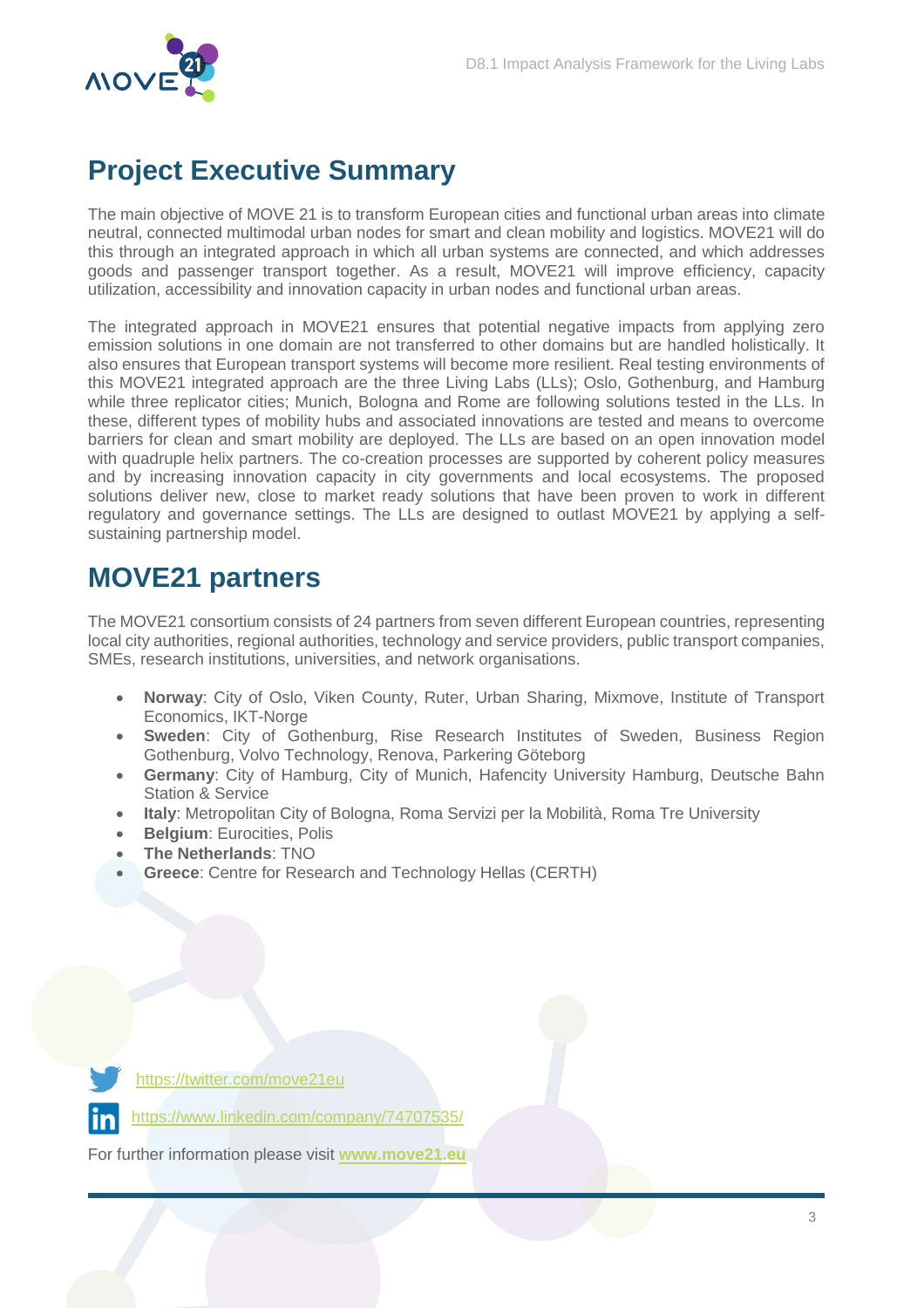

## <span id="page-4-0"></span>**Deliverable executive summary**

### <span id="page-4-1"></span>Key words

#### **#1 Impact Analysis, #2 Key Performance Indicators, #3 Assessment framework #4 innovative mobility solutions #5 zero-emissions**

The deliverable entitled 'Impact analysis framework for the LLs', describes and presents the methodological approach to be followed in the impact assessment framework. That is, the conceptual approach regarding the result indicators creation, the systematic approach to collect, manage, and analyze data linked to impact assessment for the LLs, the impact assessment framework presentation and its alignment / contribution to several strategic documents and EU projects.

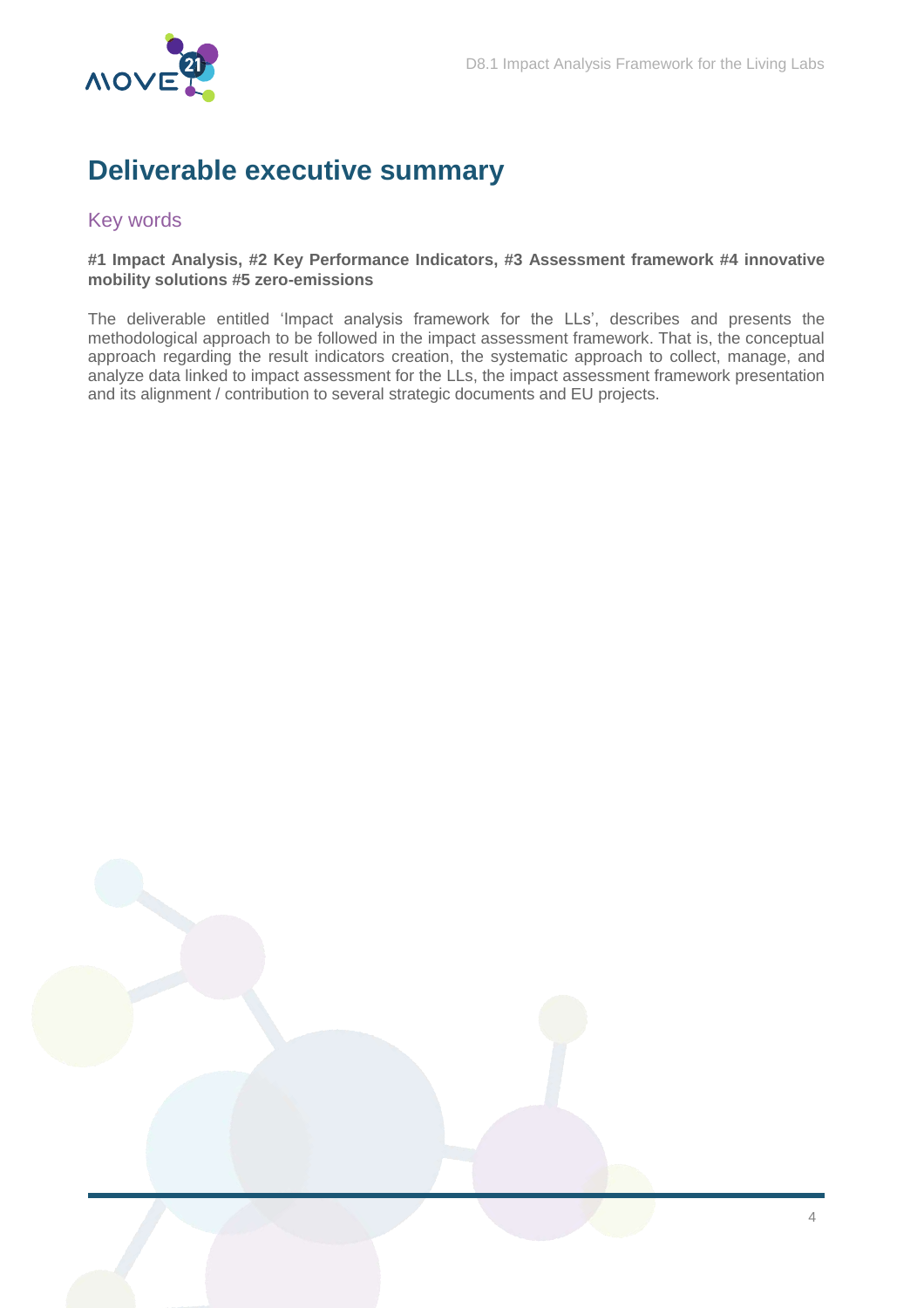

# Table of contents

| $\mathbf{2}$                                                                                                                                                                                                                                                      |
|-------------------------------------------------------------------------------------------------------------------------------------------------------------------------------------------------------------------------------------------------------------------|
| 2.1<br>2.2<br>STRUCTURE OF THE DELIVERABLE AND LINKS WITH OTHER WORK PACKAGES/DELIVERABLES 9<br>2.3                                                                                                                                                               |
|                                                                                                                                                                                                                                                                   |
| 3.1<br>3.1.5 TOOLS TO BE USED FOR THE DEVELOPMENT OF THE ASSESSMENT METHODOLOGY 18<br>CONTRIBUTIONS TO THE EU SUSTAINABLE AND SMART MOBILITY STRATEGY (SSMS) 19<br>3.2.1<br>3.2.2 CONTRIBUTION TO THE MISSION BOARD CLIMATE NEUTRAL AND SMART CITIES OBJECTIVES19 |
| 4.1<br>4.2<br>4.4<br>4.5 IMPACT AREA 2: SUSTAINABLE, INCLUSIVE, SAFE, AND SECURE MOBILITY SYSTEM 27                                                                                                                                                               |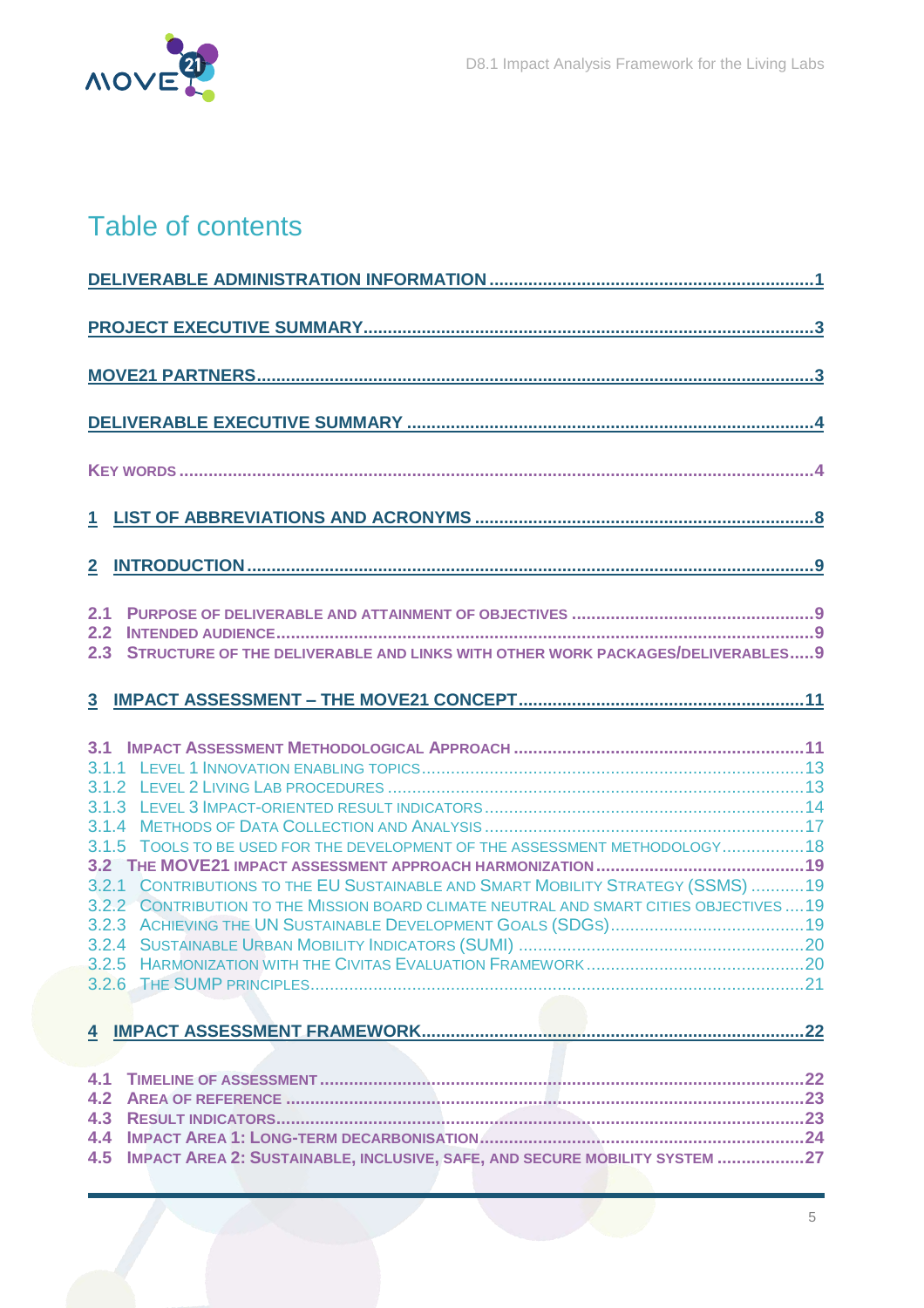

| 4.6 IMPACT AREA 3: IMPROVEMENTS OF THE EFFICIENCY AND ACCESSIBILITY OF THE TRANSPORT |  |
|--------------------------------------------------------------------------------------|--|
| 4.7 IMPACT AREA 4: SOCIAL COHESION, ECONOMIC DEVELOPMENT, AND PUBLIC PERCEPTION,     |  |
|                                                                                      |  |
|                                                                                      |  |
|                                                                                      |  |

# List of figures

# List of tables

| .51 |
|-----|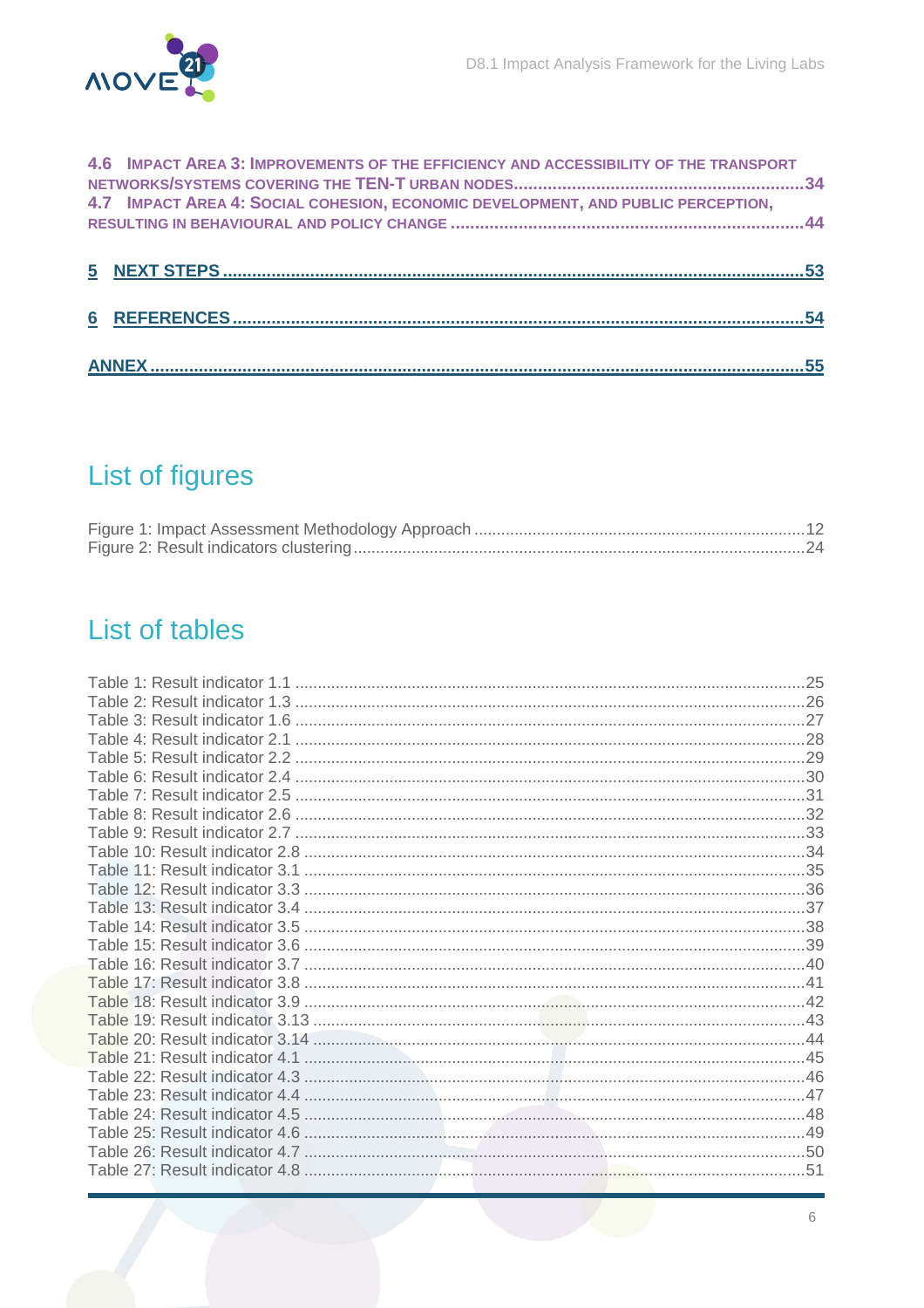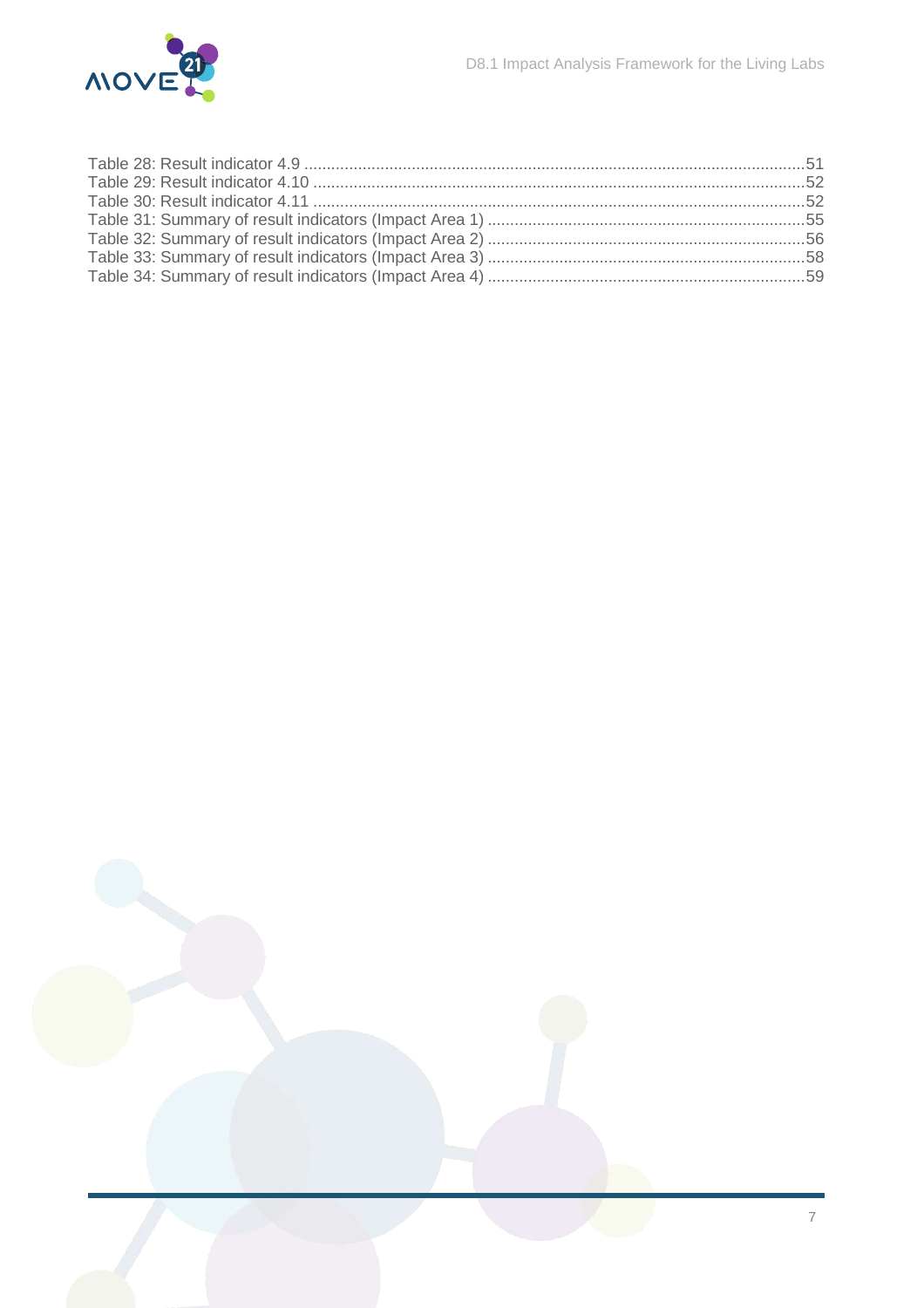

# <span id="page-8-0"></span>**1 List of abbreviations and acronyms**

| <b>Acronym</b>    | <b>Meaning</b>                               |
|-------------------|----------------------------------------------|
| <b>BCCMP</b>      | <b>Box Clouc Content Management Platform</b> |
| EU                | European Union                               |
| <b>GDP</b>        | <b>Gross Domestic Product</b>                |
| <b>KPI</b>        | Key Performance Indicator                    |
| LL                | Living Lab                                   |
| <b>MS</b>         | <b>Mission Board</b>                         |
| QS                | <b>Questionnaire Survey</b>                  |
| <b>SCAN - MED</b> | Scandinavian-Mediterranean Corridor          |
| <b>SDGs</b>       | <b>Sustainable Development Goals</b>         |
| <b>SSMS</b>       | Sustainable and Smart Mobility Strategy      |
| <b>SUMI</b>       | <b>Sustainable Urban Mobility Indicators</b> |
| <b>SUMP</b>       | Sustainable Urban Mobility Plan              |
| <b>TEN-T</b>      | <b>Trans-European Transport Network</b>      |
| <b>UMMS</b>       | <b>Urban Mobility Monitoring System</b>      |
| <b>WP</b>         | <b>Work Package</b>                          |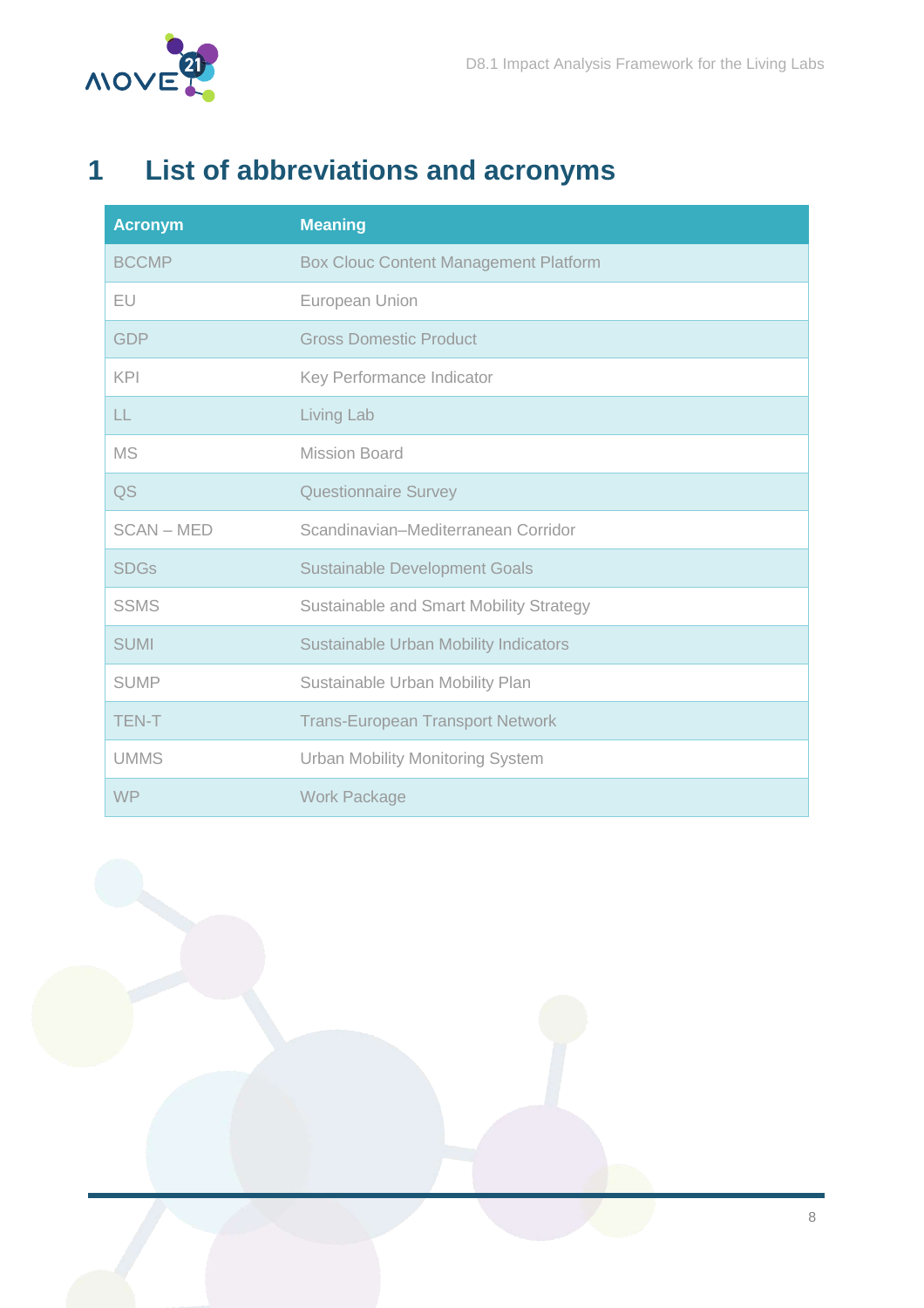

# <span id="page-9-0"></span>**2 Introduction**

### <span id="page-9-1"></span>2.1 Purpose of deliverable and attainment of objectives

The current deliverable describes the first outcomes of Task 8.1 entitled "Develop an Impact Analysis Framework". More precisely, it describes analytically the design and development of the methodological framework to be implemented for the monitoring and assessment of the impact that the project will bring to the Living Labs in Oslo, Gothenburg and Hamburg. Therefore, an in-depth analysis of the conceptual approach that will be used for calculating the result indicators as well as the approach to collect, manage, and analyse data is presented in the following chapters. The impact assessment approach harmonization vis-a-vis several strategic documents and EU projects is also analysed.

The impact assessment framework, through specific result indicators, aims to highlight the impact that the project can bring to:

- The innovation enabling topics of society, governance and technology upgrade (thematic areas of WPs 3, 4 and 5)
- The sustainable urban transport, the environment and the economy
- The efficiency of transport systems
- The accessibility to the Scan-Med TEN-T corridor
- The adequacy and effectiveness of policy and business frameworks
- The resilience of the transport network, during particular challenges (such as the organisation of large events) or unforeseen events (such as the COVID-19 pandemic)

The way that the above-mentioned impacts are going to be calculated and monitored is presented in the following sections under a structured methodology, consisting of the impact analysis framework of the MOVE21 project.

The deliverable's objective has been achieved to the fullest, while also the deliverable was finalized according to the project's time schedule.

### <span id="page-9-2"></span>2.2 Intended audience

The main internal audience of this deliverable is the Project Coordinator, the WP Leaders, MOVE21 Executive Board and the Living Lab Project Managers. However, Deliverable 8.1 is a public document, and it aims to become a guide for any interested body, as it describes a methodology which could be easily transferable to any relevant EU initiative or relevant research activity. Therefore, it is open to a wider audience.

### <span id="page-9-3"></span>2.3 Structure of the deliverable and links with other work packages/deliverables

Apart from section 1, including the list of abbreviations and acronyms, used in the current deliverable and the Introductory section 2, the rest document is structured as follows: Section 3 presents the impact assessment methodology adopted by the project, structured under three fundamental levels, the methods of data collection and analysis, as well as the tools used for the monitoring of the Living Labs procedures. In parallel, the impact assessment approach harmonization is presented, highlighting the impact assessment alignments and contributions to EU strategies, and based on existing evaluation sets of proposed indicators in urban mobility (CIVITAS Impact and Process Evaluation Framework, SUMI indicators). In Section 4, an analysis of the result indicators used for the monitoring of the Living Labs evaluation process is presented and in total 30 result indicators are described in reference to the thematic areas addressed, their contribution to additional impacts, the measurement unit and the target values, the methodology approach and the monitoring tools used as well as the responsibility allocation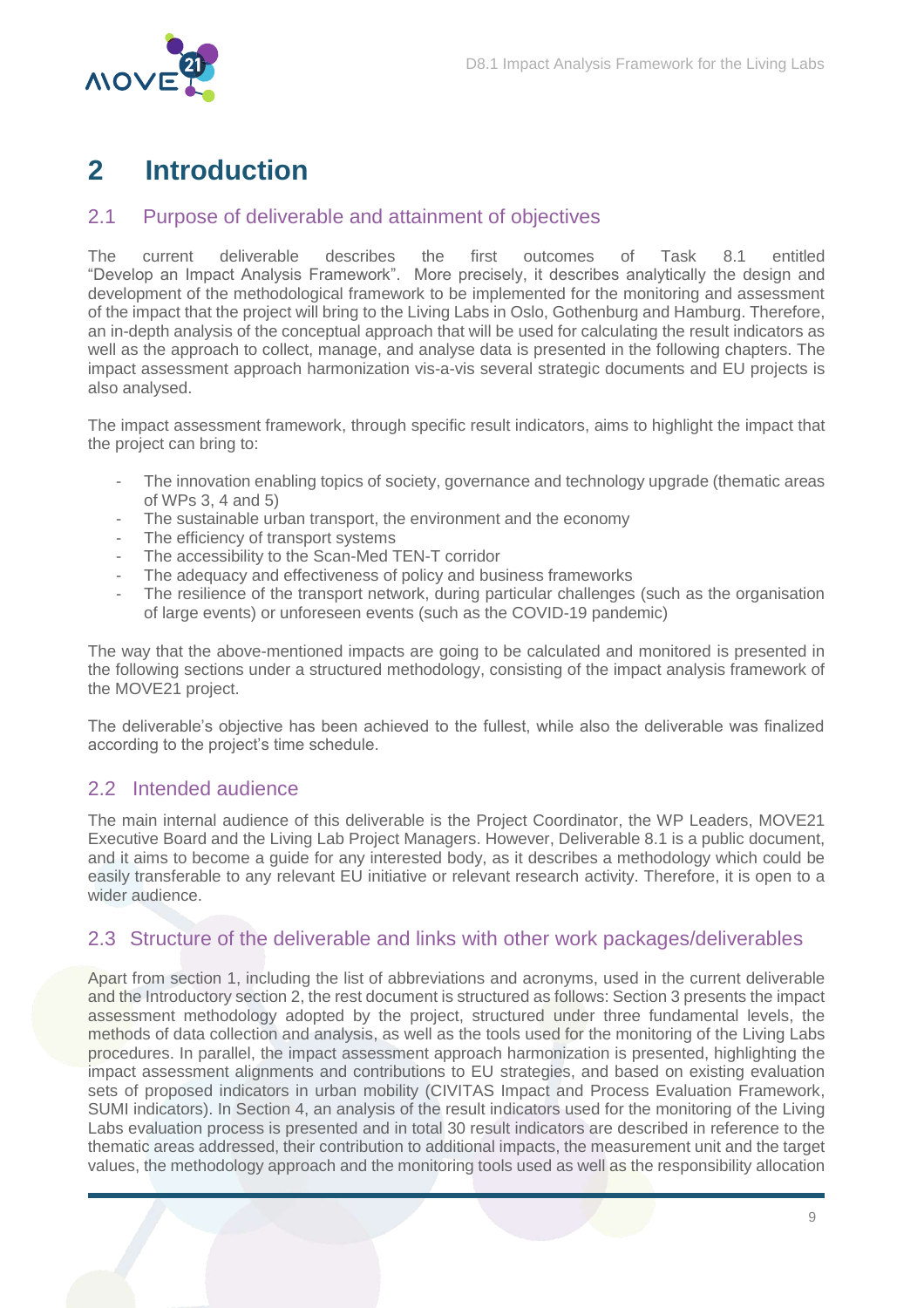

on partners' level. Also, the timeline of the mobility solutions' assessment is presented, consisting of three stages (ex-ante, ex-durante and ex-post evaluation of solutions). Section 5 presents the Deliverable's conclusions and next steps, while Section 6 presents the references used.

The 'Impact analysis framework for the Living Labs' is directly related to Task 8.2 under which the Urban Mobility Monitoring System (UMMS) will be established. The UMMS will collect all data needed for the impact analysis (which will take place under Task 8.3) as well for the calculation of the identified indicators. Also, Deliverable 8.1 is related to WP3 'Urban Social Layer', WP4 'Governance Innovation' and WP5 'Technological Solutions and Integration', as it includes several strategic result indicators included in the final list of indicators regarding this deliverable, after the following specific process:

- 1. Each WP Leader proposed a number of indicators related to the relevant to the WP context,
- 2. Bilateral online meetings between WP8 Leader and the other WPs took place in order the most representative indicators to be selected and included in the Impact Analysis framework,
- 3. The indicators selected were then added in the final list of indicators and further analyzed in the framework of this deliverable.

Also, this deliverable is strongly linked to WP6 as the impact assessment methodology approach proposed refers to the three cities of Oslo, Gothenburg and Hamburg which will be monitored under WP6. Furthermore, Deliverable 8.1 in collaboration with WPs 3, 4, 5 and 6 provides a data collection framework and evaluation benchmark in the Integrated City Assessments, therefore it is directly linked to D6.2, D6.3 and D6.4. Finally, and regarding WP2 'Data Management' the Deliverable 8.1 is directly linked with the Data Management Plan as it describes all data that will be needed for the indicators as these are presented in the current deliverable.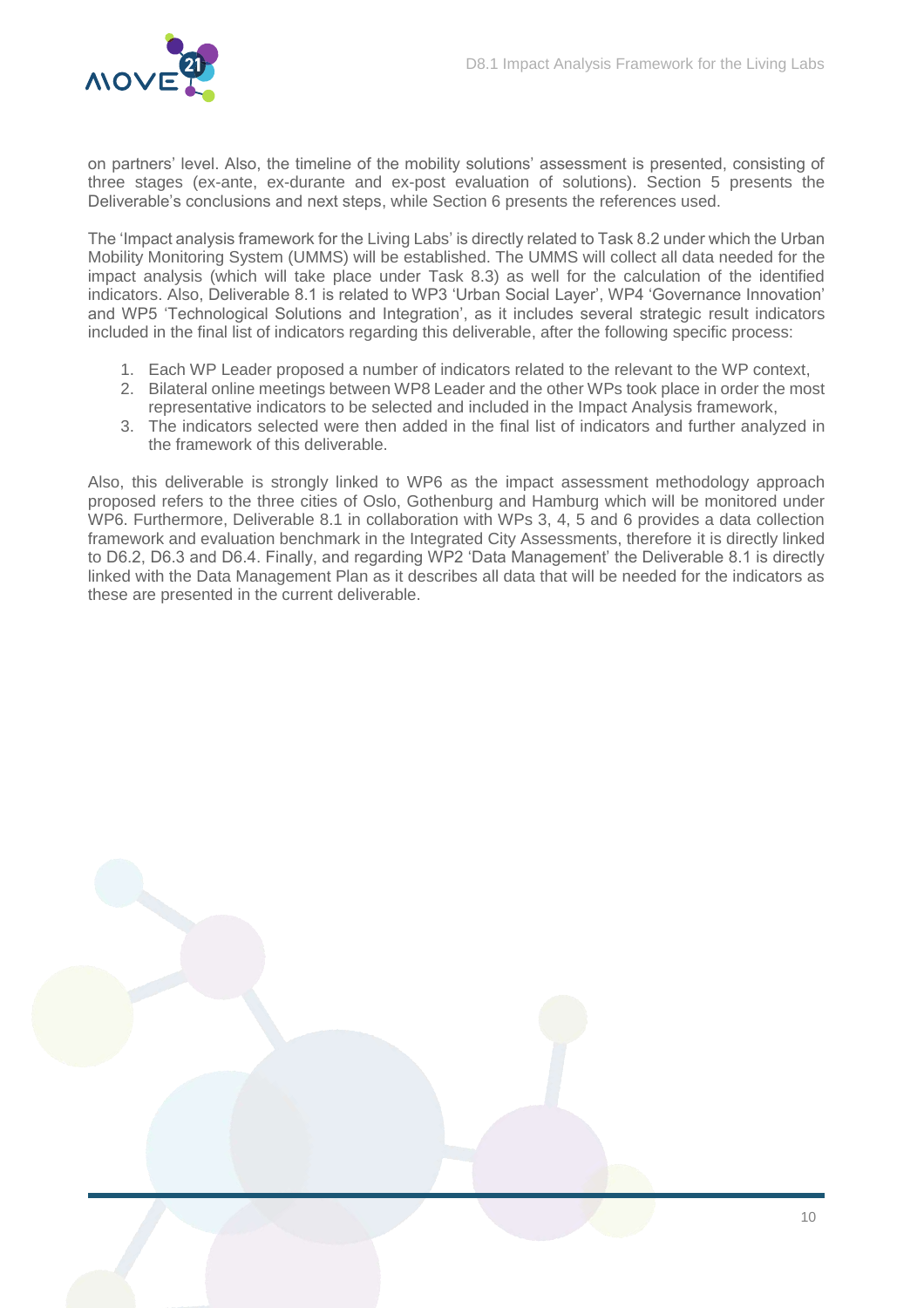

# <span id="page-11-0"></span>**3 Impact assessment – the MOVE21 Concept**

MOVE21 integrates smarter and cleaner mobility solutions by applying a holistic and integrated approach to transport planning, policies and implementation in several European cities (the current deliverable concerns the three Living Lab cities). This integrated approach, forms the basis for positive impact delivery, as regards long-term decarbonization, sustainability, inclusiveness, security, economic development, social cohesion and accessibility improvements. This is also enchanced from the high quality inter- and transdisciplinary MOVE21 consortium members and their close synergy with extensive European and global networks.

Additionally, a high impact of MOVE21 project will be secured through strong stakeholder and citizen engagement as well as through the integrated approach that will be followed in order to create win-win solutions (based on the deployment of multimodal hubs) that will be innovative, sustainable and will also serve the needs of the final users, the passenger and goods transport operators, policy authorities, and business sector.

In order to assess if the actual impacts that the project will bring match the expected impacts, an impact assessment concept, tailored in the specific notion and context of MOVE21 has been structured. The MOVE21 impact assessment consept, consists of the following three fundamental components;

#### **Impact Assessment Methodological Approach**

The methodological approach refers to the overarching strategy that was developed for the impact assessment framework formulation. The approach includes the description of the relevant metrics and indicators that will be calculated as well as the procedures and tools that will be used for relevant data collection, storing and analysis in order to estimate the final impact of the project.

#### **Impact Assessment Methodological Approach Harmonization**

The harmonization of the methodology refers mainly to the adoption of specific indicators, in order to align with similar and already used frameworks that have proved their value on the same topic. These frameworks could be results of previous research projects or targeted studies of EU.

#### **Impact Assessment Framework**

The finalization of the above two components, will lead to the impact assessment framework formulation. The framework will consist of the result indicators on an impact-oriented approach, which will be used for estimating the impact that the project and the mobility solutions will bring. In this chapter the assessment methodology adopted in the project is analysed, trying also to highlight and explain the multi-faceted nature of the assessment activities and the harmonization to the EU previous studies.

### <span id="page-11-1"></span>3.1 Impact Assessment Methodological Approach

The MOVE21 three-level impact assessment methodology integrates three fundamental conceptual levels:

- The innovation enabling topics of society, governance, and technology (WPs 3, 4 and 5) (level 1) complemented with,
- The Living Labs co-creation procedures (level 2) and finally,
- The impact oriented MOVE21 result indicators (level 3).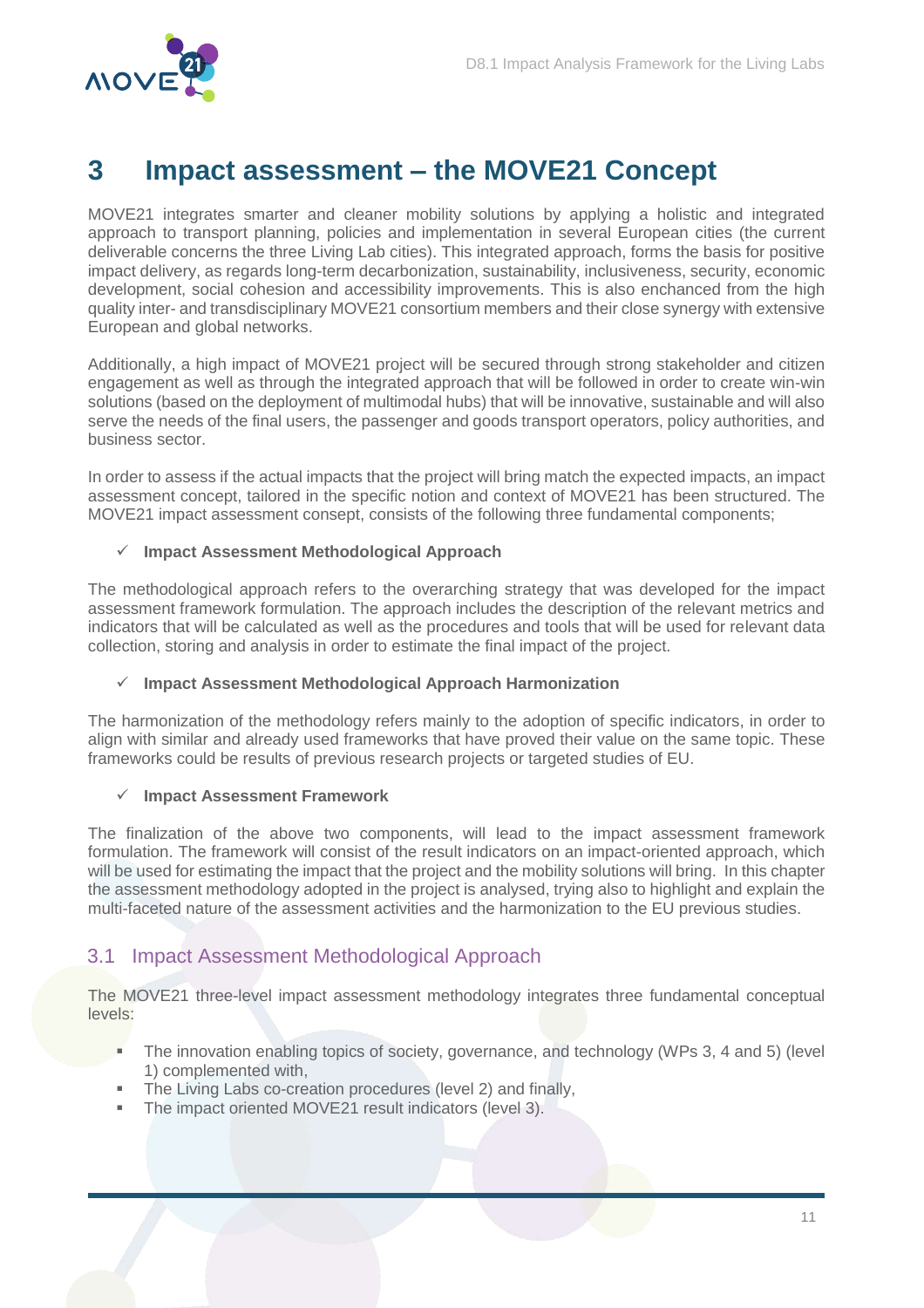

#### **Level 1 / Innovation enabling topics**

The first level of the assessment includes the parallel performance evaluation of the measures at three thematic areas the urban social layer, the governance, and the technical integration.

#### **Level 2 / Living Lab procedures**

Under this level the Living Lab processes for achieving policy coherence, increase of innovation capacity and development of the innovation co-creation partnerships will be monitored.

#### **Level 3 / Ιmpact-oriented result indicators**

The current level is addressing the development of the result indicators that will measure the performance of the project to the specific impact areas of the Grant Agreement.

For the implementation of the impact assessment methodology approach specific methods (transport models and questionnaire surveys) and the tool (UMMS) will be used and will be configured within the project. A detailed schematic representation of the approach is presented in Figure 1 below. Noting that, in the context of each individual level, tailored methods will be applied, and the collected data will feed the UMMS.



*Figure 1: Impact Assessment Methodology Approach*

<span id="page-12-0"></span>Each component of the approach is presented in the sections above in order to give a comprehensive understanding of the step-by-step procedure that will be followed for the formulation of the MOVE21 methodological framework.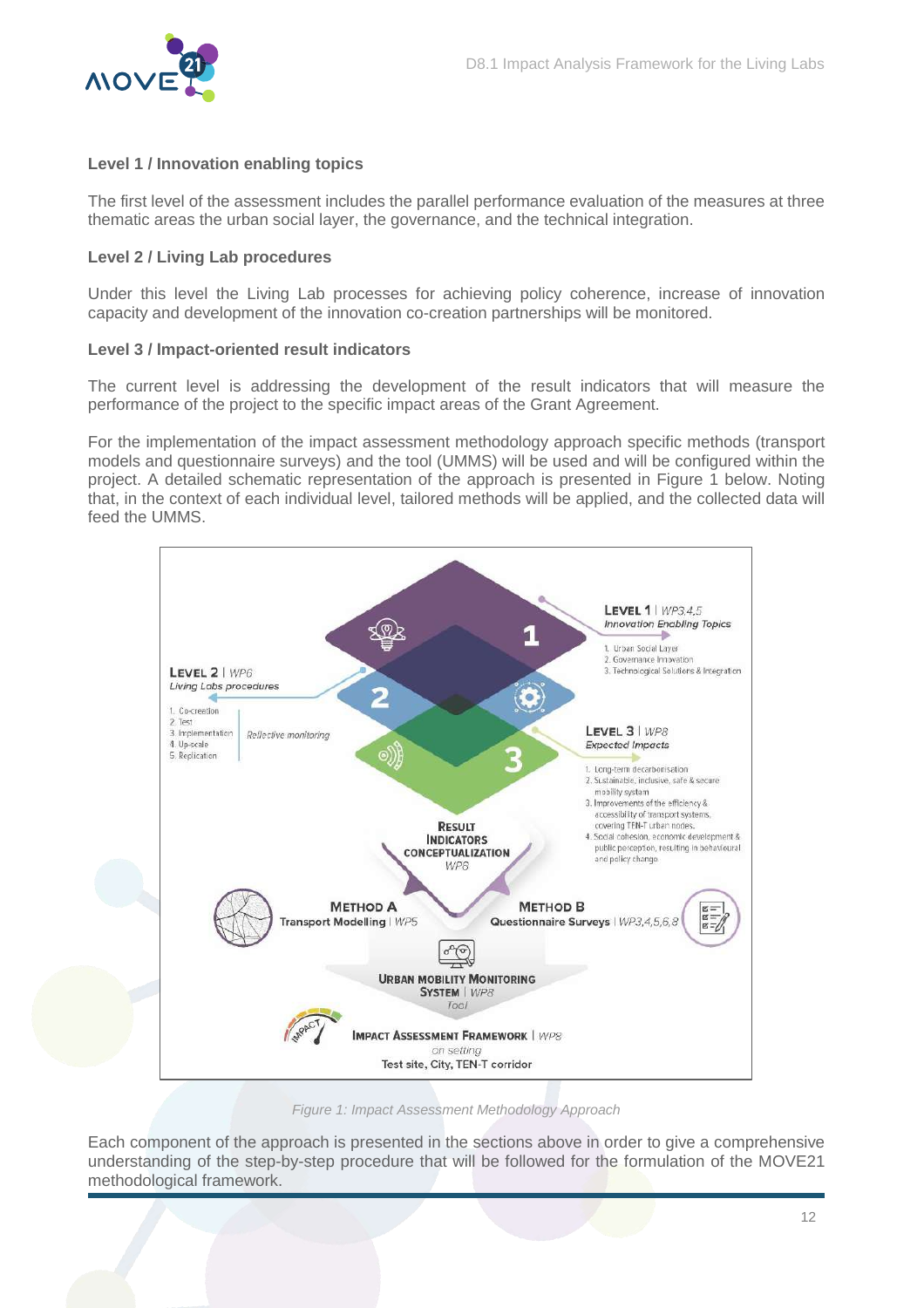

#### <span id="page-13-0"></span>3.1.1 Level 1 Innovation enabling topics

The first innovation enabling topic of Level 1: **Urban Social Layer**

The Urban Social Layer will consider the close link between social and spatial components of cities, social acceptance of the measures deployed and whether they are well-suited to deliver impacts on social cohesion. The location assessment of the Living Labs will be carried out combining analytics at different levels: spatial characteristics of locations, spatial requirements of operators and users, and social characteristics of place and surroundings. The urban social layer will feed the impact assessment of Living Labs by calculating the impact of the innovative measures on social cohesion, livability, safety, and comfort in cities.

The second innovation enabling topic of Level 1: **Governance Innovation** 

The governance innovation is related to the needed actions that should be done by each Living Lab in order to solve specific problems and barriers as regards governance structures/mechanisms and specific parameters such as, regulatory knowledge, stakeholders, resource mobilization, direction of search, market and customers, legitimacy, and entrepreneurial experimentation. The specific thematic area will feed the impact assessment by estimating the upgrade of the Living Labs innovation capacity to understand the governance drivers and barriers for implementing innovative solutions as well as the number of policy solutions proposed for ensuring the successful establishment of mobility hubs.

The third innovation enabling topic of Level 1: **Technological Solutions and Integration**

The integration of technical solutions is related to the evaluation of the final implemented solutions as regards the achievement of the connectivity and interoperability among them analyzing separately each one of the cases in Oslo, Gothenburg and Hamburg to be successful. The current thematic area will feed the impact assessment by calculating the upgrade of the passenger and freight urban network connectivity.

The alternative innovative solutions will be initially evaluated (ex-ante evaluation) under specific criteria in order to prove their impact and effectiveness in these three areas. The most efficient solutions will be finally selected by the cities for implementation.

Specific strategic indicators will be proposed and will be included in the impact evaluation framework of MOVE21 for monitoring in ex-durante and ex-post level the final impacts of the selected measures to the society, the governance, and the technological upgrade, as they are presented in Chapter 4.

#### <span id="page-13-1"></span>3.1.2 Level 2 Living Lab procedures

The layer 2 of MOVE21 consists of the Living Lab procedures. The Living Labs in Oslo, Gothenburg and Hamburg are the city test cases of MOVE21 were co-creation, implementation and upscaling activities for the mobility solutions (non-technological and technological as well) will take place. The overall referred processes are efforts to increase innovation capacity in the cities and the local ecosystems. The Living Labs are designed to outlast MOVE21 by applying a self-sustaining partnership model that builds on already existing, strong partnerships for zero emission solutions with the aim to create long lasting change and impact. This will be applied by an open innovation model involving quadruple helix partners (which are the following: public authorities, researchers, businesses and citizens).

Furthermore, specific activities are developed to maximise the sustainability of the Living Labs:

Uptake of new knowledge and skills within city governments,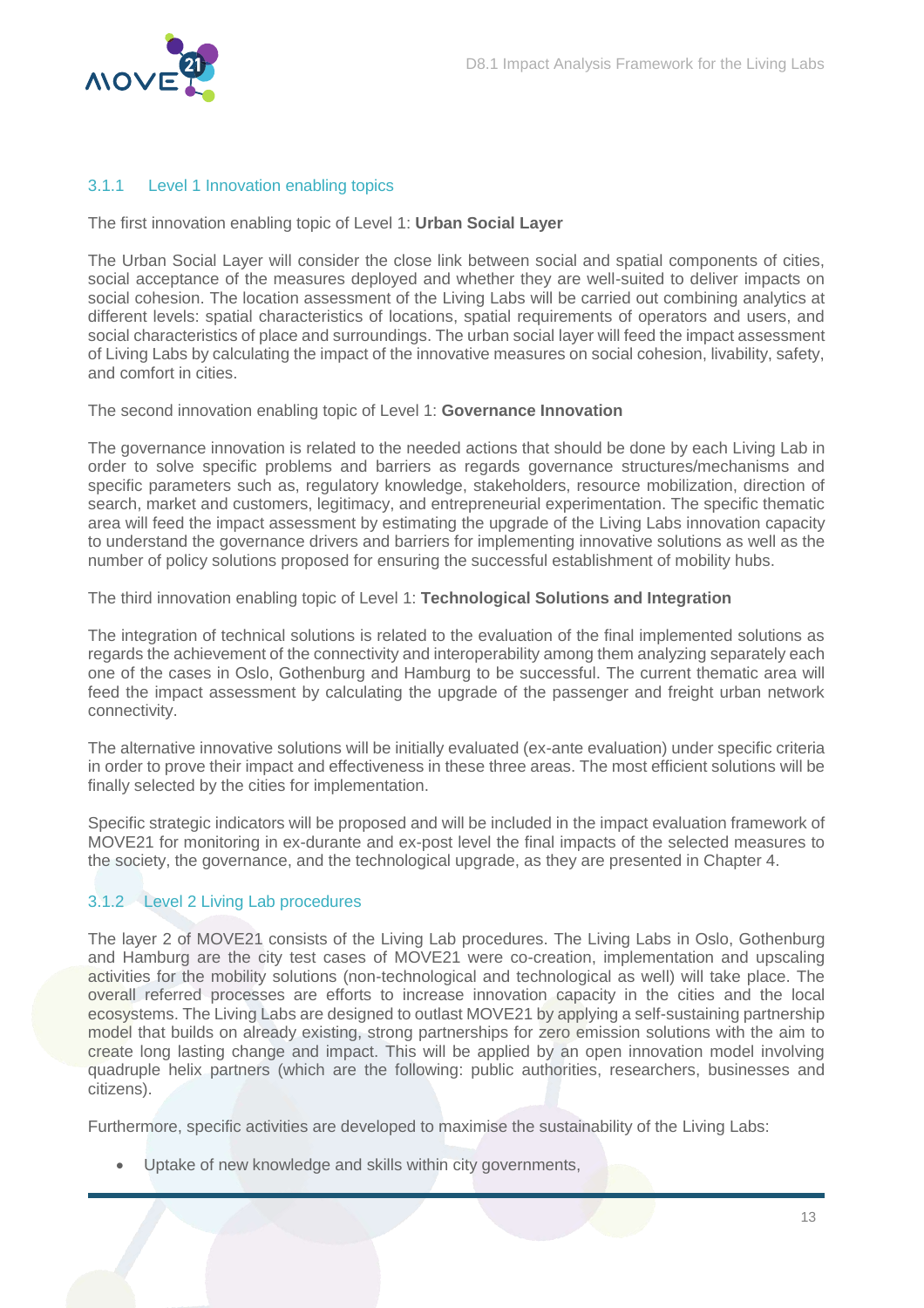

- Strengthening local innovation ecosystems and networks through specific Innovation Co-Creation Partnerships, and,
- Exploring and evaluating sustainable business models for the Living Labs.

Activities in the Living Labs are monitored, in order to assess their processes, impacts and implementations, by a reflective monitoring guide designed to create a continuous loop of observations, reflections and actions to improve the operation of the Living Labs and the deployment of the innovations. The monitoring guide is the means to describe the different processes for policy coherence, for increasing innovation capacity and for monitoring the innovation co-creation partnerships. Methods applied will be (structured) observations, surveys, short questionnaires, and (in-depth) interviews. In several joint workshops results of the monitoring will be discussed, validated and translated into new actions to improve ways of working. Best practices and lessons learned are validated in joint workshops with representatives of the Living Labs.

The reflective monitoring is another level of monitoring, running in parallel and complementarily, providing input and useful insights to the impact assessment framework for the Living Labs. However, the reflective monitoring is refering only to the Living Lab procedures and its processes by using an exdurante methodology. The monitoring of the impact assessment framework for the Living Labs is a strategic process with a wide overview of the impacts, resulting from the implementation of the innovative mobility solutions in the Living Labs. Both levels of monitoring are intersected, in the view of several strategic result indicators, as it will be more accurately understood in the methodology sheets (Chapter 4) tailored for each individual result indicator.

#### <span id="page-14-0"></span>3.1.3 Level 3 Impact-oriented result indicators

According to the MOVE21 proposal and Grant Agreement there are 11 expected impacts' areas that MOVE21 will deliver. The 8 of these impacts areas that are addressed in the Living Labs of the project are presented below:

#### *3.1.3.1 Impact Area 1: Long-term decarbonization*

Impact area 1 is related to the ambitious 2030 and 2050 climate goals. Integration of new scalable technologies and measures into city transport operations and existing transport infrastructures at reallife scale is the key, in order to achieve long-term decarbonisation impacts, contributing to long term economic, environmental, and policy impacts.

#### *3.1.3.2 Impact Area 2: Sustainable, inclusive, safe, and secure mobility system*

Impact area 2 is referring to safety, inclusiveness, and security from a perceived point of view and by analysing perceived problems. This point of view is important to be shaped by individuals (i.e., the Innovation Co-creation Partnerships, the quadruple helix partners and, in particular, citizens and civil society). Furthermore, the new sustainable mobility solutions are expected to influence local air quality, safety, and quality of life positively. The expected reductions in noise and pollution, as well as improvement of health, can contribute to long term health, wellbeing, environmental, social, and economic impacts and will be important considerations for public perception. At the same time, the new mobility solutions can lead to a more efficient handling of the flow of visitors to large (sports) events.

In the long term, it is important that the MOVE21 urban nodes are recognised as European champions of the Zero Pollution Action Plan and as European champions of Vision Zero.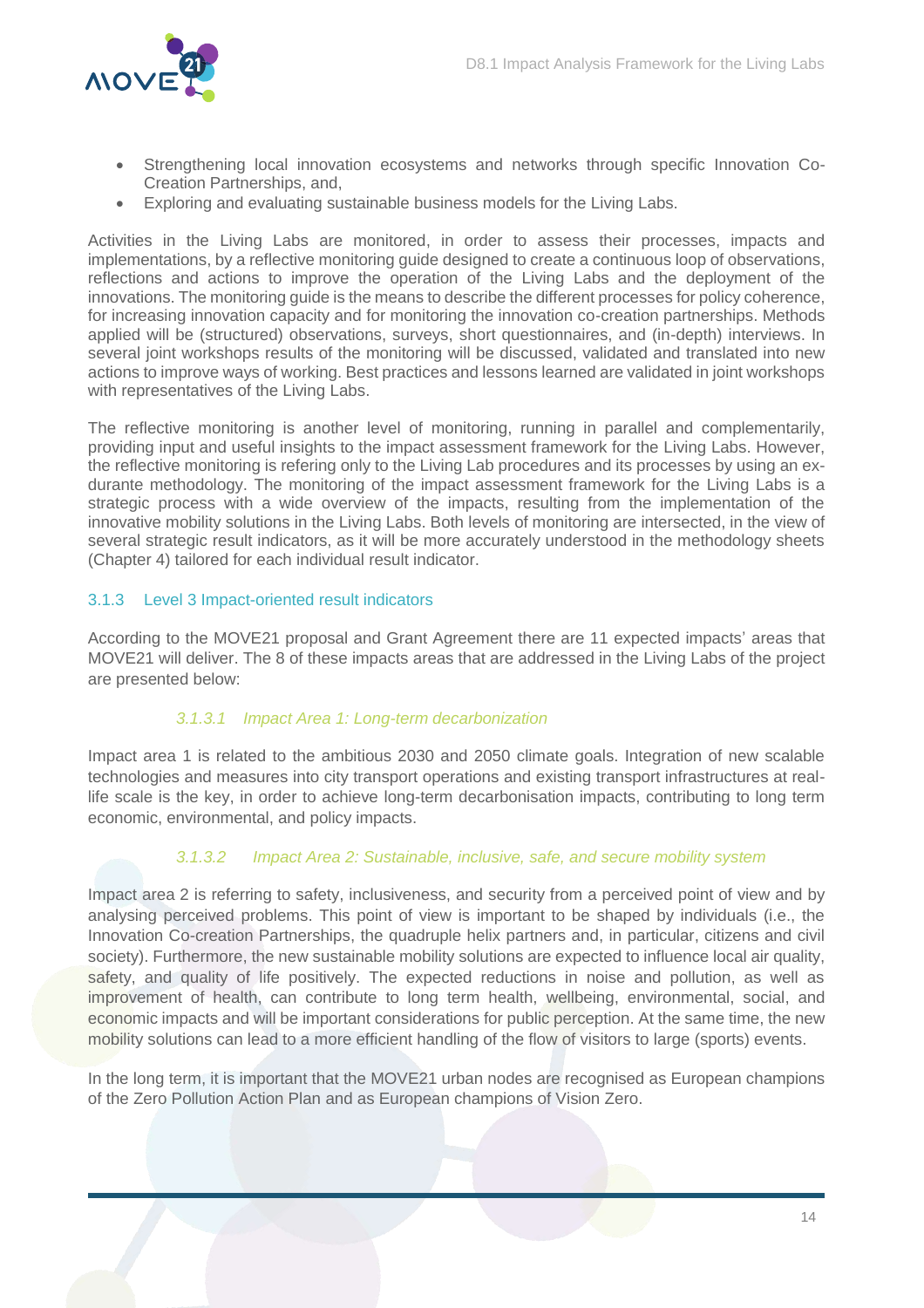

#### *3.1.3.3 Impact Αrea 3: Improvements of the efficiency and accessibility of the transport networks/systems covering the TEN-T urban nodes*

Τhe test sites are directly linked to the TEN-T access points. MOVE21 innovations will contribute to improving access to the TEN-T corridor, improving access to sustainable transport options and increase efficiency and capacity utilization within the urban nodes, and thereby contribute to short term and long term economic and environmental impacts. Collaboration through the Scan-Med Cities Observatory (WP10) will also improve the identification and solving of transport challenges at the interfaces between different spatial and governance levels, thus delivering long term cultural, political, and capacity**.**

#### *3.1.3.4 Impact area 4: Social cohesion, economic development, and public perception, resulting in behavioral and policy change*

Improved alignment of planning mechanisms in different policy domains trigger 'win-win' effects between policy goals and create space for enhanced innovation capacity through different levels: policy, governance, urban planning, financing, business models, infrastructure, and technological solutions. MOVE21 facilitates policy change through policy learning processes, supported by tools and methods, and through sectoral integration, ensuring greater policy coherence. The ambitious policy goals in the participating cities and in Europe (as expressed in EU's Green Deal) on reduced emissions and increased livability in urban areas create business opportunities for innovative solutions, contributing to short and long term economic and policy impacts. Co-creation with industrial partners, citizens, and policy-makers ensure that real investment opportunities meet well-defined goals for sustainable mobility and bring tangible outcomes and economic development opportunities and short- and long-term economic impact, ultimately resulting in new, green jobs in Europe.

#### *3.1.3.5 Additional Impacts*

In addition to the impacts areas mentioned above, MOVE21 contributes to additional impacts which advance important international policy goals and are further described in section 3.2. Namely:

- **Additional Impact 1:** Contributions to the EU Sustainable and Smart Mobility Strategy (SSMS) (see section 3.2)
- **Additional Impact 2:** Contribution to the Mission board climate neutral and smart cities objectives (see section 3.2)
- **Additional Impact 3:** Achieving the UN Sustainable Development Goals (SDGs) (see section 3.2)
- **Additional Impact 4:** Active citizen engagement to support uptake of smart urban mobility solutions (see section 3.2)

The remaining impact areas that are not further discussed in this deliverable, as these are not examined in the Living Labs assessment framework, are:

- **Impact Area 5:** Development of the existing European knowledge base on the effectiveness and impacts resulting from the implementation of innovative mobility solutions.
- **Impact Area 6:** Clear commitments and contributions to Europe-wide take up during and beyond the project.

#### *3.1.3.6 Result indicators conceptualization*

During the third level of the impact assessment methodological approach, the result indicator's conceptualization is taking place. Result indicators are measuring the accomplishments, in terms of impact and demonstrating the progress made towards achieving the targeted impact values. The result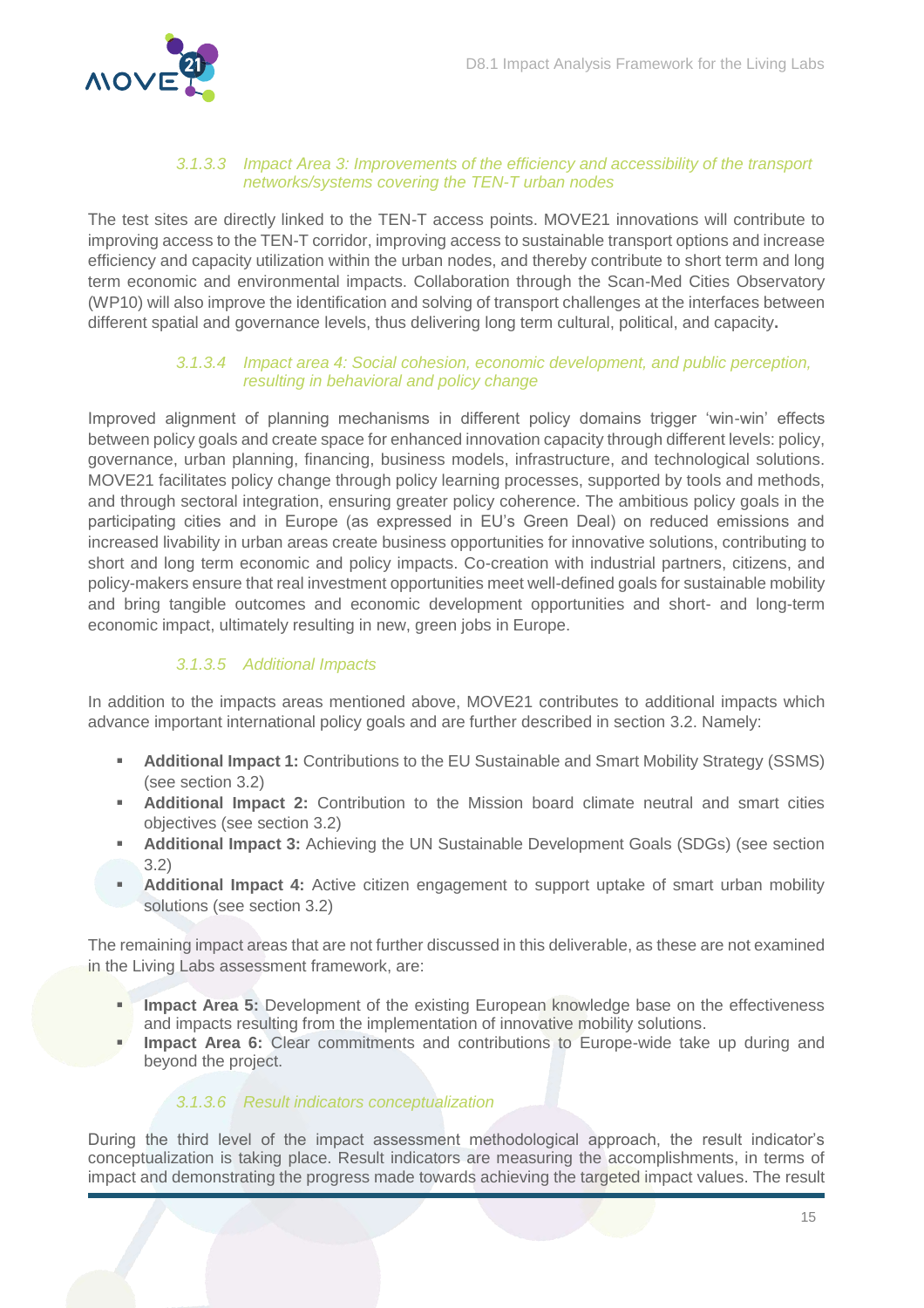

indicators of MOVE21 are interdisciplinary, since they integrate several scientific aspects, as demonstrated in the previous section 3.1, and represent the strategic outcome of the overall processes for mobility and freight solutions integration.

The result indicator conceptualization is the outcome of WP8 activities and the collaborative process among WPs 3,4,5,6,8 of MOVE21. Following the MOVE21 result indicators per impact are presented.

MOVE21 will act as "lighthouse" example for integrating new scalable technologies and measures into city transport operations and existing transport infrastructures at real-life scale in order to achieve longterm decarbonisation impacts.

#### **Result indicators referring to the expected impact long-term decarbonisation**

- CO2 reductions from local road transport in Living Lab cities: private cars, vans, heavy vehicles (incl. buses)
- Number of MOVE21 innovations upscaled in the three LLs
- **Increased capacity to incorporate data-driven approaches in mobility planning**

Reliable solutions for a more sustainable, inclusive, safe, and secure mobility system, including for the secure mobility of people and freight during major sport events.

#### **Result indicators referring to a sustainable, inclusive, safe & secure mobility system**

- **Increased self-perceived inclusiveness from the implementation of transport solutions**
- Increase of perceived security (crime, COVID-19 etc.) in the city-transport system
- Increase in active modes of transport thanks to incentive models/reward scheme<br>Reduction in transport related poise pollution
- Reduction in transport related noise pollution
- Reduction in transport related Nox air pollution as a result of deployed MOVE21 innovations
- Reduction in transport related PM2.5 air pollution as a result of deployed MOVE21 innovations
- Decrease of average travel time loss per visitor of large (sports) events
- **Increase of gender mix in pedestrian space usage per Living Lab city**

Clear improvements of the efficiency and accessibility of the transport networks/systems covering the TEN-T urban nodes or equivalent, and their access to the relevant TEN-T corridor(s) or equivalent transport corridors for transport of freight and/or passengers.

#### **Result indicators referring to improvements of the efficiency & accessibility of the transport systems covering the TEN-T urban nodes**

- **Number of implemented MOVE21 innovations in the Living Labs**
- Number of new (micro) hubs as a result of the Project
- Number of improvements in existing hubs as a result of the Project<br>■ Number of daily usages of new hubs
- Number of daily usages of new hubs
- **Load factors in urban freight as a result of MOVE21**
- **Reduced number of heavy (freight) vehicles in circulation as a result of the implementations**
- **Increase in zero emission light duty electric vehicles**
- **Increase in public transport use**
- **Exchange points' decrease of delays and modal shift associated with MOVE21 hubs**
- Number of interoperable systems of innovative solutions adopted in the Living Lab cities

Positive long-term impacts on social cohesion, economic development, and public perception, resulting in behavioural change and policy change.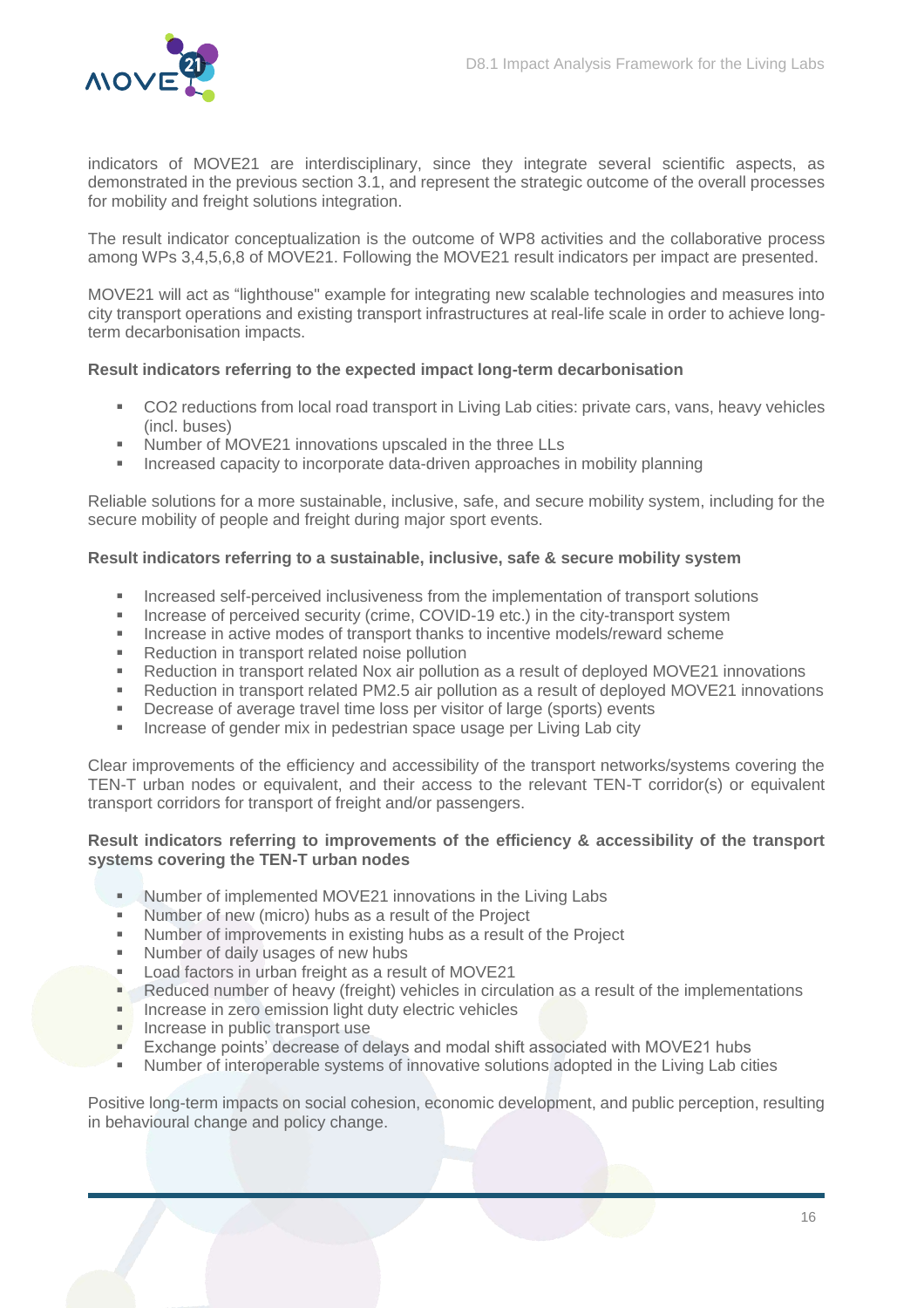

#### **Result indicators referring to social cohesion, economic development & public perception, resulting in behavioral and policy change**

- **Perceived improved understanding of governance drivers and barriers to implementation of** measures
- Number of MOVE21 business models developed
- Direct economic sectorial contribution to the welfare to the metropolitan area from city transport
- Increase of pedestrian density / people walking by the areas surrounding the hubs
- Increase of younger population as visitors<br>In Sumber of policy solutions proposed for
- Number of policy solutions proposed for ensuring the successful establishment of MOVE21 mobility hubs per Living Lab
- Number of strategic plans that will be reformulated based on the results of MOVE21 in the three Living Labs
- Living Labs' Increased innovation capacity regarding organizational issues for implementing innovative mobility solutions
- Living Labs' Increased innovation capacity regarding knowledge management needed for implementing innovative mobility solutions
- Perceived improved understanding of the potential for the upscaling of MOVE21 solutions per Living Lab

The methodology for calculating the above-mentioned result indicators per impact area, enriched with the proposed level 1 and level 2 strategic indicators and taking into consideration the different EU guidelines and the CIVITAS framework, will formulate the MOVE21 evaluation framework which is analytically presented in Chapter 4 of this deliverable.

#### <span id="page-17-0"></span>3.1.4 Methods of Data Collection and Analysis

For the calculation of the result indicators data acquirement from several data sources and regarding various thematic areas is necessary. There are two fundamental data sources that will feed the impact assessment framework presented below:

- **Transport modelling and simulation outcomes**
- Outcomes of the Living Lab procedures

Transport modelling and simulation methods will feed the impact assessment with datasets. The calculation of the values of several indicators per study period and per city and the ensurance that the mobility solutions are sound in upscaled formats is based on the referred methods. Also, quality assurance is in line with the guiding concept of SUMP as indicated by the Principle 8.

#### *Principle 8: Quality assurance*

In this direction, Digital Twins will be implemented for the Living Labs in the context of WP5 (TNO). The Digital Twins is the environment to test and simulate innovative mobility solutions selected by the Living Labs and a basic means of data collection for the calculation of several result indicators.

As regards the second data source, the Living Labs procedures, the data collection is based on the overall processes that will take place in the three Living Labs for the implementation of mobility solutions (e.g. co-creation, capacity building, workshops). For the data collection, through Living Labs procedures, the impact assessment framework, and the reflective monitoring (WP6), will be aligned and co-operate. The referred processes will be addressed to citizens, stakeholders, experts, transport companies, and freight companies from the Living Labs that will be the key data providers or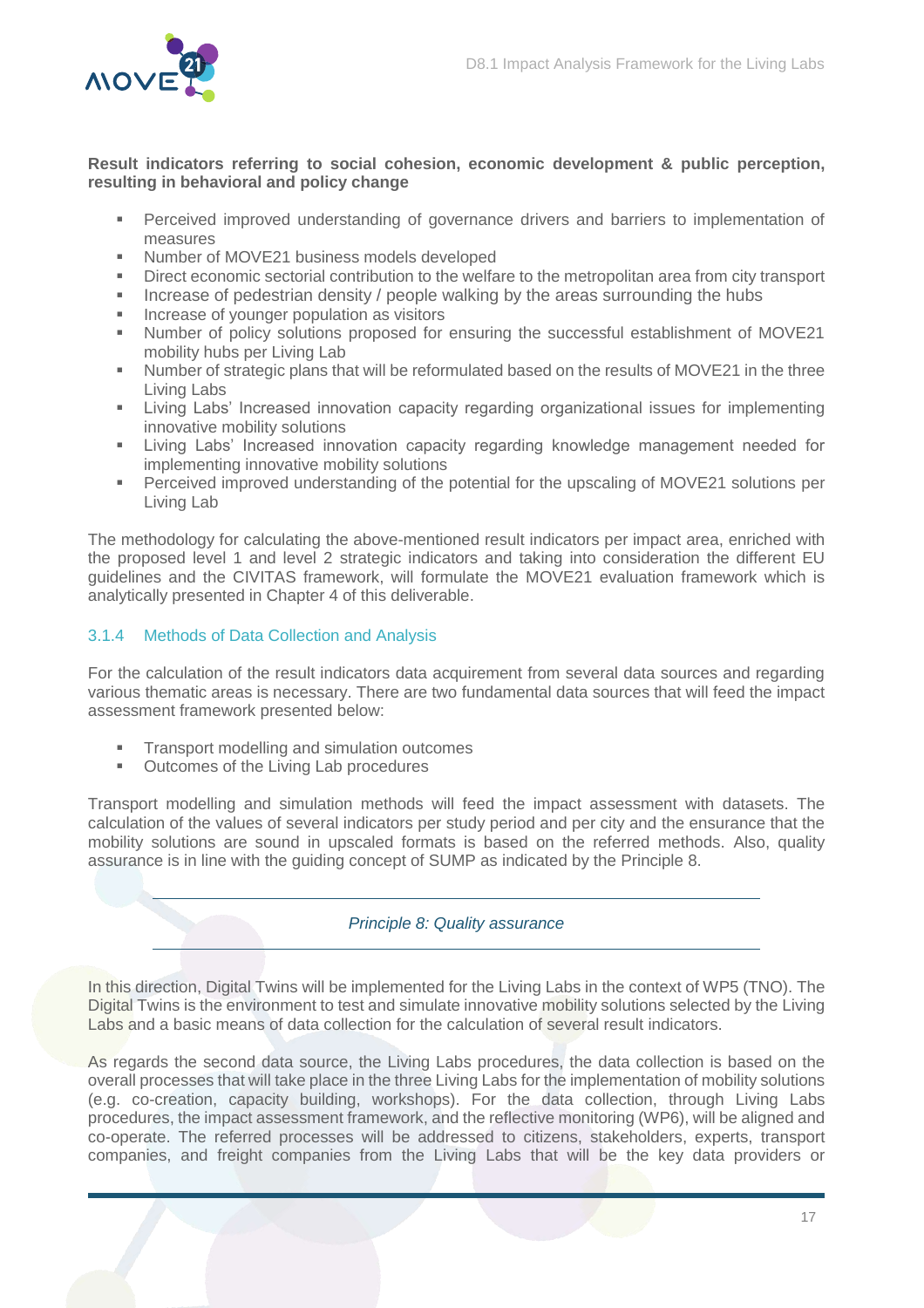

respondents (including agencies proving datasets). The methods that will be used for data provision are the following:

- Questionnaire surveys (short questionnaires or in-depth interviews)
- On-line data search and collection
- **Structured observation**
- **Data agencies**

As it is understood, in overall the data categories to be used for the monitoring of the Living Labs assessment processes are:

- Open-data sources
- **Collected data**
- Historic databases<br>Digital twins
- Digital twins
- **Simulation models**
- **Stakeholders adding data in the cities**

#### <span id="page-18-0"></span>3.1.5 Tools to be used for the development of the assessment methodology

Monitoring is the systematic process of collecting, analysing and using information to track a programme's progress towards reaching its objectives and to guide management decisions. An important dimension for the efficient implementation of the assessment framework is the monitoring tool to be developed containing all the MOVE21 result indicators, the datasets that will be used for their measurement and the appraisal of their value per Living Lab and according to the timeline for the different phases of measurement. It is important to underline that the monitoring is in line with the SUMP Principle 7: Arrange for monitoring and evaluation, which is one of the overall eight SUMP principals that MOVE21 builds on and adopts. Therefore, in line with this principal, MOVE21 will establish an Urban Mobility Monitoring System (UMMS) as well as a monitoring data repository. This is important to ensure that the cities as anticipated enable changes to be made. At the same time, such monitoring is able to demonstrate how a city is contributing towards the delivery of the expected impacts and outcomes.

The UMMS will act as a communication channel between the WPs and will assist the collaborative process among the WPs contributing on the impact assessment framework. Furthermore, the UMMS is the location, concentrating the necessary data (quantitative and qualitative, as well) that will be used for the final calculation of the result indicators and afterwards for the overall impact assessment. In order to achieve this data collection routines will be established as well as technical mechanisms for data upoading, organization (foldering and classification) and calculation lοοps. An indicative organization of the UMMS is presented for each result indicator (in the result indicators methodology sheets) in Chapter 4 (Sections 4.4 – 4.7).

The data sources to be used, approximately include the outcomes of local/regional transport models and simulations, planning and climate documents, travel and citizen questionnaire surveys, statistics of planning agencies, infrastructure managers and transport operators, traffic management data, open data, crowdsourcing, and interviews. The datasets in the UMMS will be categorized per result indicator, LL and will contain the values at the specific timeline that will be presented in Chapter 4 (baseline, exante, ex-durante, ex-post).

In addition to the UMMS, and in order to monitor the data collection, a dedicated Evaluation Advocate assigned in each Living Lab will guide the work and ensure the coordination of the data exchange on each thematic area.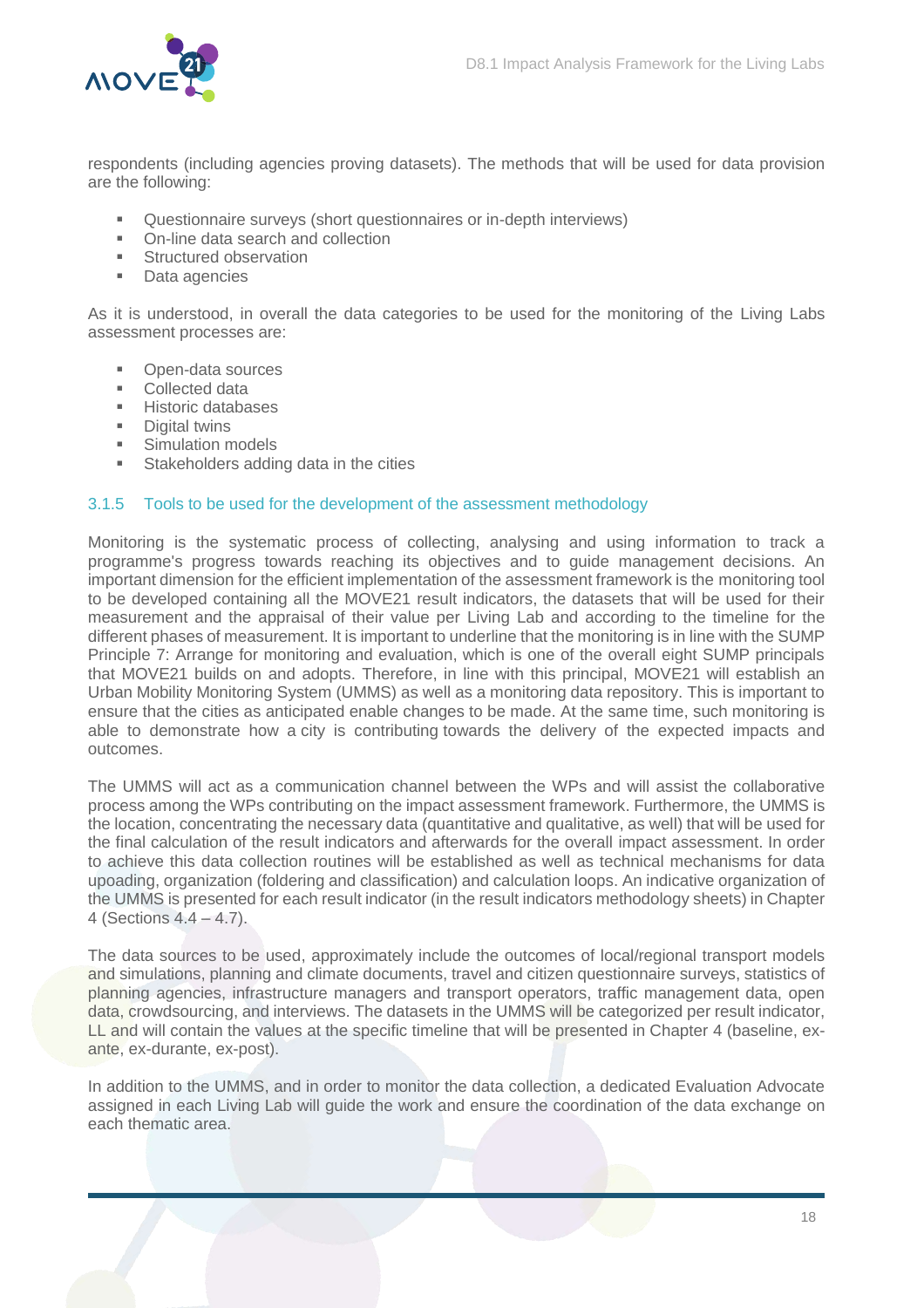

### <span id="page-19-0"></span>3.2 The MOVE21 impact assessment approach harmonization

Taking into account the four in total additional MOVE21 impacts' areas, the impact assessment approach will be based on contributions to the EU Sustainable and Smart Mobility Strategy [1], Mission board climate neutral and smart cities objectives [2] the UN Sustainable Development Goals [3], the Sustainable Urban Mobility Indicators [4] and it is aligned with the Civitas Evaluation Framework [5] and the SUMP principles [6].

#### <span id="page-19-1"></span>3.2.1 Contributions to the EU Sustainable and Smart Mobility Strategy (SSMS)

The European Green Deal has set a target to reduce transport-related greenhouse gas emissions by 90% by 2050, further elaborated in the strategy for sustainable and smart mobility (SSMS). MOVE21 will contribute in a substantial way to the SSMS objectives, in particular:

- Encouraging the shift towards sustainable alternatives for passengers and freight transport
- **Increasing efficiency and multimodality across the whole transport system**
- **Incentivise low-carbon practices and sustainable mobility across functional urban areas**
- **Boosting the uptake of lower and zero emissions vehicles. MOVE21's hubs and associated** measures for their uptake in their functional urban area and integration in the larger mobility system will support last-mile distribution using walking, cycling or use of light duty zero emission vehicles.

#### <span id="page-19-2"></span>3.2.2 Contribution to the Mission board climate neutral and smart cities objectives

The Mission board for climate neutral and smart cities has identified the objective of reaching 100 climate neutral cities by 2030. MOVE21 will contribute to this goal by:

- Turning the involved cities into innovative and sustainable hubs for passenger and freight mobility and thus supporting them and other cities in a cascade effect, in their path towards climate neutrality
- **Fostering a strong co-creation approach in the Living Labs and a multi-level cooperation both** at functional urban area level and Scan-Med corridor level that sets the ground for the preparation of Climate City Contracts proposed by the mission.

#### <span id="page-19-3"></span>3.2.3 Achieving the UN Sustainable Development Goals (SDGs)

The Sustainable Development Goals (SDGs) are a collection of 17 interlinked global goals to achieve a better and sustainable future for all. The SDGs were set up in 2015 by the United Nations General Assembly (UN-GA) and are intended to be achieved by the year 2030. The 17 SDGs are: (1) No Poverty, (2) Zero Hunger, (3) Good Health and Well-being, (4) Quality Education, (5) Gender Equality, (6) Clean Water and Sanitation, (7) Affordable and Clean Energy, (8) Decent Work and Economic Growth, (9) Industry, Innovation and Infrastructure, (10) Reducing Inequality, (11) Sustainable Cities and Communities, (12) Responsible Consumption and Production, (13) Climate Action, (14) Life Below Water, (15) Life On Land, (16) Peace, Justice, and Strong Institutions, (17) Partnerships for the Goals. MOVE21 will assist the cities' efforts to reach the SDGs and in particular the following goals:

Goal 3: On good health and wellbeing and in particular:

- Target 3.6: Halve deaths and injuries from road traffic accidents
- Target 3.9: Reduce air pollution

Goal 9: On industry, innovation, and infrastructure and in particular: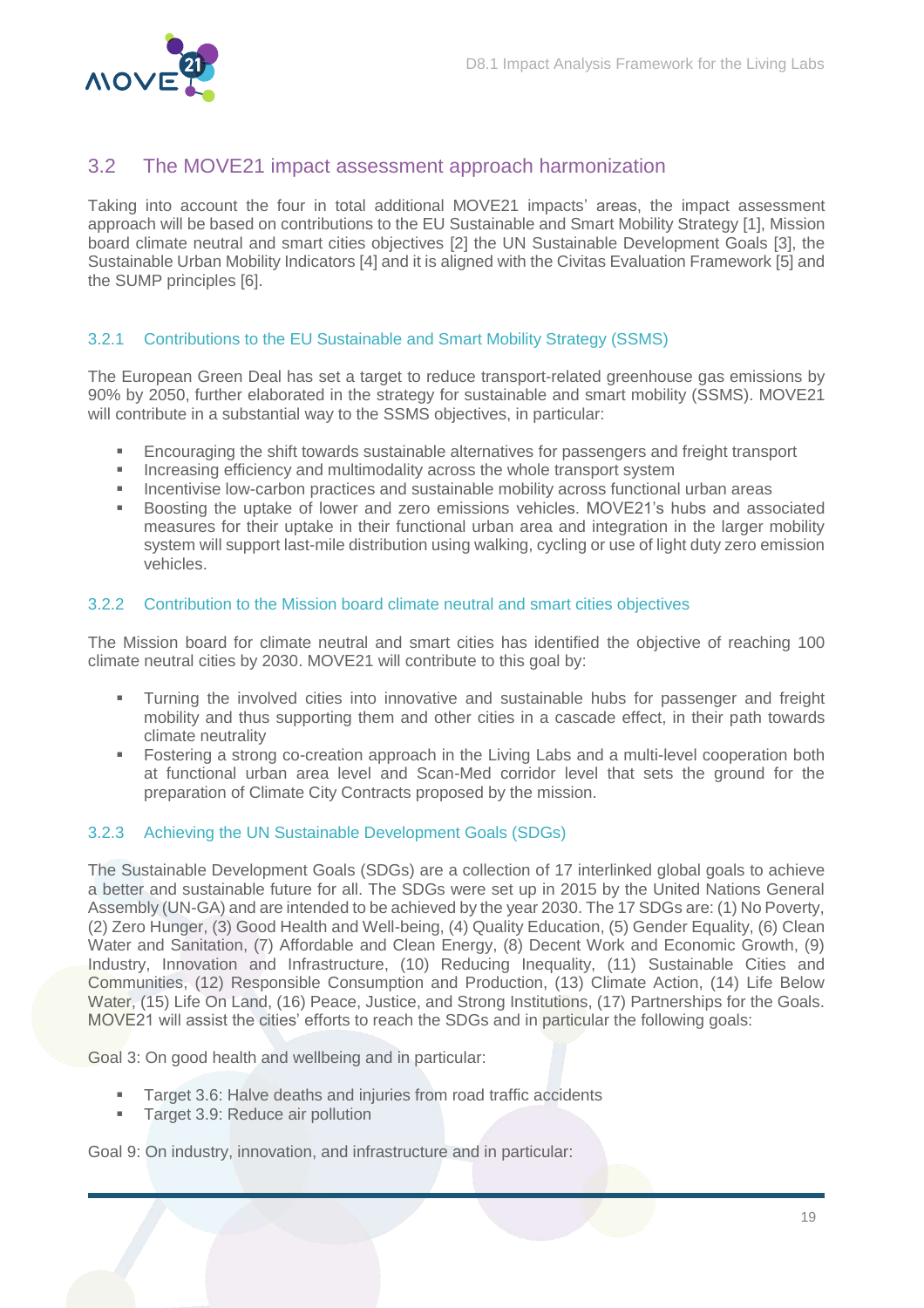

 Target 9.1: Quality, reliable, sustainable, and resilient infrastructure, including regional and transborder infrastructure, to support economic development and human well-being, with a focus on affordable and equitable access for all.

Goal 11: Inclusive, safe, resilient, and sustainable cities and in particular:

- Target 11.2: Access to safe, affordable, accessible, and sustainable transport systems for all, improving road safety, notably by expanding public transport, with special attention to the needs of those in vulnerable situations, women, children, persons with disabilities and older persons).
- Target 11.3: Enhance inclusive and sustainable urbanization and capacity for participatory, integrated, and sustainable human settlement planning and management in all countries.

Goal 17: Partnerships for sustainable development, in particular:

- Target 17.14: Policy coherence for sustainable development through the work on policy coherence and sectoral integration that will be done in MOVE21
- Target 17.17: Effective public, public-private, civil society partnerships and building on the experience and resourcing strategies of partnerships.

#### <span id="page-20-0"></span>3.2.4 Sustainable Urban Mobility Indicators (SUMI)

Sustainable urban mobility indicators are a useful tool for cities and urban areas to identify the strengths and weaknesses of their mobility system and to focus on areas for improvement. The European Commission has therefore developed a comprehensive set of practical and reliable indicators that support cities to perform a standardised evaluation of their mobility system and to measure improvements that result from new mobility practices or policies.

MOVE21 is in line several of these sustainable urban mobility indicators and more specifically with the following indicators:

- Indicator 3: Air pollutant emissions
- **Indicator 4: Noise hindrance**
- Indicator 7: Greenhouse gas emissions

MOVE21 will try to harmonize the methodology for the above-mentioned indicators' calculation considering data availability.

#### <span id="page-20-1"></span>3.2.5 Harmonization with the Civitas Evaluation Framework

The CIVITAS Initiative brings together cities that are introducing sustainable urban transport policy measures or solutions. For creating a common understanding and consistency, as regards the impacts of these solutions, the CIVITAS Evaluation Framework has been presented an evaluation approach. MOVE21 has been aligned with the CIVITAS community and more precisely with the CIVITAS ELEVATE initiative which expands the CIVITAS support activities of the HORIZON initiatives, increasing their Europe-wide impact. ELEVATE is advancing the CIVITAS community to a higher level of knowledge, exchange, impact and sustainability, while guaranteeing essential high-quality support. MOVE21, as part of the ELEVATE network, is actively participating at meetings and conferences organised in the context of ELEVATE and is exchanging feedback as regards the impact assessment approach with the community. Furthermore, the extensive documentation of the CIVITAS Evaluation Framework is a key tool of the MOVE21 Evaluation Framework.

The focus of the CIVITAS and MOVE21 evaluation framework are the measures implemented in a city. Evaluation aims to describe the impact of the implemented measures in impact categories with quantitative measurements in relation to quantifiable targets set in advance and qualitative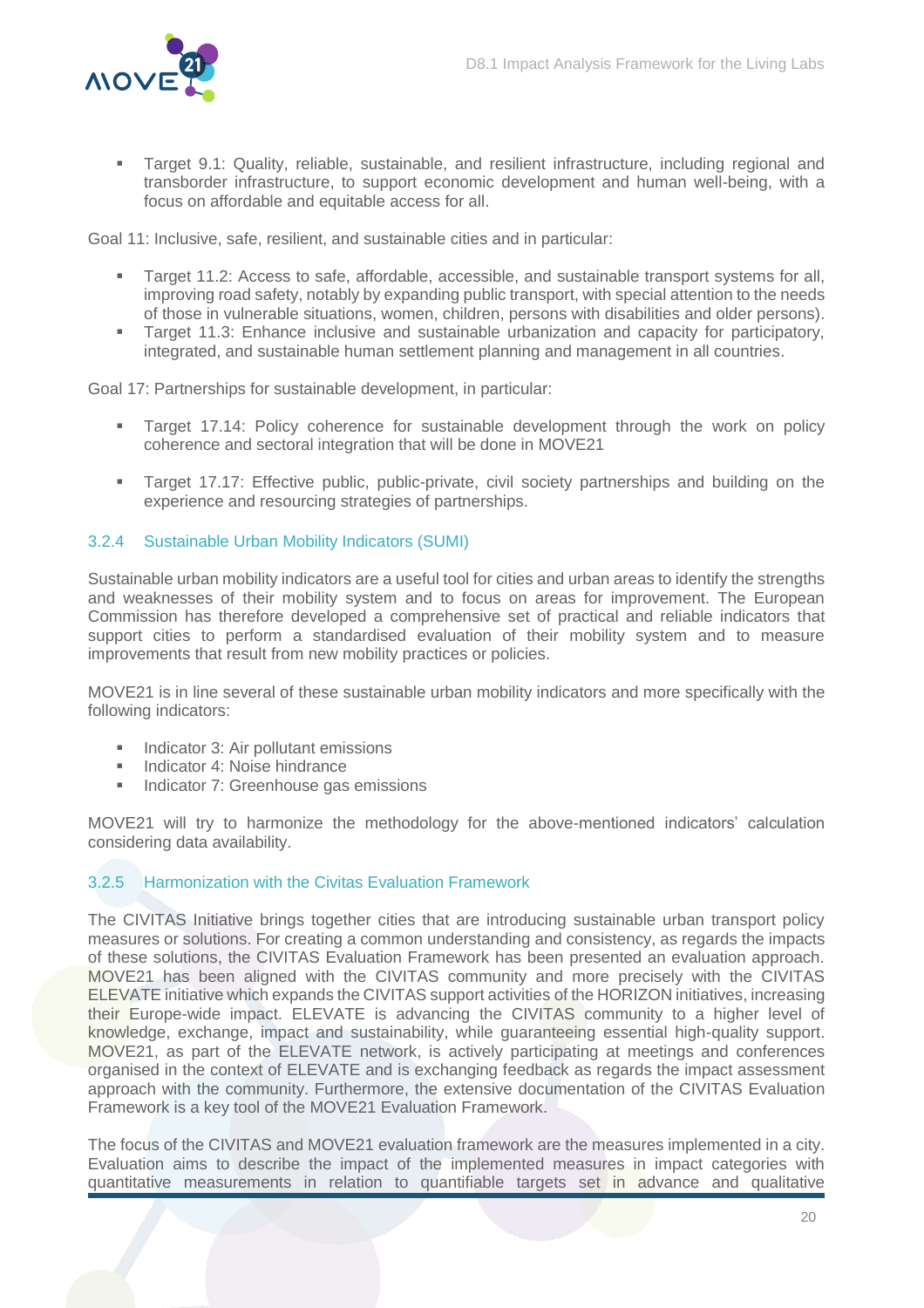

observations. As within CIVITAS projects measures are being implemented in a real, complex, functioning environment the CIVITAS evaluation needs an optimal balance between scientific, precise analyses and synthetic interpretation of observations of the evolution of urban mobility. This is an important challenge to address in order to make the evaluation work feasible, efficient, and useful for policy conclusions. Thus, the key elements of CIVITAS 2020 evaluation framework that are adopted by Move 21 are:

- **Efficient combination of impact and process evaluation**
- Clear understanding of measures and their context<br>■ Structuring measures for evaluation
- Structuring measures for evaluation
- **Further development of the assessment plans**
- Key measures with an in-depth evaluation
- **Consistency of approaches in all cities**

#### <span id="page-21-0"></span>3.2.6 The SUMP principles

The impact assessment framework is aligned with the eight SUMP principles following:

#### Principle 1

Plan for sustainable mobility in the functional urban area. The impact assessment framework is covering whole functional urban areas, and test cases are linked to the TEN-T. Accessibility to TEN-T and network performance is intended to be assessed, and the Scan-Med Cities Observatory is intended to increase ecosystem collaboration across functional urban areas.

#### Principle 2

Cooperate across institutional boundaries. The impact assessment framework is focusing on the aspect of policy coherence and sectoral integration, through horizontal and vertical collaboration across policy and transport domains, geographical areas and administrative levels.

#### Principle 3

Involve citizens and stakeholders. MOVE21 is emphasising citizen engagement. The quadruple helix innovation model is used to engage researchers, businesses, governments and citizens and this engagement is exploited by the impact assessment framework.

#### Principle 4

Assess current and future performance. The impact assessment framework is building on ex-ante, exdurante and ex-post assessments where needs, challenges and pressure points will be evaluated against current and future performance.

#### Principle 5

Define a long-term vision and implementation plan. MOVE21, as well as the impact assessment framework, take as timeline of assessment the 2030 policy goals of participating cities and functional urban areas. Strategies are developed to deliver long term impacts.

#### Principle 6

Develop all transport modes in an integrated way. MOVE21 integrates different transport modes, systems, infrastructures, needs and planning domains in order to innovate holistics win-win solutions and this will be reflected by the impact assessment framework and, more specifically, by the result indicators (sections 4.4 – 4.7).

#### Principle 7

Arrange for monitoring and evaluation. The impact assessment framework is building on the establishment of an Urban Mobility Monitoring System.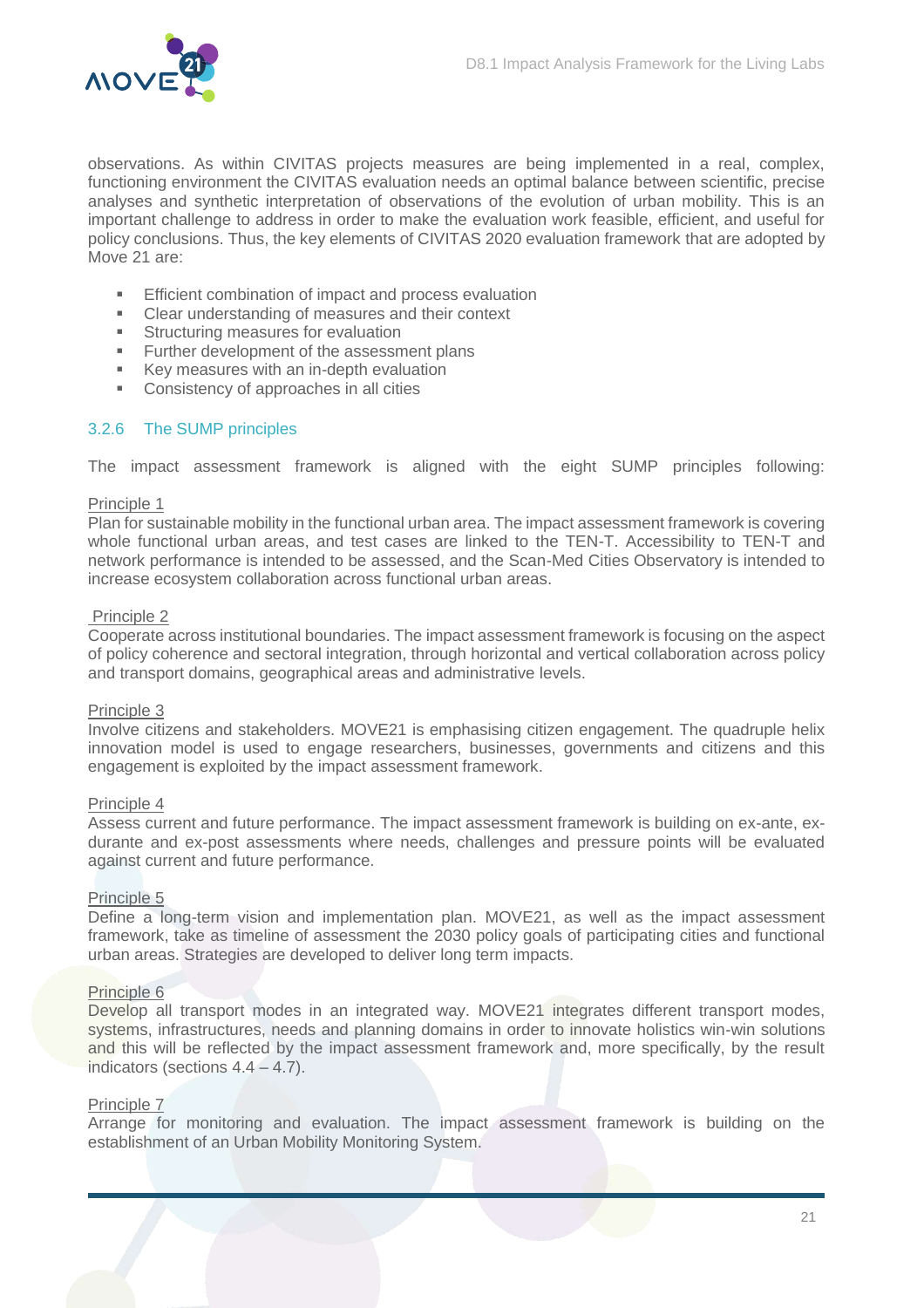

#### Principle 8

Quality assurance. Transport modelling approaches and simulations (e.g. digital twins and agent – based modelling) will make sure the innovative mobility solutions are sound. Iterative, agile development with well defined review processes and a reflective monitoring guide (WP6) will ensure quality, as well.

### <span id="page-22-0"></span>**4 Impact Assessment Framework**

The 3 level impact assessment approach, taking also into account the EU guides and the CIVITAS evaluation framework, ended up with a list of result indicators and a specific methodology for their calculation and update. The procedure of calculating and monitoring these indicators consists the impact assessment framework of MOVE21 and is described in the current chapter. The result indicators are presented in the form of indicator group sheets that are impact-oriented. Each indicator group will determine the final decision as regards the expected impacts e.g., if it is positive, negative. The following sections present the timeline of assessment, the reference area and the categorization and detailed presentation of the result indicators.

### <span id="page-22-1"></span>4.1 Timeline of assessment

The assessment of the mobility solutions that will be implemented in the three Living Lab cities, will take place on the basis of a pre-defined timeline, referring to key moments of mobility solution implementation, in order to capture their impact and be comparatively useful. The technique that will be used is the traditional three-stage timeline of assessment, consisting of the following phases:

#### **Ex-ante**

The ex-ante assessment can be useful in order to pre-identify what impacts certain possible solutions are going to have and as it is obvious encounters the difficulties surrounding predicting the future. Based on the guidance of the ex-ante assessment the alternative solutions will be modified and the decision will be more factual. This approach is more comprehensive and can lead to the achievement of the target values and the specific objectives as well as to the improvement of the quality of design of each solution.

#### **Ex-durante**

Other than ex-ante or ex-post assessments, ex-durante assessment takes place during the implementation process and uncovers the changes that have occurred during the lead time of the implementation of solutions. Based on the outcomes of an ex-durante assessment, there can be anticipated on the current situation of the solution, which might prevent failure that would otherwise have reoccurred. Ex-durante analysis makes it possible to uncover changes and make according adjustments during the implementation process, leading to a better fitted process during the rest of the lead time of these projects.

#### **Ex-post**

The ex-post evaluation takes place after the implementation of mobility solutions in the Living Lab cities. It is used to assess the introduction of the solutions whether the solutions, if they have been effectively implemented, and comparatively with the ex-ante and ex-durante assessments to come the final conclusion regarding achieving positive impacts.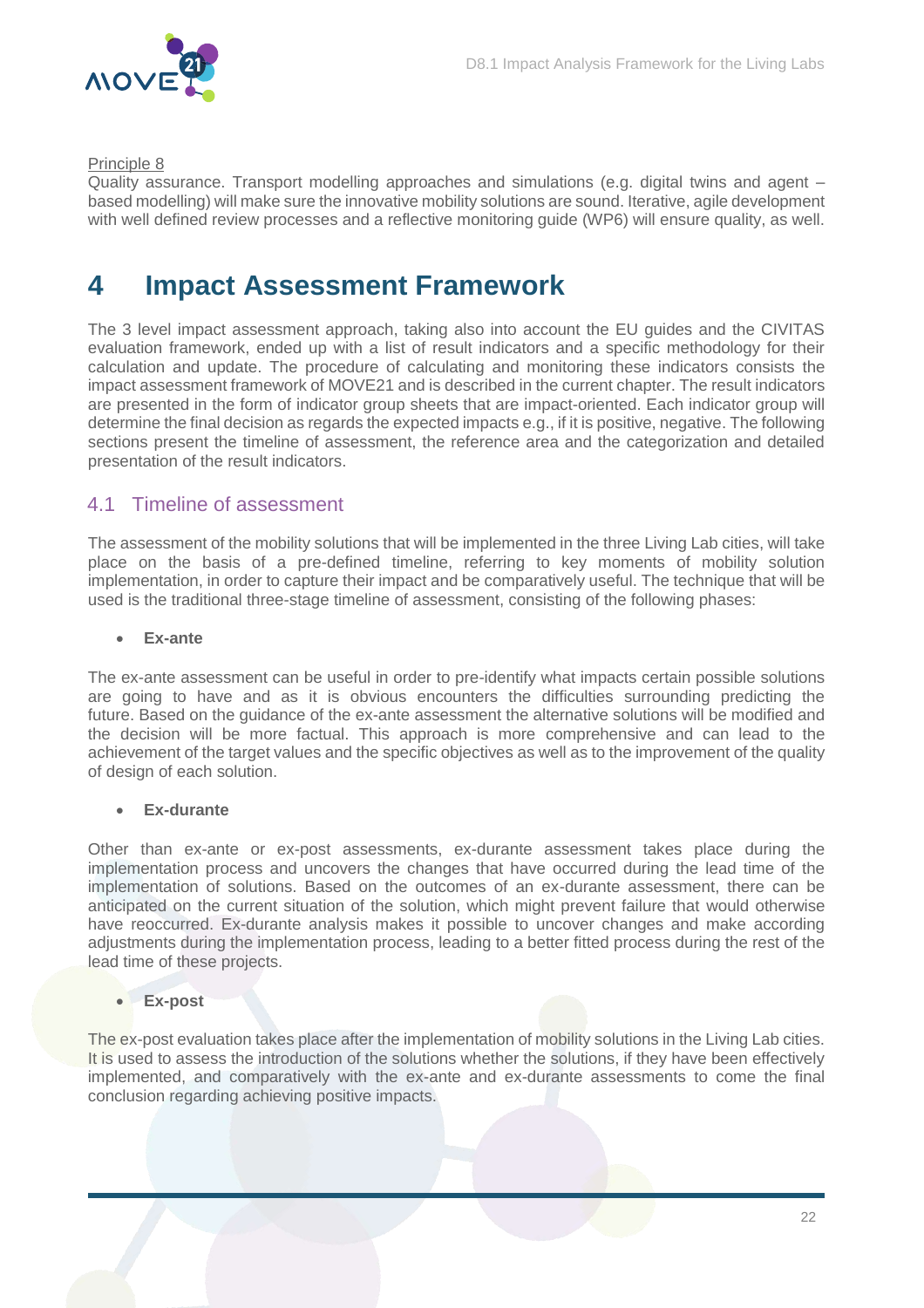

### <span id="page-23-0"></span>4.2 Area of reference

The area of reference is important in order to delimit the zone of influence of the impacts, the simulation, modelling and monitoring processes. Also, it is crucial for defining the reference point of the framework. Consequently, the geographical area of reference is categorized in the following levels:

- Test site level or Area of interest: refering to a defined spatial area (e.g. block, site or neighborhood) where the mobility and/or freight solutions will take place in Oslo, Gothenburg and Hamburg.
- City/Functional Urban Area level: Functional urban areas are spatial units consisting from a city (or core) and a commuting zone that is functionally interconnected to the city [7].
- EU-wide/TEN-T corridor level: reffering to the most extensive setting of the framework, the European setting and TEN-T corridor.

### <span id="page-23-1"></span>4.3 Result indicators

The result indicators are clustered in the form of indicator groups according to their impact and specific methodological sheets have been structured in order to describe their components. Each methodology sheet is consisting of the following elements:

- **Result indicator name and encoding:** a unique code number representing the indicator along with the full name of the indicator
- **Thematic Areas:** the result indicators correspondence with the core thematic areas of the impact assessment framework. The referred thematic areas are following:
- $\checkmark$  The thematic areas of WPs 3, 4 and 5
- $\checkmark$  Sustainability for society, the environment and the economy
- $\checkmark$  Efficiency of transport systems
- $\checkmark$  Accessibility to the Scan-Med TEN-T corridor
- $\checkmark$  Adequacy and effectiveness of policy and business frameworks
- $\checkmark$  Resilience of the transport network during particular challenges(such as the organisation of large events) or unforeseen events (such as the COVID-19 pandemic)
- **Contribution to additional impacts:** correlation to one or more additional impacts, in relation to the way they are reported at sub-Chapter 3.2.
- **Measurement Unit:** a quantity used as a standard of measurement. The measurement unit is defined for the qualitative and quantitative indicators of the current research.
- **Target values:** values intended to be achieved *(if necessary)*
- **Methodology approach & monitoring tools:** the overarching strategy and methodological rationale behind each indicator, providing, at the same time the tools/ methods used for the measurement of the indicator. The following key tools for the monitoring/measurement of several result indicators are being introduced, with some of them being part of the working structure of other WPs (3,4,5,6) as described in detail in Chapter 3.

In parallel, there is information related to the time horizon and the calculation stage of the result indicators. It is noted that for the result indicators arising from transport modelling (more specifically Digital Twins), in case there is no opportunity for ex-ante, ex-durante and ex-post measurements, the data provided by the Living Lab cities will shed light on the assessment of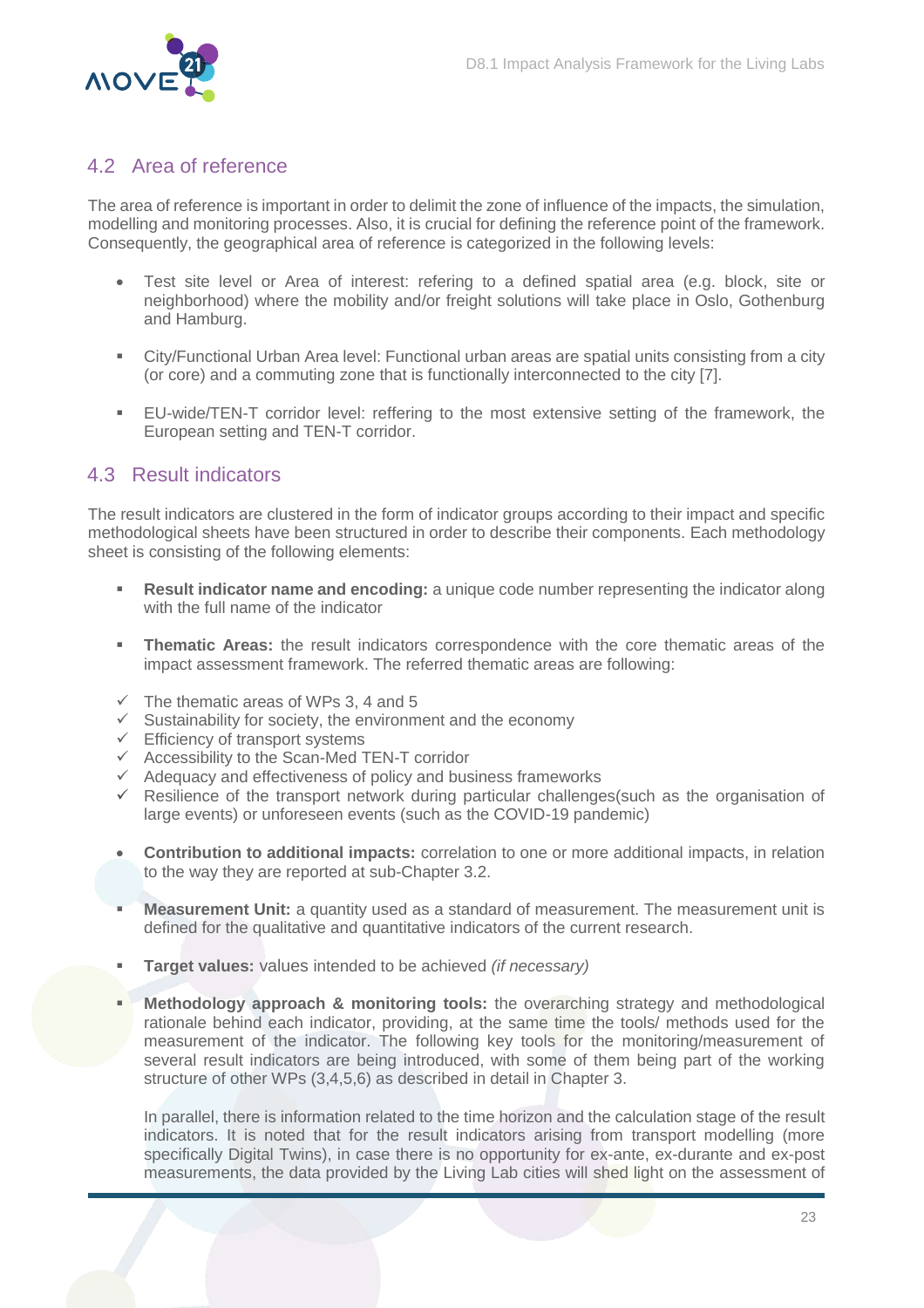

the mobility solutions at the specific time horizons and calculation stages. The same claim applies, also, for the base year. The calculation stages corresponding to these cases are highlighted with an asterisk (\*) at the Impact Assessent Framework (sections 4.4 – 4.7 of the current document).

**References of Harmonization:** result indicators' references alignment

The following figure (Figure 1) presents the result indicators' clustering while in the next sections the indicators per impact area are presented. It should be mentioned that the numbering of the KPIs is following the numbering as it was included in the Grand Agreement and for this reason some discontinuities appear as some of the indicators will be used only for the transferability monitoring framework that will be formulated in a later stage of the project.



*Figure 2: Result indicators clustering*

### <span id="page-24-1"></span><span id="page-24-0"></span>4.4 Impact Area 1: Long-term decarbonisation

The first group of indicators (consisting of three result indicators) of the Living Labs Framework is addressing the impact area 1 of the MOVE21 Impact Assessment Framework:

*Impact 1: Integrating new scalable technologies and measures into city transport operations and existing transport infrastructures at real-life scale in order to achieve long-term decarbonisation impacts.*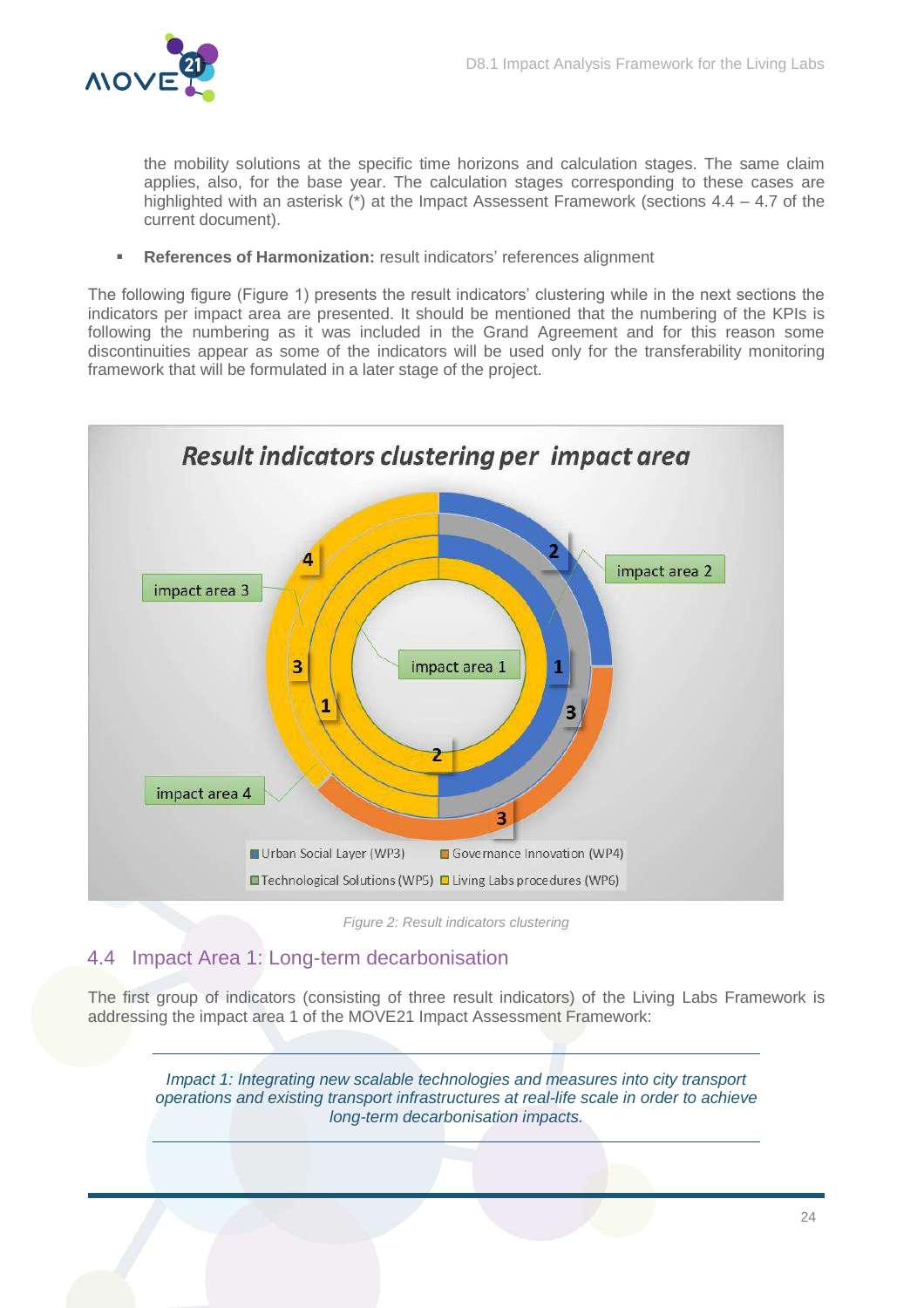

#### <span id="page-25-0"></span>*Table 1: Result indicator 1.1*

| <b>Result indicator 1.1</b>                       | CO2 reductions from local road transport in Living Lab cities :<br>private cars, vans, heavy vehicles (incl. buses)                                                  |               |                                                                                                         |  |  |  |
|---------------------------------------------------|----------------------------------------------------------------------------------------------------------------------------------------------------------------------|---------------|---------------------------------------------------------------------------------------------------------|--|--|--|
| <b>Thematic</b><br>area(s)                        | Sustainability for society, the environment, and the economy<br>$\checkmark$<br>Efficiency of transport systems<br>$\checkmark$                                      |               |                                                                                                         |  |  |  |
| <b>Contribution</b><br>to additional impacts      | $\checkmark$<br>$\checkmark$                                                                                                                                         |               | <b>Sustainable &amp; Smart Mobility Strategy</b><br>Sustainable Development Goals / Goal 3 / Target 3.9 |  |  |  |
| <b>Measurement Unit</b>                           | $CO2 -$ eqv                                                                                                                                                          |               |                                                                                                         |  |  |  |
| <b>Target values</b>                              | 2025: -15%, 2030: -30%                                                                                                                                               |               |                                                                                                         |  |  |  |
| <b>Methodology approach</b><br>& monitoring tools | Method: Transport Modelling<br>Modelling Approach: Digital Twins, Simulations<br>Input Data: Data collection from Living Lab cities,<br>national statistics agencies |               |                                                                                                         |  |  |  |
|                                                   | Time Horizon                                                                                                                                                         | Year          | Calculation stage                                                                                       |  |  |  |
|                                                   | Base year                                                                                                                                                            | 2017          | Current situation*                                                                                      |  |  |  |
|                                                   | Future<br>projections                                                                                                                                                | 2025,<br>2030 | Ex-ante                                                                                                 |  |  |  |
|                                                   | After<br>real<br>implementation                                                                                                                                      | 2025          | Ex-post*                                                                                                |  |  |  |
|                                                   | Monitoring Tools: Urban Mobility Monitoring System<br>Outcome Type: Dataset                                                                                          |               |                                                                                                         |  |  |  |
| <b>References</b><br>of Harmonization             | Sustainable Urban Mobility Indicator<br>Refined CIVITAS process and impact evaluation framework                                                                      |               |                                                                                                         |  |  |  |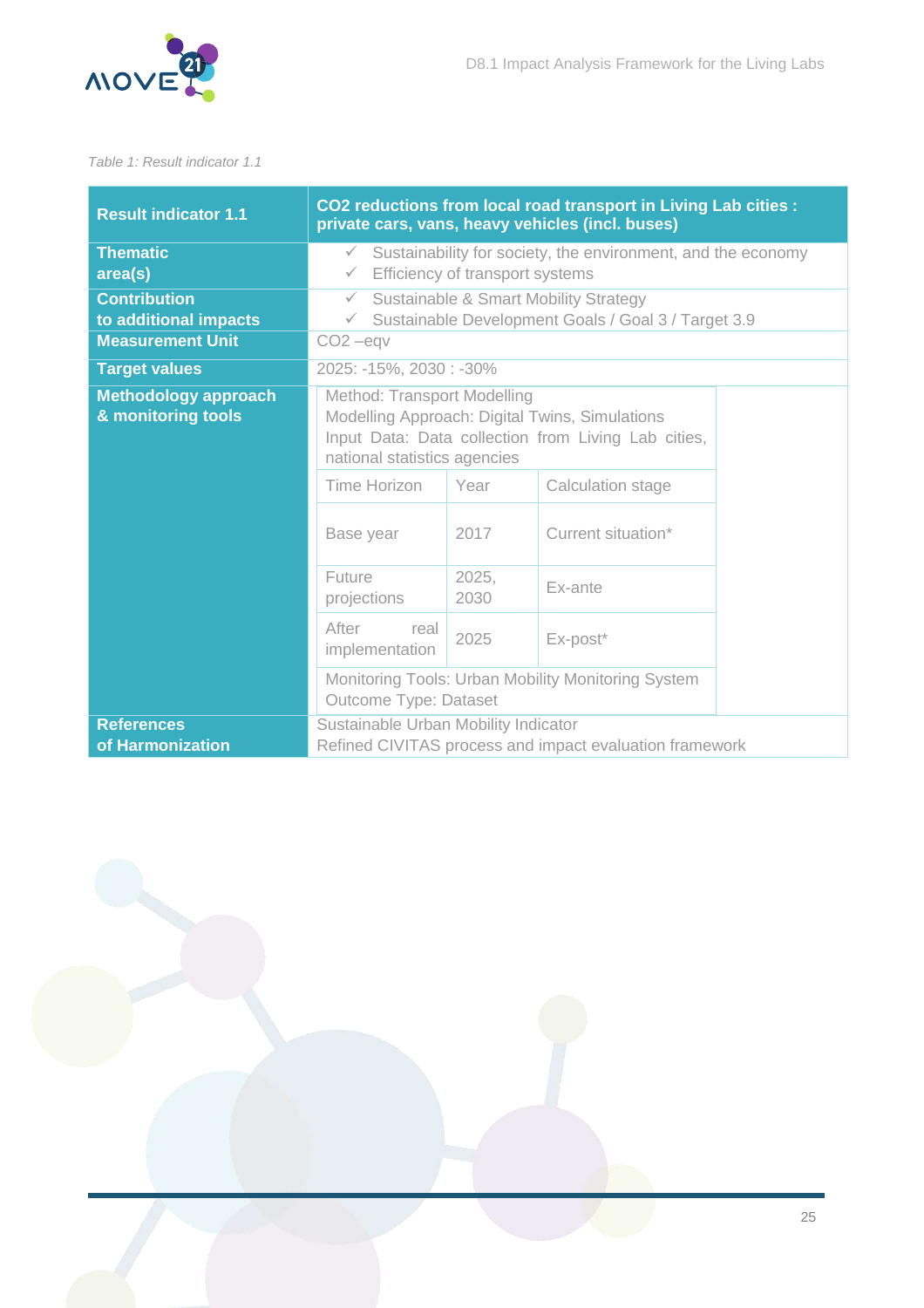

#### <span id="page-26-0"></span>*Table 2: Result indicator 1.3*

| <b>Result indicator 1.3</b>                       | No. of MOVE21 innovations upscaled in the three Living Labs                                                                                                     |  |  |  |
|---------------------------------------------------|-----------------------------------------------------------------------------------------------------------------------------------------------------------------|--|--|--|
| <b>Thematic</b><br>area(s)                        | Sustainability for society, the environment, and the economy<br>$\checkmark$<br>Efficiency of transport systems<br>$\checkmark$<br>Increase Innovation Capacity |  |  |  |
| <b>Contribution to additional</b>                 | Mission board climate neutral and smart cities objectives<br>$\checkmark$                                                                                       |  |  |  |
| <b>impacts</b><br><b>Measurement Unit</b>         | Sustainable Development Goals / Goals 9 / Target 9.1<br>$\checkmark$<br>Number                                                                                  |  |  |  |
| <b>Target values</b>                              | 2025: 12 (innovations)                                                                                                                                          |  |  |  |
| <b>Methodology approach</b><br>& monitoring tools | Method: Living Lab procedures<br>Approach: Questionnaire Survey (policy, administrative<br>0ľ<br>commercial decisions)                                          |  |  |  |
|                                                   | Time Horizon<br>Year<br><b>Calculation Stage</b>                                                                                                                |  |  |  |
|                                                   | Ex-ante<br>Future projection<br>2025                                                                                                                            |  |  |  |
|                                                   | After<br>real<br>2025<br>Ex-post<br>implementation                                                                                                              |  |  |  |
|                                                   | Monitoring tools: Urban Mobility Monitoring System<br>Outcome Type: Question (e-template)                                                                       |  |  |  |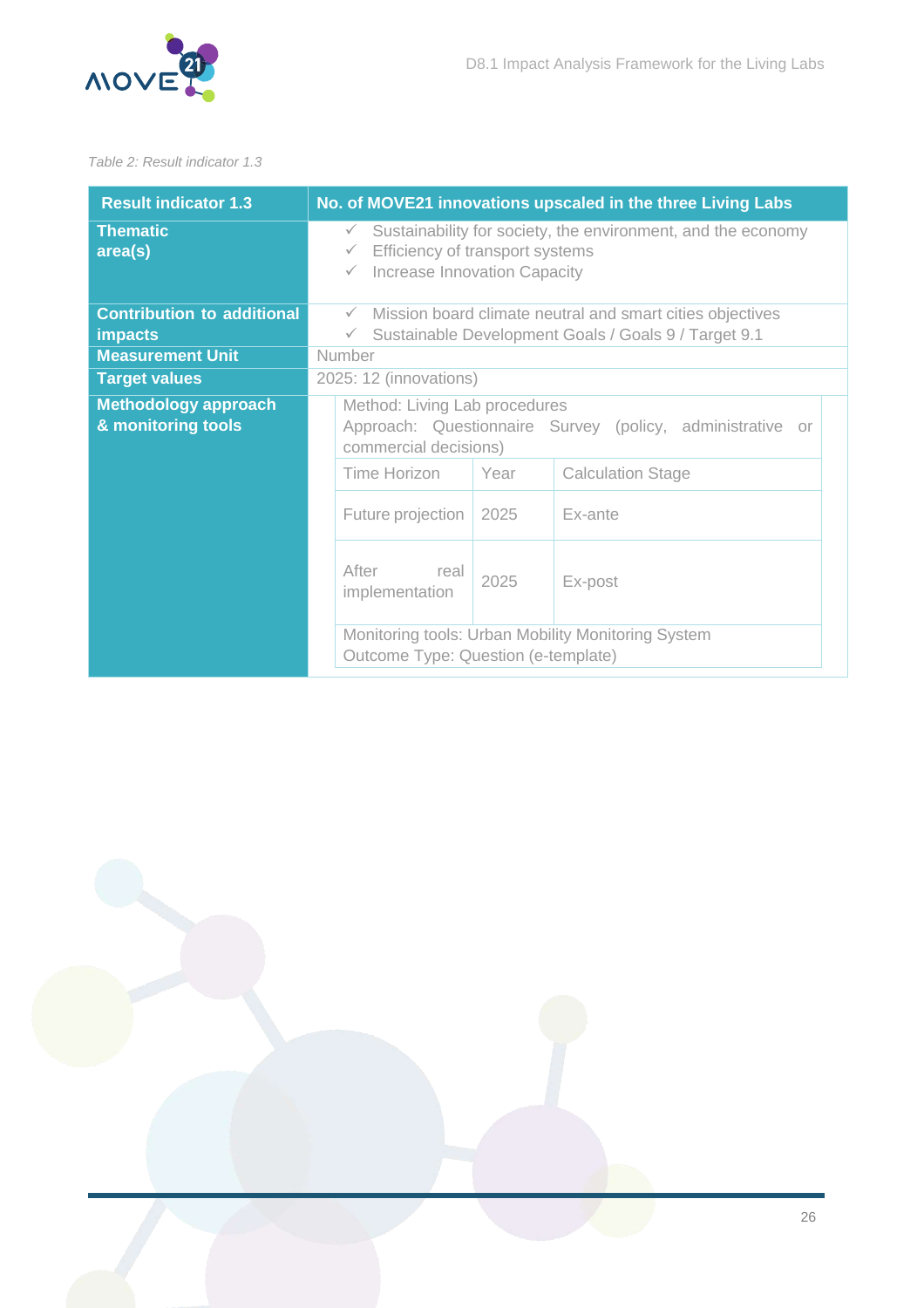

#### <span id="page-27-1"></span>*Table 3: Result indicator 1.6*

| <b>Result indicator 1.6</b>                         | planning                                                                                                                                                        |      | Increased capacity to incorporate data-driven approaches in mobility |  |
|-----------------------------------------------------|-----------------------------------------------------------------------------------------------------------------------------------------------------------------|------|----------------------------------------------------------------------|--|
| <b>Thematic</b><br>area(s)                          | Sustainability for society, the environment, and the economy<br>$\checkmark$<br>Efficiency of transport systems<br>$\checkmark$<br>Increase Innovation Capacity |      |                                                                      |  |
| <b>Contribution to additional</b><br><b>impacts</b> | Sustainable Development Goals / Goal 11 / Target 11.3<br>$\checkmark$                                                                                           |      |                                                                      |  |
| <b>Measurement Unit</b>                             | Qualitative scale: (1: decreased, 5: increased)                                                                                                                 |      |                                                                      |  |
| <b>Target values</b>                                | 2025: 5 (from scale)                                                                                                                                            |      |                                                                      |  |
| <b>Methodology approach</b><br>& monitoring tools   | Method: Living Lab procedures<br>Approach: Questionnaire Survey (answered by city administrations)                                                              |      |                                                                      |  |
|                                                     | Time Horizon                                                                                                                                                    | Year | Calculation stage                                                    |  |
|                                                     | Base year                                                                                                                                                       | 2021 | <b>Current situation</b>                                             |  |
|                                                     | Future projections                                                                                                                                              | 2025 | Ex-ante                                                              |  |
|                                                     | After<br>real<br>implementation                                                                                                                                 | 2025 | Ex-post                                                              |  |
|                                                     | Outcome Type: Question (e-template)                                                                                                                             |      | Monitoring Tools: Urban Mobility Monitoring System                   |  |

### <span id="page-27-0"></span>4.5 Impact Area 2: Sustainable, inclusive, safe, and secure mobility system

The second group of indicators (consisting of seven result indicators) of the Living Labs addresses the impact area 2 of the MOVE 21 Impact Assessment Approach:

*Impact 2: Reliable solutions for a more sustainable, inclusive, safe, and secure mobility system, including for the secure mobility of people and freight during major/sport events*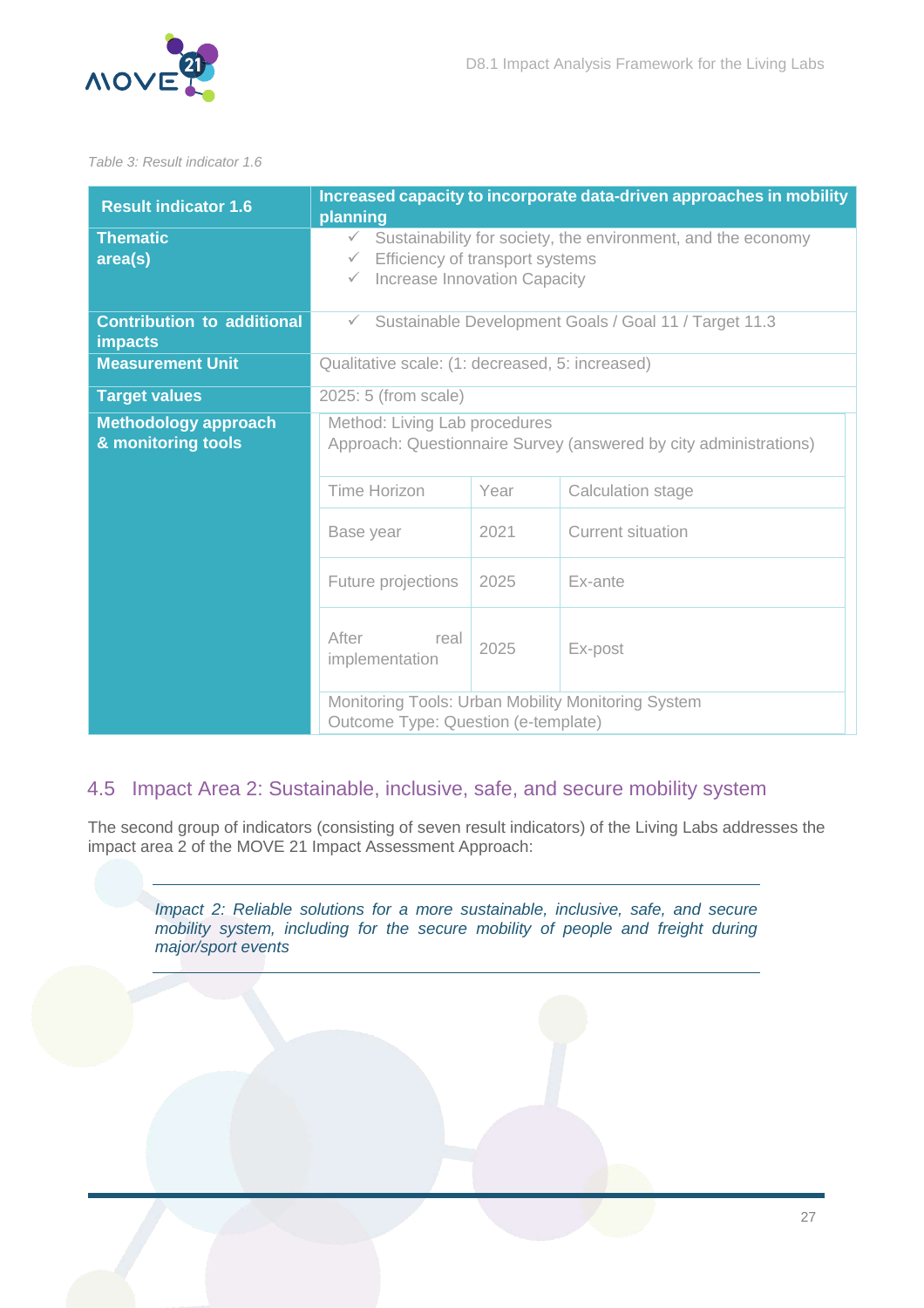

#### <span id="page-28-0"></span>*Table 4: Result indicator 2.1*

| <b>Result indicator 2.1</b>                         | Increased self-perceived inclusiveness from the implementation of<br>transport solutions                                                                                                            |      |                   |  |
|-----------------------------------------------------|-----------------------------------------------------------------------------------------------------------------------------------------------------------------------------------------------------|------|-------------------|--|
| <b>Thematic</b><br>area(s)                          | Sustainability for society, the environment, and the economy<br>$\checkmark$<br>Efficiency of transport systems<br>$\checkmark$<br>Social characteristics of place and surroundings<br>$\checkmark$ |      |                   |  |
| <b>Contribution to additional</b><br><b>impacts</b> | Sustainable Development Goals / Goal 11 / Target 11.3<br>$\checkmark$<br>$\checkmark$ Active citizen engagement to support uptake of smart urban<br>mobility solutions                              |      |                   |  |
| <b>Measurement Unit</b>                             | Qualitative scale: (1: decreased, 5: increased)                                                                                                                                                     |      |                   |  |
| <b>Target values</b>                                | 2025: 4 (from scale)                                                                                                                                                                                |      |                   |  |
| <b>Methodology approach</b><br>& monitoring tools   | Method: Living Lab procedures<br>Approach: Qualitative Survey answered by citizens                                                                                                                  |      |                   |  |
|                                                     | Time Horizon                                                                                                                                                                                        | Year | Calculation stage |  |
|                                                     | Base year                                                                                                                                                                                           | 2021 | Current situation |  |
|                                                     | Future projection                                                                                                                                                                                   | 2025 | Ex-ante           |  |
|                                                     | After<br>real<br>implementation                                                                                                                                                                     | 2025 | Ex-post           |  |
|                                                     | Monitoring Tools: Urban Mobility Monitoring System<br>Outcome Type: Question (e-template)                                                                                                           |      |                   |  |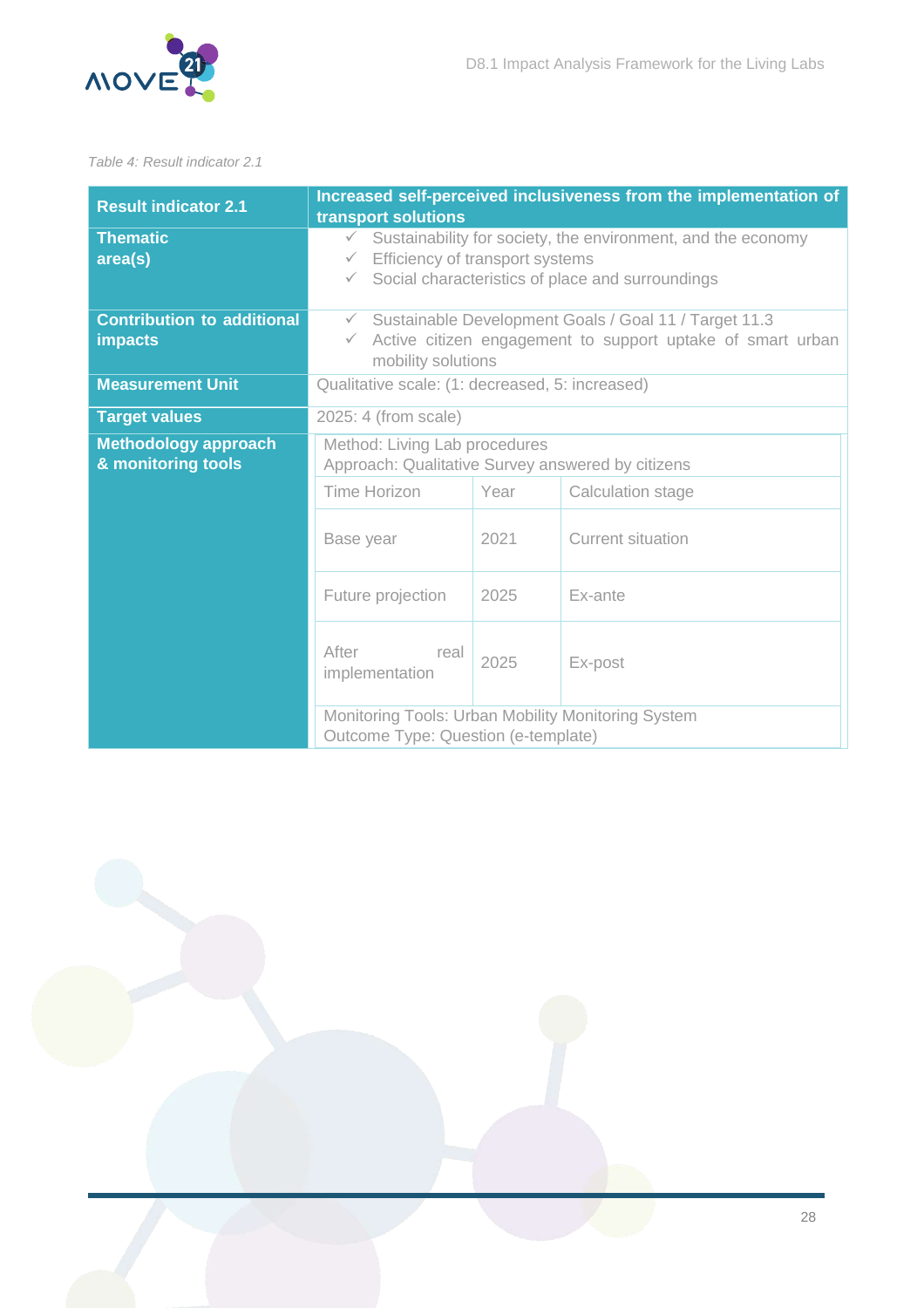

#### <span id="page-29-0"></span>*Table 5: Result indicator 2.2*

| <b>Result indicator 2.2</b>                         | Increase of perceived security (crime, COVID-19 etc.) in the city-<br>transport system                                                                                                                                                    |  |  |  |
|-----------------------------------------------------|-------------------------------------------------------------------------------------------------------------------------------------------------------------------------------------------------------------------------------------------|--|--|--|
| <b>Thematic</b><br>area(s)                          | Efficiency of transport systems<br>$\checkmark$<br>Resilience of the transport network during particular challenges<br>$\checkmark$<br>(such as the organisation of large events) or unforeseen events<br>(such as the COVID-19 pandemic) |  |  |  |
| <b>Contribution to additional</b><br><b>impacts</b> | Sustainable Development Goals (SDGs) / Goal 3 / Target 3.6<br>$\checkmark$                                                                                                                                                                |  |  |  |
| <b>Measurement Unit</b>                             | Qualitative scale: (1: decreased, 5: increased)                                                                                                                                                                                           |  |  |  |
| <b>Target values</b>                                | 2025: 4 (from scale)                                                                                                                                                                                                                      |  |  |  |
| <b>Methodology approach</b><br>& monitoring tools   | Method: Living Lab procedures<br>Approach: Qualitative Survey answered by citizens                                                                                                                                                        |  |  |  |
|                                                     | Time Horizon<br>Year<br>Calculation stage                                                                                                                                                                                                 |  |  |  |
|                                                     | 2021<br><b>Current situation</b><br>Base year                                                                                                                                                                                             |  |  |  |
|                                                     | Future projections 2025<br>Ex-ante                                                                                                                                                                                                        |  |  |  |
|                                                     | After<br>real<br>2025<br>Ex-post<br>implementation                                                                                                                                                                                        |  |  |  |
|                                                     | Monitoring Tools: Urban Mobility Monitoring System<br>Outcome Type: Question (e-template)                                                                                                                                                 |  |  |  |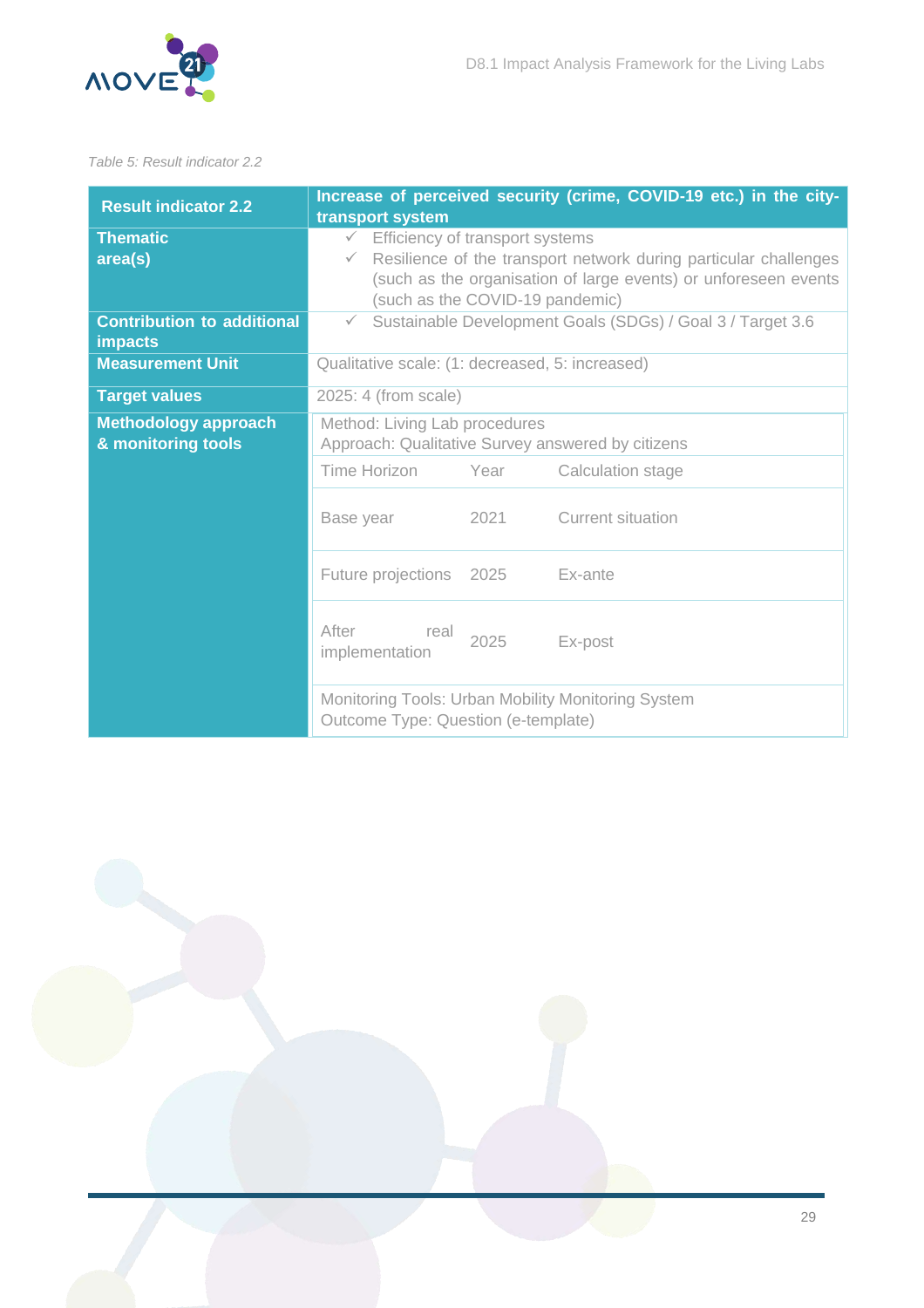

#### <span id="page-30-0"></span>*Table 6: Result indicator 2.4*

| <b>Result indicator 2.4</b>                         | Reduction in transport related noise pollution                                                                                                          |                    |                                                         |  |
|-----------------------------------------------------|---------------------------------------------------------------------------------------------------------------------------------------------------------|--------------------|---------------------------------------------------------|--|
| <b>Thematic</b><br>area(s)                          | Sustainability for society, the environment and the economy<br>$\checkmark$<br>Efficiency of transport systems<br>$\checkmark$                          |                    |                                                         |  |
| <b>Contribution to additional</b><br><b>impacts</b> | Sustainable & Smart Mobility Strategy<br>$\checkmark$                                                                                                   |                    |                                                         |  |
| <b>Measurement Unit</b>                             | Percent (dbB)                                                                                                                                           |                    |                                                         |  |
| <b>Target values</b>                                | 2030: -30%                                                                                                                                              |                    |                                                         |  |
| <b>Methodology approach</b><br>& monitoring tools   | Method: Transport Modelling<br>Modelling Approach: Digital Twins<br>Input Data: Data collection from Living Lab cities, national statistics<br>agencies |                    |                                                         |  |
|                                                     | Time Horizon                                                                                                                                            | Year               | Calculation stage                                       |  |
|                                                     | Base year                                                                                                                                               | Current situation* |                                                         |  |
|                                                     | Future projection<br>2030<br>Ex-ante                                                                                                                    |                    |                                                         |  |
|                                                     | After<br>real<br>implementation                                                                                                                         | Ex-post*           |                                                         |  |
|                                                     | Monitoring Tools: Urban Mobility Monitoring System<br>Outcome Type: Dataset                                                                             |                    |                                                         |  |
| <b>References</b><br>of Harmonization               | Sustainable Urban Mobility Indicators                                                                                                                   |                    | Refined CIVITAS process and impact evaluation framework |  |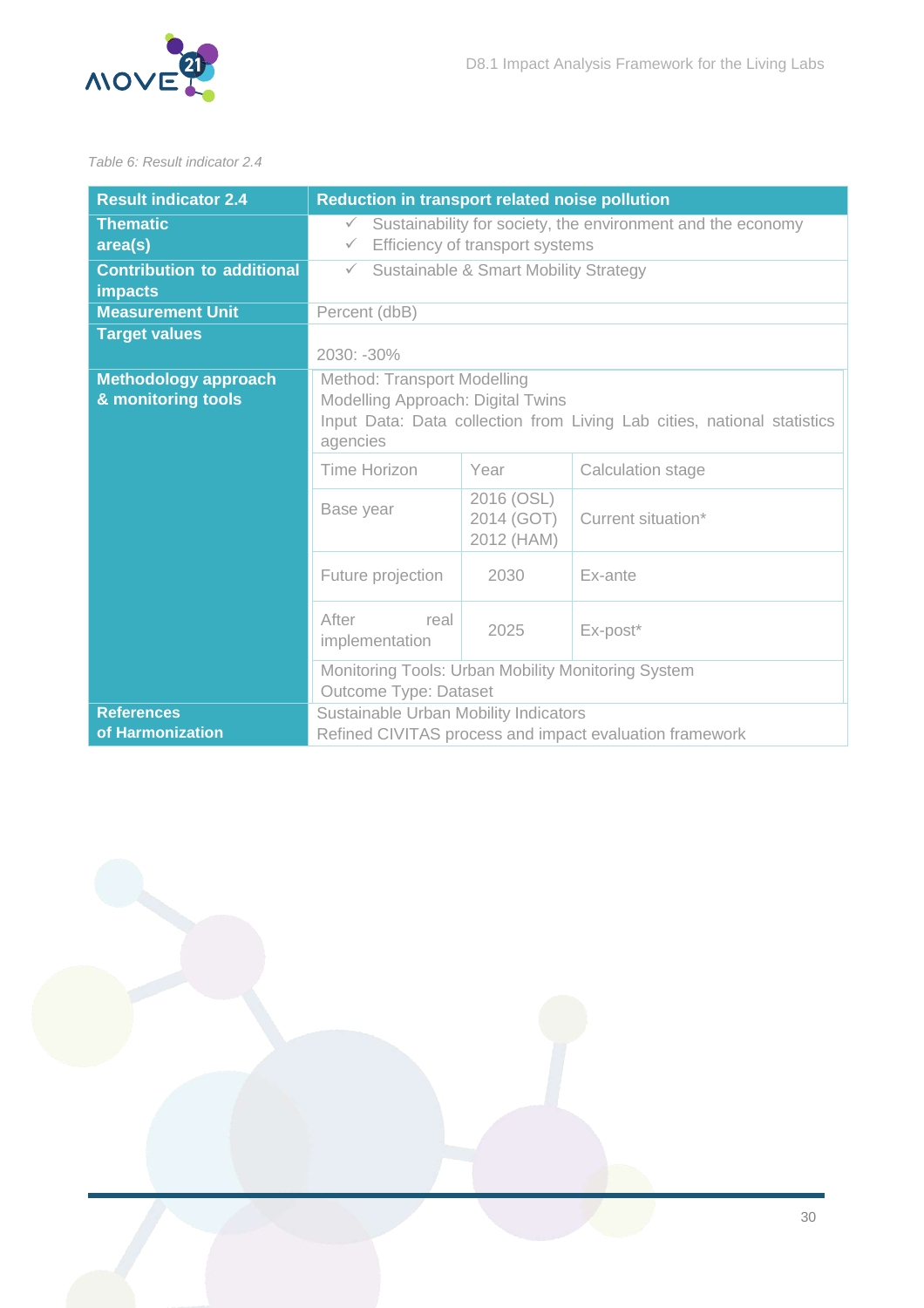

#### <span id="page-31-0"></span>*Table 7: Result indicator 2.5*

| <b>Result indicator 2.5</b>                         | Reduction in transport related Nox air pollution as a result of<br>deployed MOVE21 innovations                                                                       |                    |          |  |  |
|-----------------------------------------------------|----------------------------------------------------------------------------------------------------------------------------------------------------------------------|--------------------|----------|--|--|
| <b>Thematic</b><br>area(s)                          | Sustainability for society, the environment and the economy<br>$\checkmark$<br>Efficiency of transport systems<br>$\checkmark$                                       |                    |          |  |  |
| <b>Contribution to additional</b><br><b>impacts</b> | <b>Sustainable &amp; Smart Mobility Strategy</b><br>$\checkmark$<br>Sustainable Development Goals (SDGs) / Goal 3 / Target 3.9<br>$\checkmark$                       |                    |          |  |  |
| <b>Measurement Unit</b>                             | Percent (µg/m3)                                                                                                                                                      |                    |          |  |  |
| <b>Target values</b>                                | 2030: -15%                                                                                                                                                           |                    |          |  |  |
| <b>Methodology approach</b><br>& monitoring tools   | Method: Transport Modelling<br>Modelling Approach: Digital Twins, Simulations<br>Input Data: Data collection from Living Lab cities, national statistics<br>agencies |                    |          |  |  |
|                                                     | <b>Time Horizon</b><br>Year<br>Calculation stage                                                                                                                     |                    |          |  |  |
|                                                     | Base year                                                                                                                                                            | Current situation* |          |  |  |
|                                                     | Future projection<br>2030<br>Ex-ante                                                                                                                                 |                    |          |  |  |
|                                                     | After<br>real<br>implementation                                                                                                                                      | 2025               | Ex-post* |  |  |
|                                                     | Monitoring Tool: Urban Mobility Monitoring System<br><b>Outcome Type: Dataset</b>                                                                                    |                    |          |  |  |
| <b>References</b><br>of Harmonisation               | Sustainable Urban Mobility Indicators<br>Refined CIVITAS process and impact evaluation framework                                                                     |                    |          |  |  |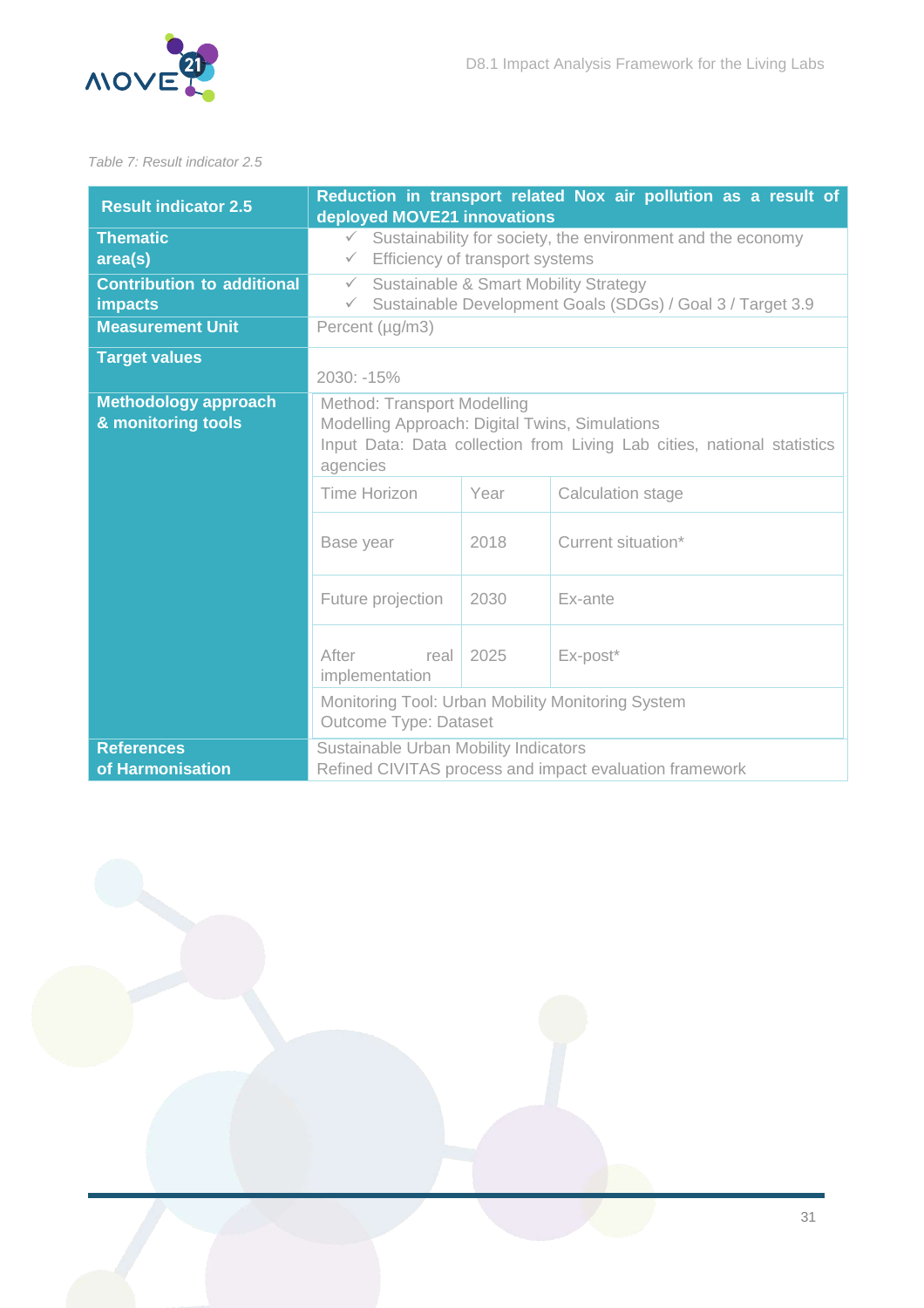

#### <span id="page-32-0"></span>*Table 8: Result indicator 2.6*

| <b>Result indicator 2.6</b>                                                       | Reduction in transport related PM2.5 air pollution as a result of<br>deployed MOVE21 innovations                                                                                                                                                                      |      |                    |  |  |
|-----------------------------------------------------------------------------------|-----------------------------------------------------------------------------------------------------------------------------------------------------------------------------------------------------------------------------------------------------------------------|------|--------------------|--|--|
| <b>Thematic</b><br>area(s)<br><b>Contribution to additional</b><br><b>impacts</b> | Sustainability for society, the environment and the economy<br>$\checkmark$<br>Efficiency of transport systems<br>$\checkmark$<br>Sustainable & Smart Mobility Strategy<br>$\checkmark$<br>Sustainable Development Goals (SDGs) / Goal 3 / Target 3.9<br>$\checkmark$ |      |                    |  |  |
| <b>Measurement Unit</b>                                                           | Percent (µg/m3)                                                                                                                                                                                                                                                       |      |                    |  |  |
| <b>Target values</b>                                                              | 2030: -8%                                                                                                                                                                                                                                                             |      |                    |  |  |
| <b>Methodology approach</b><br>& monitoring tools                                 | <b>Calculation Method: Transport Modelling</b><br>Modelling Approach: Digital Twins, Simulations<br>Input Data: Data collection from Living Lab cities, national statistics<br>agencies                                                                               |      |                    |  |  |
|                                                                                   | <b>Time Horizon</b><br>Year<br><b>Calculation Stage</b>                                                                                                                                                                                                               |      |                    |  |  |
|                                                                                   | Base year                                                                                                                                                                                                                                                             | 2019 | Current situation* |  |  |
|                                                                                   | Future projection                                                                                                                                                                                                                                                     | 2030 | Ex-ante            |  |  |
|                                                                                   | After<br>2025<br>Ex-post*<br>real<br>implementation                                                                                                                                                                                                                   |      |                    |  |  |
|                                                                                   | Monitoring tools: Urban Mobility Monitoring System<br><b>Outcome Type: Dataset</b>                                                                                                                                                                                    |      |                    |  |  |
| <b>References</b><br>of Harmonization                                             | Sustainable Urban Mobility Indicators<br>Refined CIVITAS process and impact evaluation framework                                                                                                                                                                      |      |                    |  |  |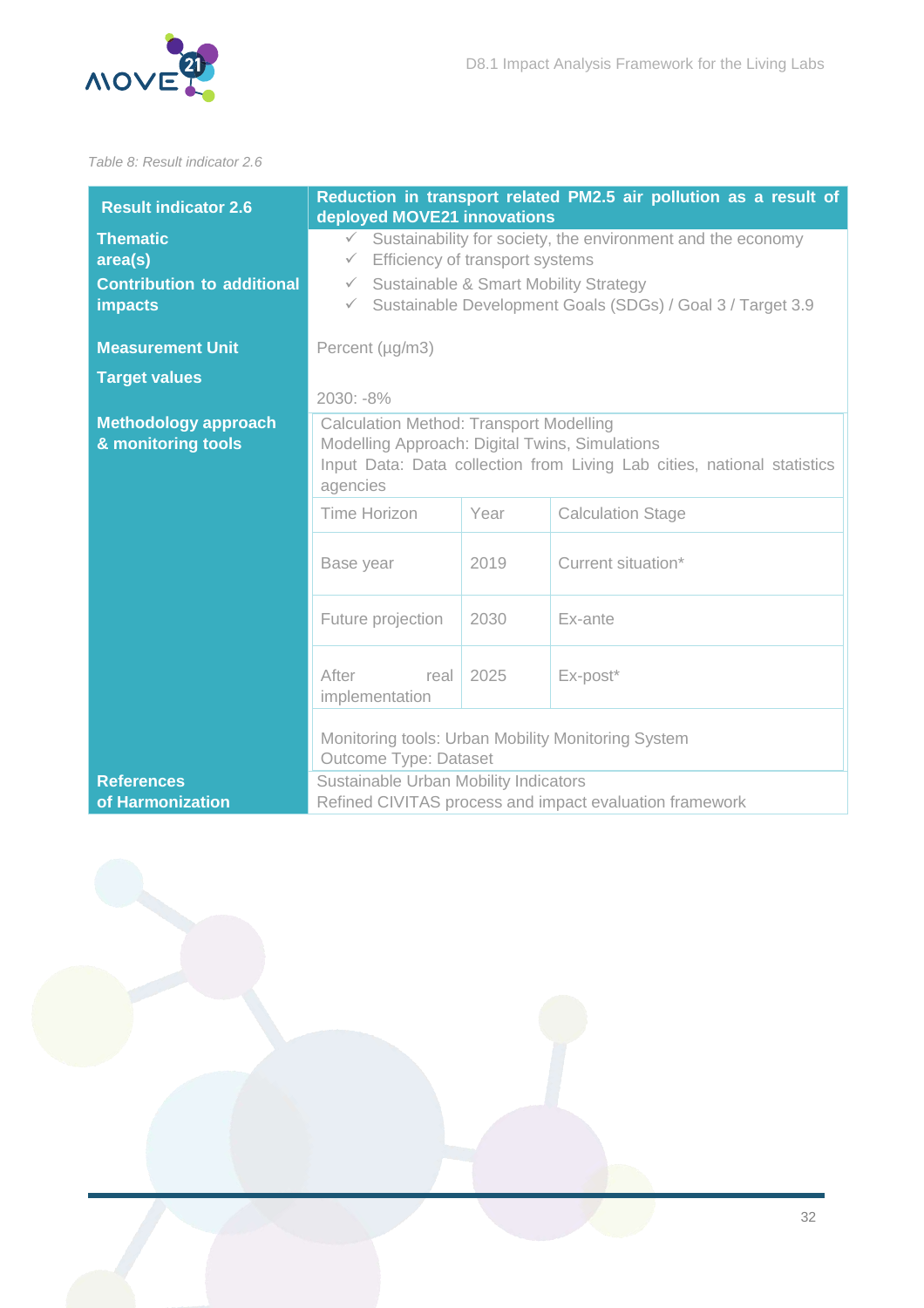

#### <span id="page-33-0"></span>*Table 9: Result indicator 2.7*

| <b>Result indicator 2.7</b>                         | Decrease of average travel time loss per visitor of large (sports)<br>events                        |      |                    |  |  |
|-----------------------------------------------------|-----------------------------------------------------------------------------------------------------|------|--------------------|--|--|
| <b>Thematic</b><br>area(s)                          | Sustainability for society, the environment and the economy<br>Efficiency of transport systems      |      |                    |  |  |
| <b>Contribution to additional</b><br><b>impacts</b> | Sustainable & Smart Mobility Strategy<br>Sustainable Development Goals (SDGs) / Goal 3 / Target 3.9 |      |                    |  |  |
| <b>Measurement Unit</b>                             | Percent (mins)                                                                                      |      |                    |  |  |
| <b>Target values</b>                                | $2025: -5\%$                                                                                        |      |                    |  |  |
| <b>Methodology approach</b><br>& monitoring tools   | Method: Transport Modelling<br>Modelling Approach: Digital Twins, Simulations                       |      |                    |  |  |
|                                                     | Time Horizon                                                                                        | Year | Calculation stage  |  |  |
|                                                     | Base year                                                                                           | 2022 | Current situation* |  |  |
|                                                     | Future projection<br>2030<br>Ex-ante                                                                |      |                    |  |  |
|                                                     | After<br>real<br>implementation                                                                     | 2025 | Ex-post*           |  |  |
|                                                     | Monitoring tools: Urban Mobility Monitoring System<br><b>Outcome Type: Dataset</b>                  |      |                    |  |  |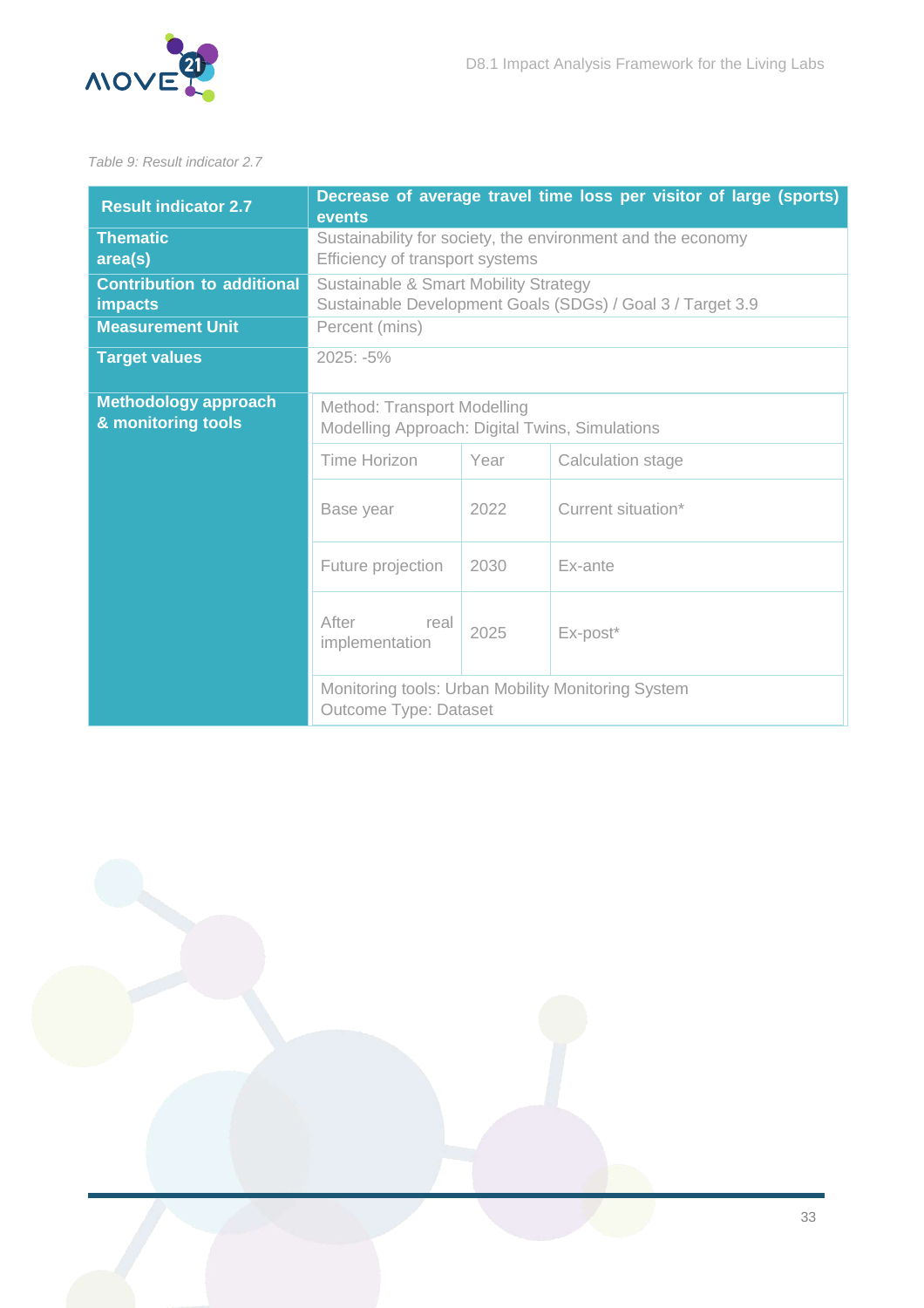

#### <span id="page-34-1"></span>*Table 10: Result indicator 2.8*

| <b>Result indicator 2.8</b>                         | Increase of gender mix in pedestrian space usage per Living Lab<br>city                                                                                                             |                                                   |                                                        |  |  |
|-----------------------------------------------------|-------------------------------------------------------------------------------------------------------------------------------------------------------------------------------------|---------------------------------------------------|--------------------------------------------------------|--|--|
| <b>Thematic</b><br>area(s)                          | Social Cohesion of Urban Areas<br>$\checkmark$                                                                                                                                      |                                                   |                                                        |  |  |
| <b>Contribution to additional</b><br><b>impacts</b> |                                                                                                                                                                                     |                                                   | √ Sustainable Development Goals / Goals 9 / Target 9.1 |  |  |
| <b>Measurement Unit</b>                             | Percent                                                                                                                                                                             |                                                   |                                                        |  |  |
| <b>Target values</b>                                | 2025: Male: Female 1: 1<br>2030: Male: Female 1: 1                                                                                                                                  |                                                   |                                                        |  |  |
| <b>Methodology approach</b><br>& monitoring tools   | Method: Transport Modelling<br>Modelling Approach: Agent - based modelling<br>Input Data: Data collection local level (Field observations, cities,<br>national statistics agencies) |                                                   |                                                        |  |  |
|                                                     | Time Horizon                                                                                                                                                                        | Year                                              | Calculation stage                                      |  |  |
|                                                     | Base year                                                                                                                                                                           | Measured<br>before<br>innovations are<br>deployed | <b>Current situation</b>                               |  |  |
|                                                     | 2025,<br>Future projections<br>Ex-ante<br>2030                                                                                                                                      |                                                   |                                                        |  |  |
|                                                     | After<br>real<br>2025<br>Ex-post<br>implementation                                                                                                                                  |                                                   |                                                        |  |  |
|                                                     | Monitoring Tools: Urban Mobility Monitoring System<br>Outcome Type: Question (e-template)                                                                                           |                                                   |                                                        |  |  |

### <span id="page-34-0"></span>4.6 Impact Area 3: Improvements of the efficiency and accessibility of the transport networks/systems covering the TEN-T urban nodes

The third group of indicators (consisting of 10 result indicators) of Living Labs addresses the Impact Area 3 of the MOVE21 Impact Assessment Approach:

*Impact 3: Clear improvements of the efficiency and accessibility of the transport networks/systems covering the TEN-T urban nodes or equivalent, and their access to the relevant TEN-T corridor(s) or equivalent transport corridors for transport of freight and/or passengers*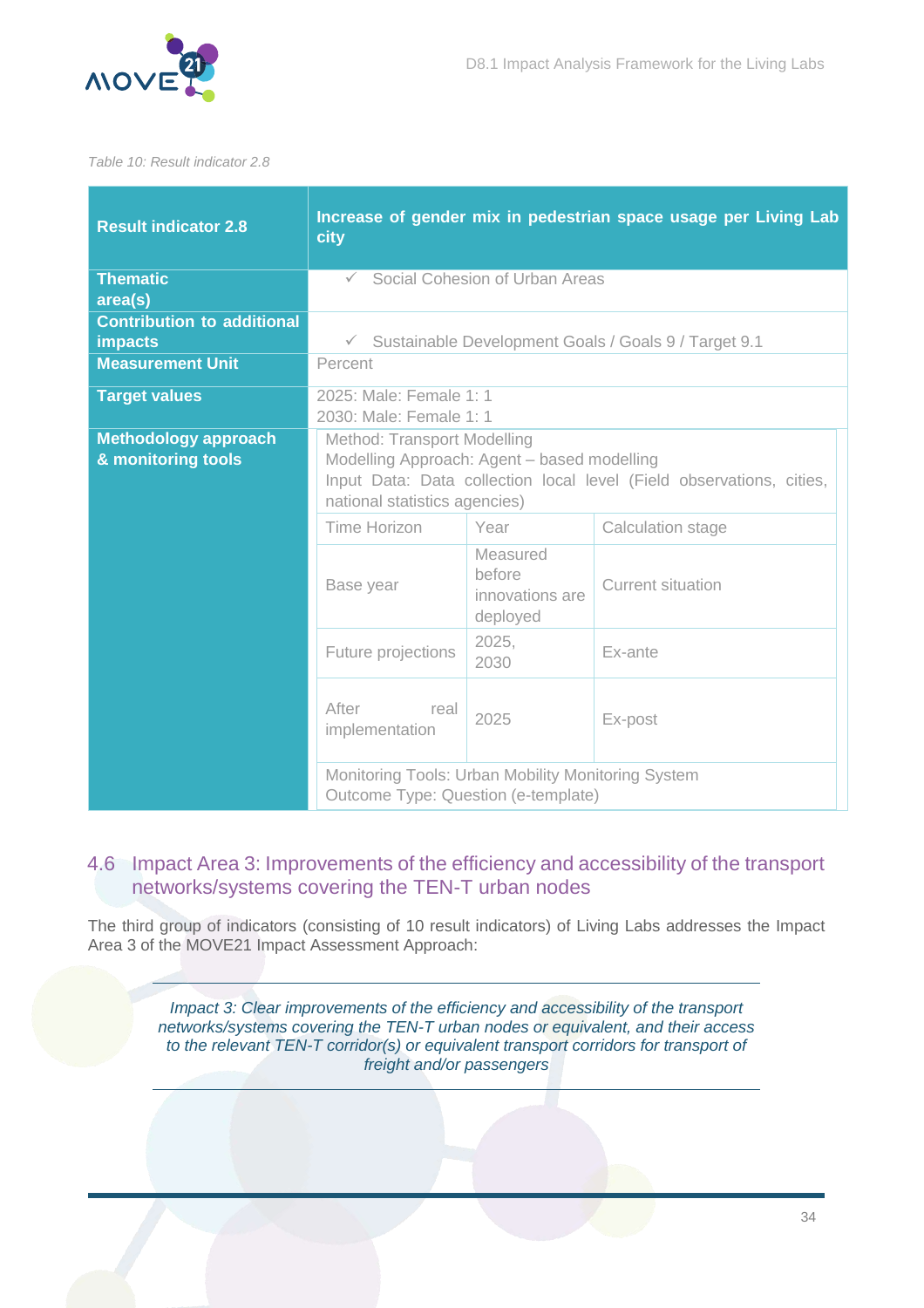

#### <span id="page-35-0"></span>*Table 11: Result indicator 3.1*

| <b>Result indicator 3.1</b>                         | No. of implemented MOVE21 innovations in the Living Labs                                                                                                                                                                                        |      |                   |  |
|-----------------------------------------------------|-------------------------------------------------------------------------------------------------------------------------------------------------------------------------------------------------------------------------------------------------|------|-------------------|--|
| <b>Thematic</b><br>area(s)                          | Sustainability for society, the environment, and the economy<br>$\checkmark$<br>Efficiency of transport systems<br>$\checkmark$<br>Adequacy and effectiveness of policy and business frameworks<br>$\checkmark$<br>Increase innovation capacity |      |                   |  |
| <b>Contribution to additional</b><br><b>impacts</b> | Mission board climate neutral and smart cities objectives<br>$\checkmark$<br>Sustainable Development Goals / Goals 9 / Target 9.1<br>$\checkmark$                                                                                               |      |                   |  |
| <b>Measurement Unit</b>                             | Number                                                                                                                                                                                                                                          |      |                   |  |
| <b>Target values</b>                                | 2025: 15 (innovations)                                                                                                                                                                                                                          |      |                   |  |
| <b>Methodology approach</b><br>& monitoring tools   | Method: Living Lab procedures<br>Approach: Questionnaire Survey (policy, administrative or commercial<br>decisions)                                                                                                                             |      |                   |  |
|                                                     | Time Horizon                                                                                                                                                                                                                                    | Year | Calculation stage |  |
|                                                     | Future projection                                                                                                                                                                                                                               | 2025 | Ex-ante           |  |
|                                                     | After<br>real<br>implementation                                                                                                                                                                                                                 | 2025 | Ex-post           |  |
|                                                     | Monitoring tools: Urban Mobility Monitoring System<br>Outcome Type: Question (e-template)                                                                                                                                                       |      |                   |  |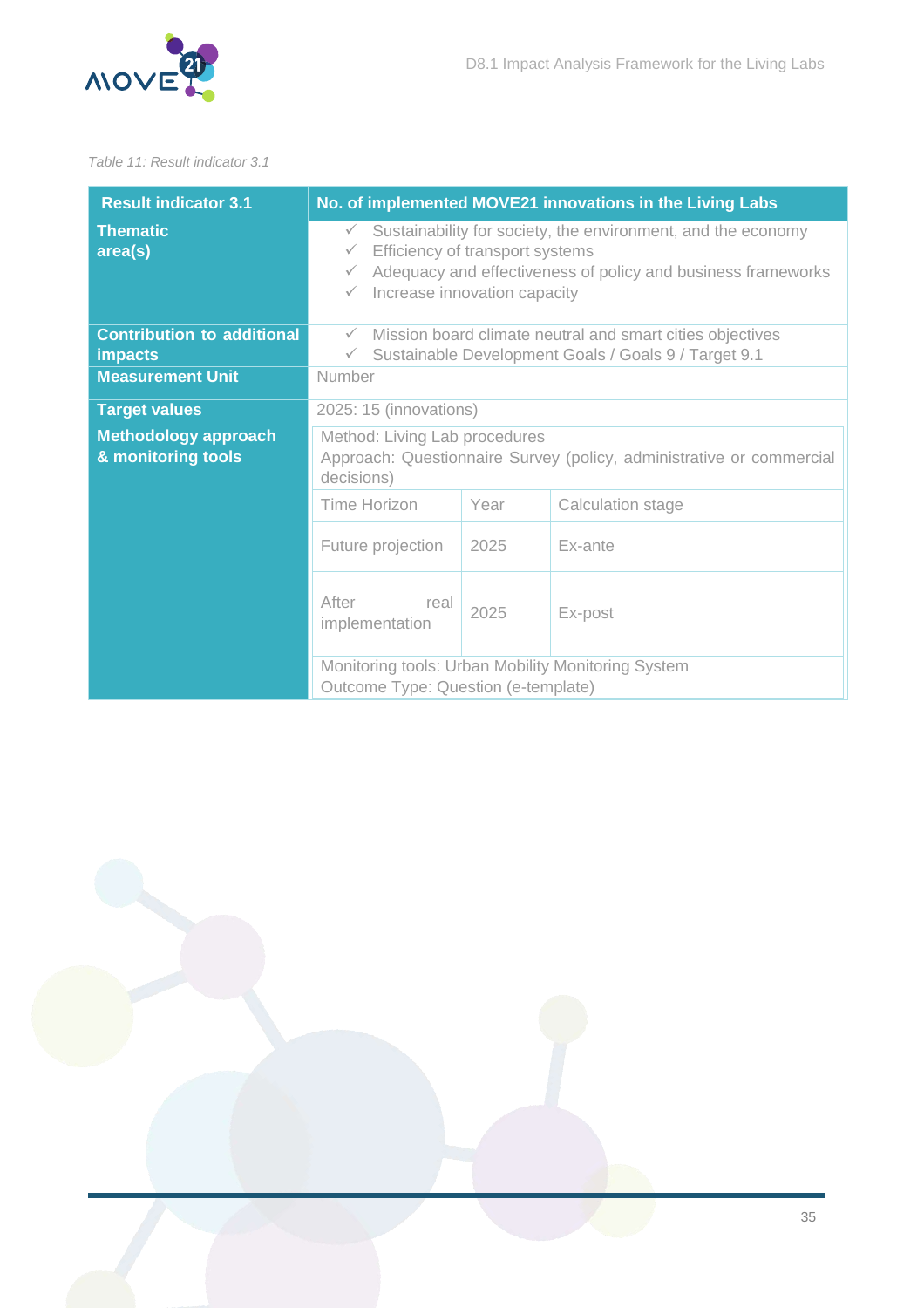

#### <span id="page-36-0"></span>*Table 12: Result indicator 3.3*

| <b>Result indicator 3.3</b>                         | No. of new (micro) hubs as a result of the Project                                                                                                                                                                                                              |      |                   |  |
|-----------------------------------------------------|-----------------------------------------------------------------------------------------------------------------------------------------------------------------------------------------------------------------------------------------------------------------|------|-------------------|--|
| <b>Thematic</b><br>area(s)                          | Sustainability for society, the environment, and the economy<br>$\checkmark$<br>Efficiency of transport systems<br>$\checkmark$<br>Adequacy and effectiveness of policy and business frameworks<br>$\checkmark$<br>Increase innovation capacity<br>$\checkmark$ |      |                   |  |
| <b>Contribution to additional</b><br><b>impacts</b> | Mission board climate neutral and smart cities objectives<br>$\checkmark$<br>Sustainable Development Goals / Goals 9 / Target 9.1<br>$\checkmark$                                                                                                               |      |                   |  |
| <b>Measurement Unit</b>                             | Number                                                                                                                                                                                                                                                          |      |                   |  |
| <b>Target values</b>                                | 2025: 15 (micro-hubs)                                                                                                                                                                                                                                           |      |                   |  |
| <b>Methodology approach</b><br>& monitoring tools   | Method: Living Lab procedures<br>Approach: Questionnaire survey (policy, administrative or commercial<br>decisions)                                                                                                                                             |      |                   |  |
|                                                     | Time Horizon                                                                                                                                                                                                                                                    | Year | Calculation stage |  |
|                                                     | Future projection<br>Ex-ante<br>2025                                                                                                                                                                                                                            |      |                   |  |
|                                                     | After<br>real<br>implementation                                                                                                                                                                                                                                 | 2025 | Ex-post           |  |
|                                                     | Monitoring tools: Urban Mobility Monitoring System<br>Outcome Type: Question (e-template)                                                                                                                                                                       |      |                   |  |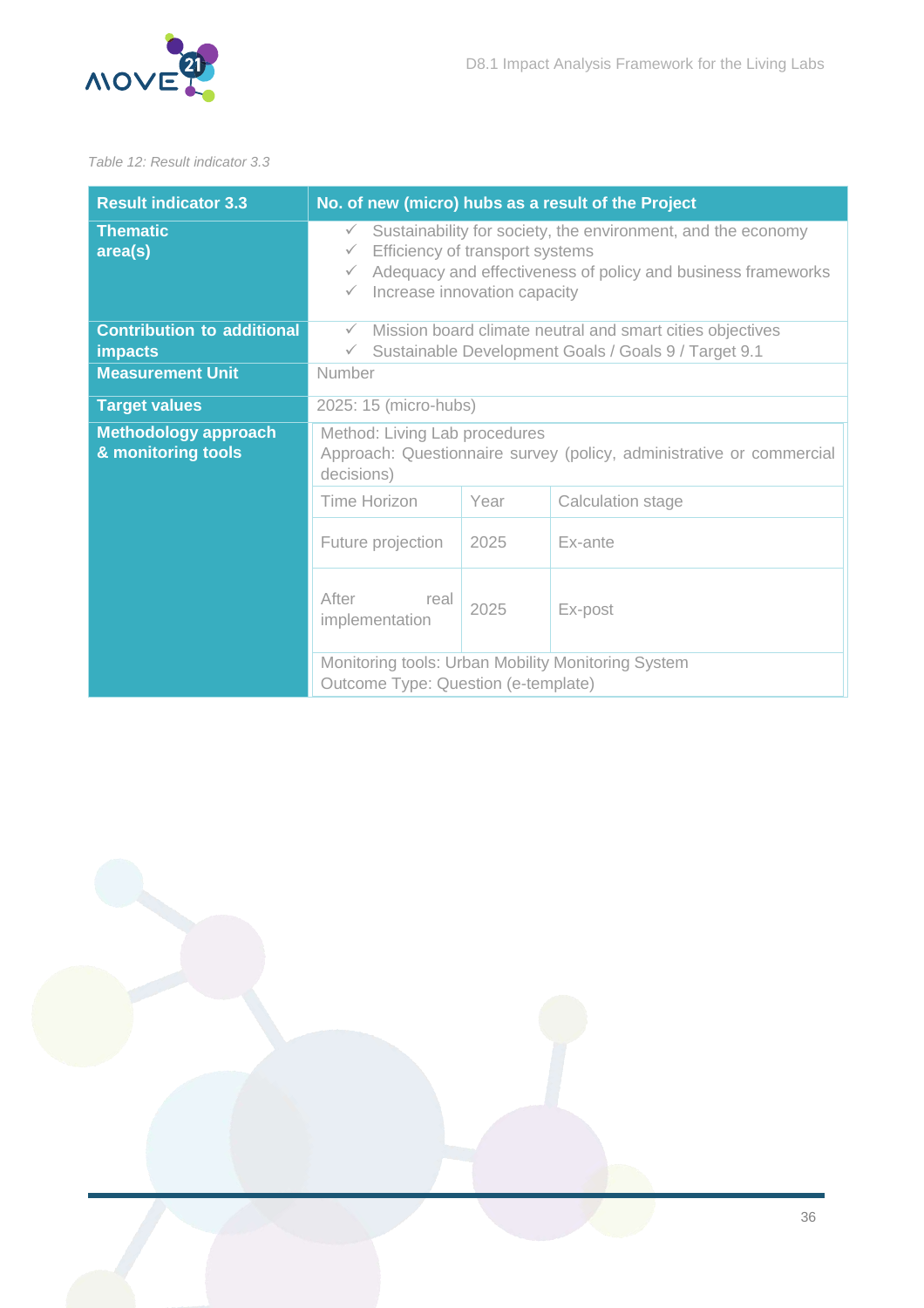

#### <span id="page-37-0"></span>*Table 13: Result indicator 3.4*

| <b>Result indicator 3.4</b>                         | No. of improvements in existing hubs as a result of the Project                                                                                                                                                                                                 |                                                                      |                   |  |
|-----------------------------------------------------|-----------------------------------------------------------------------------------------------------------------------------------------------------------------------------------------------------------------------------------------------------------------|----------------------------------------------------------------------|-------------------|--|
| <b>Thematic</b><br>area(s)                          | Sustainability for society, the environment, and the economy<br>$\checkmark$<br>Efficiency of transport systems<br>$\checkmark$<br>Adequacy and effectiveness of policy and business frameworks<br>$\checkmark$<br>Increase innovation capacity<br>$\checkmark$ |                                                                      |                   |  |
| <b>Contribution to additional</b><br><b>impacts</b> | Mission board climate neutral and smart cities objectives<br>$\checkmark$<br>Sustainable Development Goals / Goals 9 / Target 9.1<br>$\checkmark$                                                                                                               |                                                                      |                   |  |
| <b>Measurement Unit</b>                             | Number                                                                                                                                                                                                                                                          |                                                                      |                   |  |
| <b>Target values</b>                                | 2025: 33 (improvements)                                                                                                                                                                                                                                         |                                                                      |                   |  |
| <b>Methodology approach</b><br>& monitoring tools   | Method: Living Lab procedures<br>decisions)                                                                                                                                                                                                                     | Approach: Questionnaire survey (policy, administrative or commercial |                   |  |
|                                                     | Time Horizon                                                                                                                                                                                                                                                    | Year                                                                 | Calculation stage |  |
|                                                     | Future projections                                                                                                                                                                                                                                              | Ex-ante                                                              |                   |  |
|                                                     | After<br>real<br>implementation                                                                                                                                                                                                                                 | 2025                                                                 | Ex-post           |  |
|                                                     | Monitoring tools: Urban Mobility Monitoring System<br>Outcome Type: Question (e-template)                                                                                                                                                                       |                                                                      |                   |  |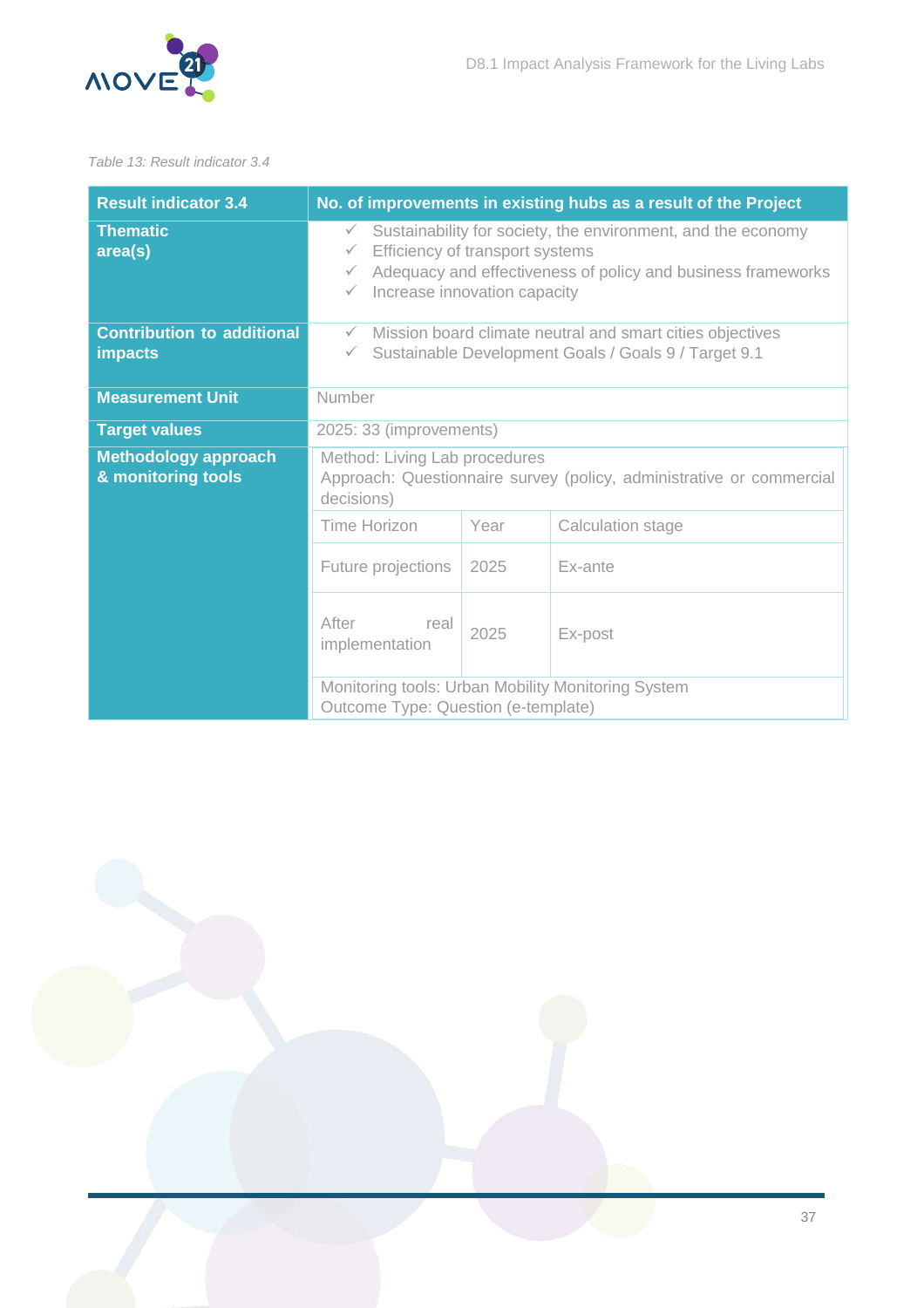

#### <span id="page-38-0"></span>*Table 14: Result indicator 3.5*

| <b>Result indicator 3.5</b>                         | No. of daily usages of new hubs                                                                                                                                 |  |  |  |
|-----------------------------------------------------|-----------------------------------------------------------------------------------------------------------------------------------------------------------------|--|--|--|
| <b>Thematic</b><br>area(s)                          | Sustainability for society, the environment, and the economy<br>Efficiency of transport systems<br>Adequacy and effectiveness of policy and business frameworks |  |  |  |
| <b>Contribution to additional</b><br><b>impacts</b> | Mission board climate neutral and smart cities objectives<br>Sustainable Development Goals / Goals 9 / Target 9.1                                               |  |  |  |
| <b>Measurement Unit</b>                             | Number                                                                                                                                                          |  |  |  |
| <b>Target values</b>                                | 1 million                                                                                                                                                       |  |  |  |
| <b>Methodology approach</b><br>& monitoring tools   | Method Transport Modelling<br>Approach: Hub traffic counts / Simulation                                                                                         |  |  |  |
|                                                     | Time Horizon<br>Year<br>Calculation stage                                                                                                                       |  |  |  |
|                                                     | After<br>real<br>Ex-post*<br>implementation<br>2025                                                                                                             |  |  |  |
|                                                     | Monitoring Tools: Urban Mobility Monitoring System<br>Outcome Type: Dataset.                                                                                    |  |  |  |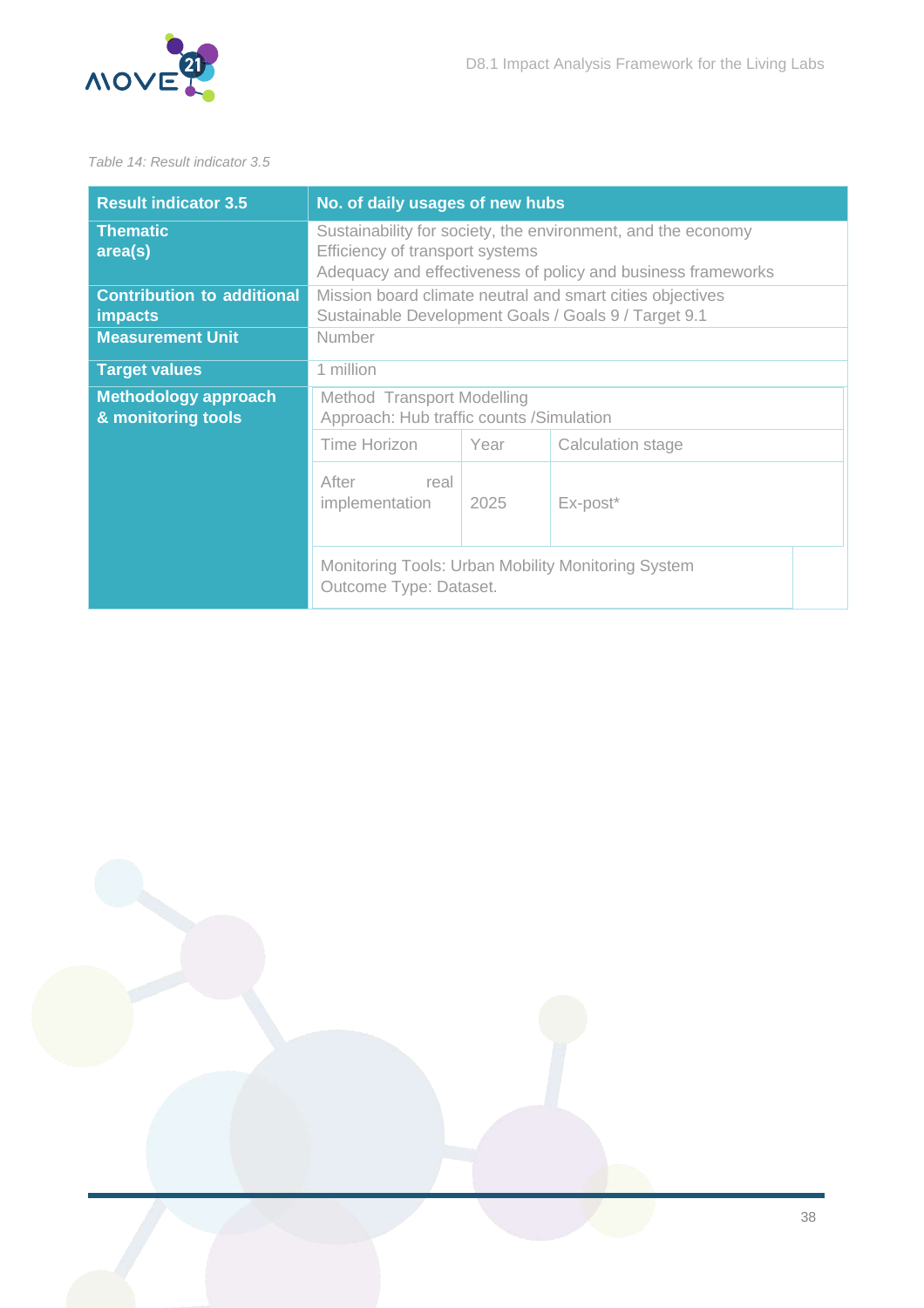

#### <span id="page-39-0"></span>*Table 15: Result indicator 3.6*

| <b>Result indicator 3.6</b>                                                       | Load factors in urban freight as a result of MOVE21                                                                                             |                   |                   |  |
|-----------------------------------------------------------------------------------|-------------------------------------------------------------------------------------------------------------------------------------------------|-------------------|-------------------|--|
| <b>Thematic</b><br>area(s)<br><b>Contribution to additional</b><br><b>impacts</b> | Sustainability for society, the environment, and the economy<br>Efficiency of transport systems<br>Sustainable & Smart Mobility Strategy (SSMS) |                   |                   |  |
| <b>Measurement Unit</b>                                                           | Percent                                                                                                                                         |                   |                   |  |
| <b>Target values</b>                                                              | 2025:70%                                                                                                                                        |                   |                   |  |
| <b>Methodology approach</b><br>& monitoring tools                                 | Calculation Method: Living Lab procedures<br>Approach: Survey answered by freight companies                                                     |                   |                   |  |
|                                                                                   | <b>Time Horizon</b>                                                                                                                             | Calculation stage |                   |  |
|                                                                                   | Base year                                                                                                                                       | 2020              | Current situation |  |
|                                                                                   | Future projections                                                                                                                              | 2025              | Ex-ante           |  |
|                                                                                   | After<br>real<br>2025<br>Ex-post<br>implementation                                                                                              |                   |                   |  |
|                                                                                   | Monitoring tools: Urban Mobility Monitoring System<br>Outcome Type: Dataset                                                                     |                   |                   |  |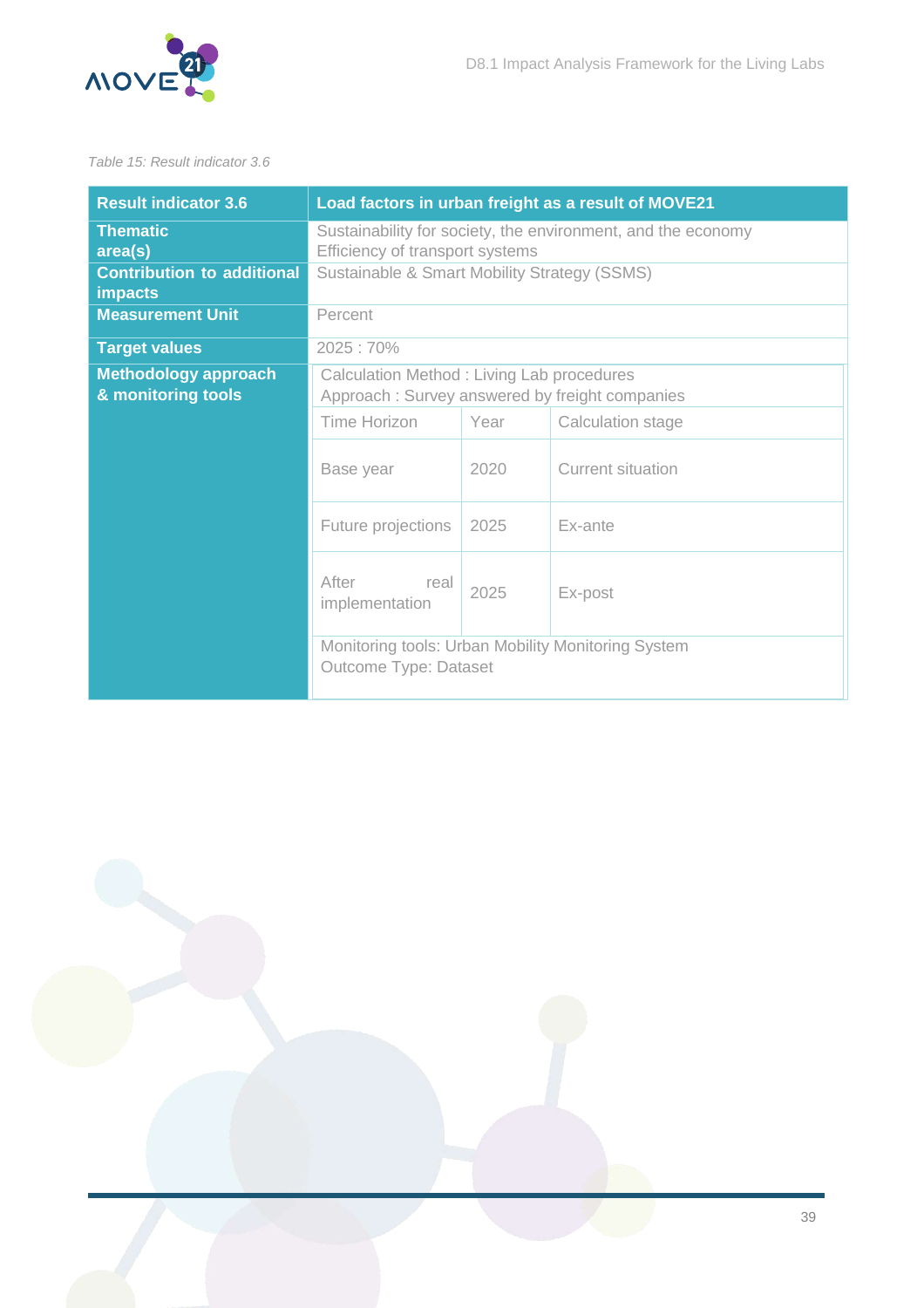

#### <span id="page-40-0"></span>*Table 16: Result indicator 3.7*

| <b>Result indicator 3.7</b>                         | Reduced number of heavy (freight) vehicles in circulation as a result<br>of the implementations                                                                                                                   |      |                                                    |  |
|-----------------------------------------------------|-------------------------------------------------------------------------------------------------------------------------------------------------------------------------------------------------------------------|------|----------------------------------------------------|--|
| <b>Thematic</b><br>area(s)                          | Sustainability for society, the environment, and the economy<br>$\checkmark$<br>Efficiency of transport systems<br>$\checkmark$                                                                                   |      |                                                    |  |
| <b>Contribution to additional</b><br><b>impacts</b> | Sustainable & Smart Mobility Strategy (SSMS)<br>$\checkmark$<br>Mission board climate neutral and smart cities objectives<br>$\checkmark$<br>Sustainable Development Goals / Goals 9 / Target 9.1<br>$\checkmark$ |      |                                                    |  |
| <b>Measurement Unit</b>                             | Percent                                                                                                                                                                                                           |      |                                                    |  |
| <b>Target values</b>                                | 2025 : -4% (heavy vehicles)                                                                                                                                                                                       |      |                                                    |  |
| <b>Methodology approach</b><br>& monitoring tools   | Method: Living Lab procedures<br>Approach: Survey answered by freight companies, counts/traffic volume<br>data                                                                                                    |      |                                                    |  |
|                                                     | <b>Time Horizon</b>                                                                                                                                                                                               | Year | Calculation stage                                  |  |
|                                                     | Base year                                                                                                                                                                                                         | 2021 | <b>Current situation</b>                           |  |
|                                                     | Future projection<br>2025                                                                                                                                                                                         |      | Ex-ante                                            |  |
|                                                     | After<br>real<br>implementation                                                                                                                                                                                   | 2025 | Ex-post                                            |  |
|                                                     | Outcome Type: Dataset                                                                                                                                                                                             |      | Monitoring tools: Urban Mobility Monitoring System |  |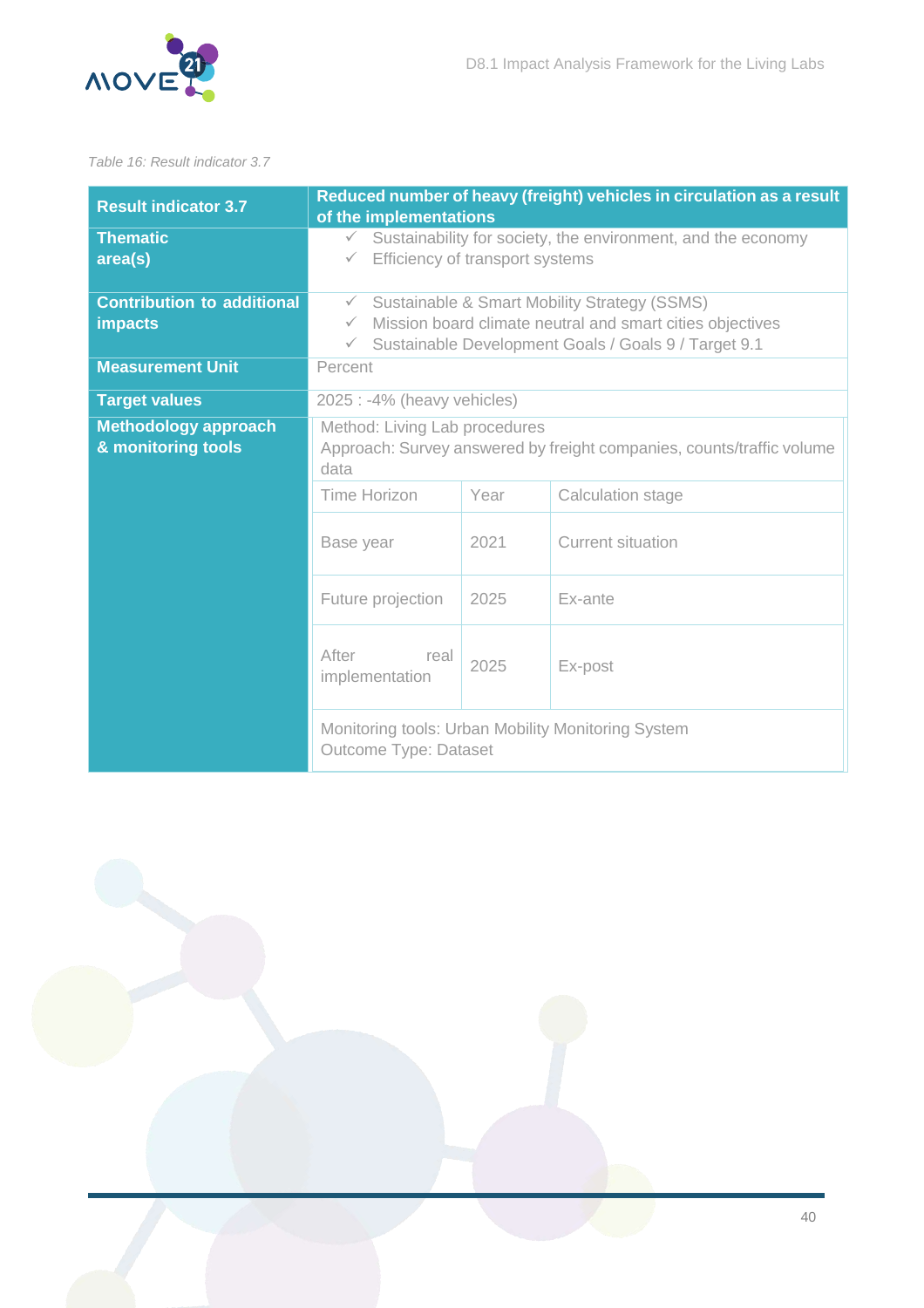

#### <span id="page-41-0"></span>*Table 17: Result indicator 3.8*

| <b>Result indicator 3.8</b>                         |                                                                                                                                                                                                                   |         | Increase in zero emission light duty electric vehicles |
|-----------------------------------------------------|-------------------------------------------------------------------------------------------------------------------------------------------------------------------------------------------------------------------|---------|--------------------------------------------------------|
| <b>Thematic</b><br>area(s)                          | Sustainability for society, the environment, and the economy<br>$\checkmark$<br>Efficiency of transport systems<br>$\checkmark$<br>Passenger and freight urban network connectivity.<br>$\checkmark$              |         |                                                        |
| <b>Contribution to additional</b><br><b>impacts</b> | Sustainable & Smart Mobility Strategy (SSMS)<br>$\checkmark$<br>Mission board climate neutral and smart cities objectives<br>$\checkmark$<br>Sustainable Development Goals / Goals 9 / Target 9.1<br>$\checkmark$ |         |                                                        |
| <b>Measurement Unit</b>                             | Percent (passenger cars)                                                                                                                                                                                          |         |                                                        |
| <b>Target values</b>                                | 2025: 50%, 2030: 100%                                                                                                                                                                                             |         |                                                        |
| <b>Methodology approach</b><br>& monitoring tools   | Method: Living Lab procedures<br>Approach: Survey answered by freight companies, counts/traffic volume<br>data                                                                                                    |         |                                                        |
|                                                     | <b>Time Horizon</b>                                                                                                                                                                                               | Year    | Calculation stage                                      |
|                                                     | Base year                                                                                                                                                                                                         | 2021    | <b>Current situation</b>                               |
|                                                     | Future projection                                                                                                                                                                                                 | Ex-ante |                                                        |
|                                                     | After<br>real<br>implementation                                                                                                                                                                                   | 2025    | Ex-post                                                |
|                                                     | Monitoring tools: Urban Mobility Monitoring System<br><b>Outcome Type: Dataset</b>                                                                                                                                |         |                                                        |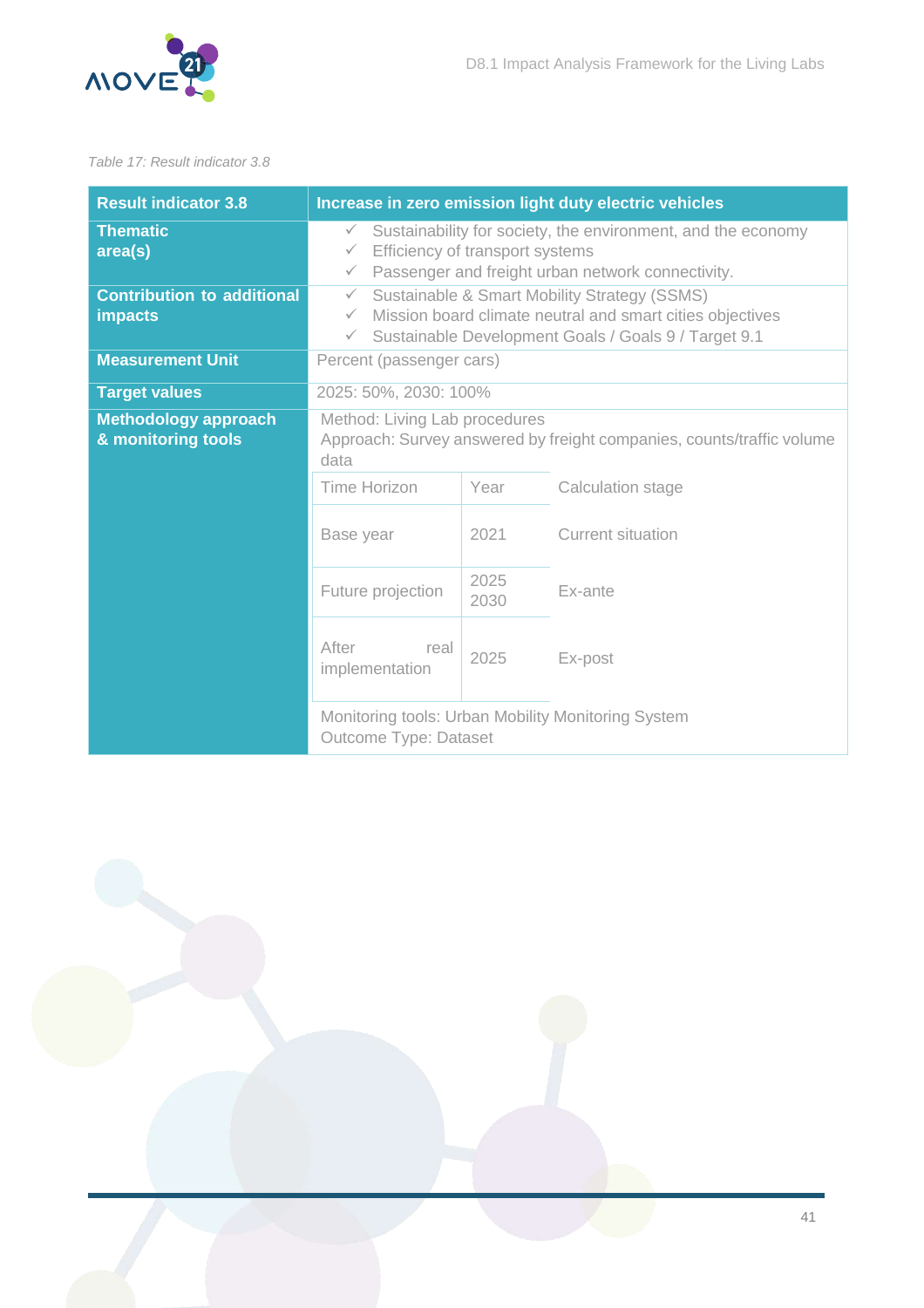

#### <span id="page-42-0"></span>*Table 18: Result indicator 3.9*

| <b>Result indicator 3.9</b>                         | Increase in public transport use                                                                                                                        |                  |                                                    |  |
|-----------------------------------------------------|---------------------------------------------------------------------------------------------------------------------------------------------------------|------------------|----------------------------------------------------|--|
| <b>Thematic</b><br>area(s)                          | Sustainability for society, the environment, and the economy<br>Efficiency of transport systems                                                         |                  |                                                    |  |
| <b>Contribution to additional</b><br><b>impacts</b> | Sustainable & Smart Mobility Strategy (SSMS)<br>Sustainable Development Goals / Goals 11 / Target 11.2                                                  |                  |                                                    |  |
| <b>Measurement Unit</b>                             | Percent (trips)                                                                                                                                         |                  |                                                    |  |
| <b>Target values</b>                                | 2025:15%                                                                                                                                                |                  |                                                    |  |
| <b>Methodology approach</b><br>& monitoring tools   | <b>Calculation Method: Transport Modelling</b><br>Approach: Digital Twins, survey answered by public transport operators,<br>counts/traffic volume data |                  |                                                    |  |
|                                                     | Time Horizon<br>Year<br>Calculation stage                                                                                                               |                  |                                                    |  |
|                                                     | 2019<br>Base year                                                                                                                                       |                  | Current situation*                                 |  |
|                                                     | Future projection                                                                                                                                       | 2025             | Ex-ante                                            |  |
|                                                     | After<br>real<br>implementation                                                                                                                         | 2025<br>Ex-post* |                                                    |  |
|                                                     | Outcome Type: Dataset                                                                                                                                   |                  | Monitoring tools: Urban Mobility Monitoring System |  |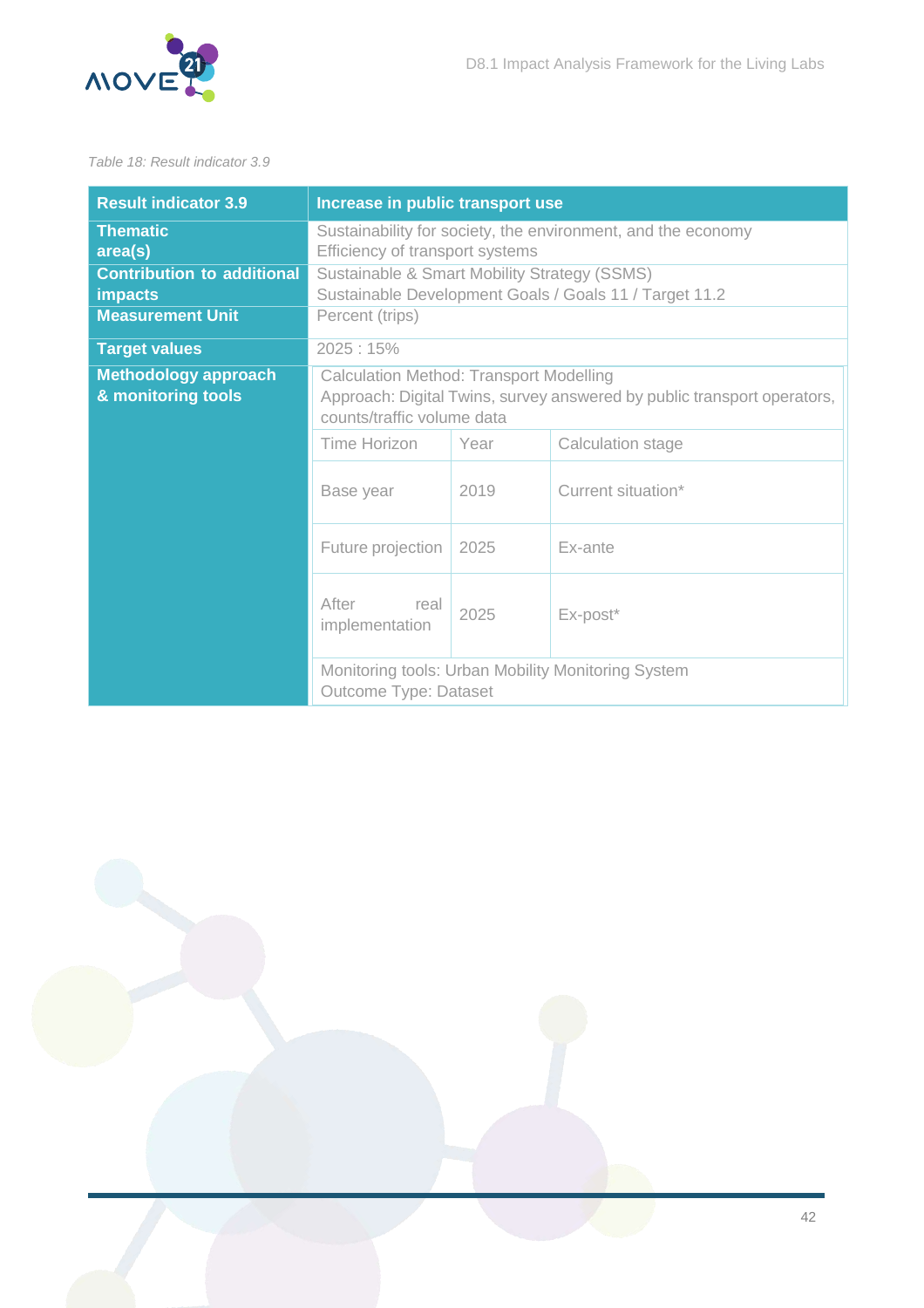

#### <span id="page-43-0"></span>*Table 19: Result indicator 3.13*

| <b>Result indicator 3.13</b>                      | Modal shift due to decrease of transfer time (associated with<br><b>MOVE21 hubs)</b>                                                                                 |                                                    |                   |  |  |
|---------------------------------------------------|----------------------------------------------------------------------------------------------------------------------------------------------------------------------|----------------------------------------------------|-------------------|--|--|
| <b>Thematic</b><br>area(s)                        | Sustainability for society, the environment, and the economy<br>Efficiency of transport systems<br>Passenger and freight urban network connectivity.                 |                                                    |                   |  |  |
| <b>Contribution</b><br>to additional impacts      | Sustainable & Smart Mobility Strategy<br>Sustainable Development Goals / Goal 3 / Target 3.9                                                                         |                                                    |                   |  |  |
| <b>Measurement Unit</b>                           | Percent                                                                                                                                                              |                                                    |                   |  |  |
| <b>Methodology approach</b><br>& monitoring tools | Method: Transport Modelling<br>Modelling Approach: Digital Twins, Simulations<br>Input Data: Data collection from Living Lab cities, national<br>statistics agencies |                                                    |                   |  |  |
|                                                   | Time Horizon                                                                                                                                                         | Year                                               | Calculation stage |  |  |
|                                                   | before<br>Measured<br>Current situation*<br>innovations<br>Base year<br>are<br>deployed<br>Future projections<br>2025<br>Ex-ante                                     |                                                    |                   |  |  |
|                                                   |                                                                                                                                                                      |                                                    |                   |  |  |
|                                                   | After<br>real<br>implementation                                                                                                                                      | 2025                                               | Ex-post*          |  |  |
|                                                   | Outcome Type: Dataset                                                                                                                                                | Monitoring Tools: Urban Mobility Monitoring System |                   |  |  |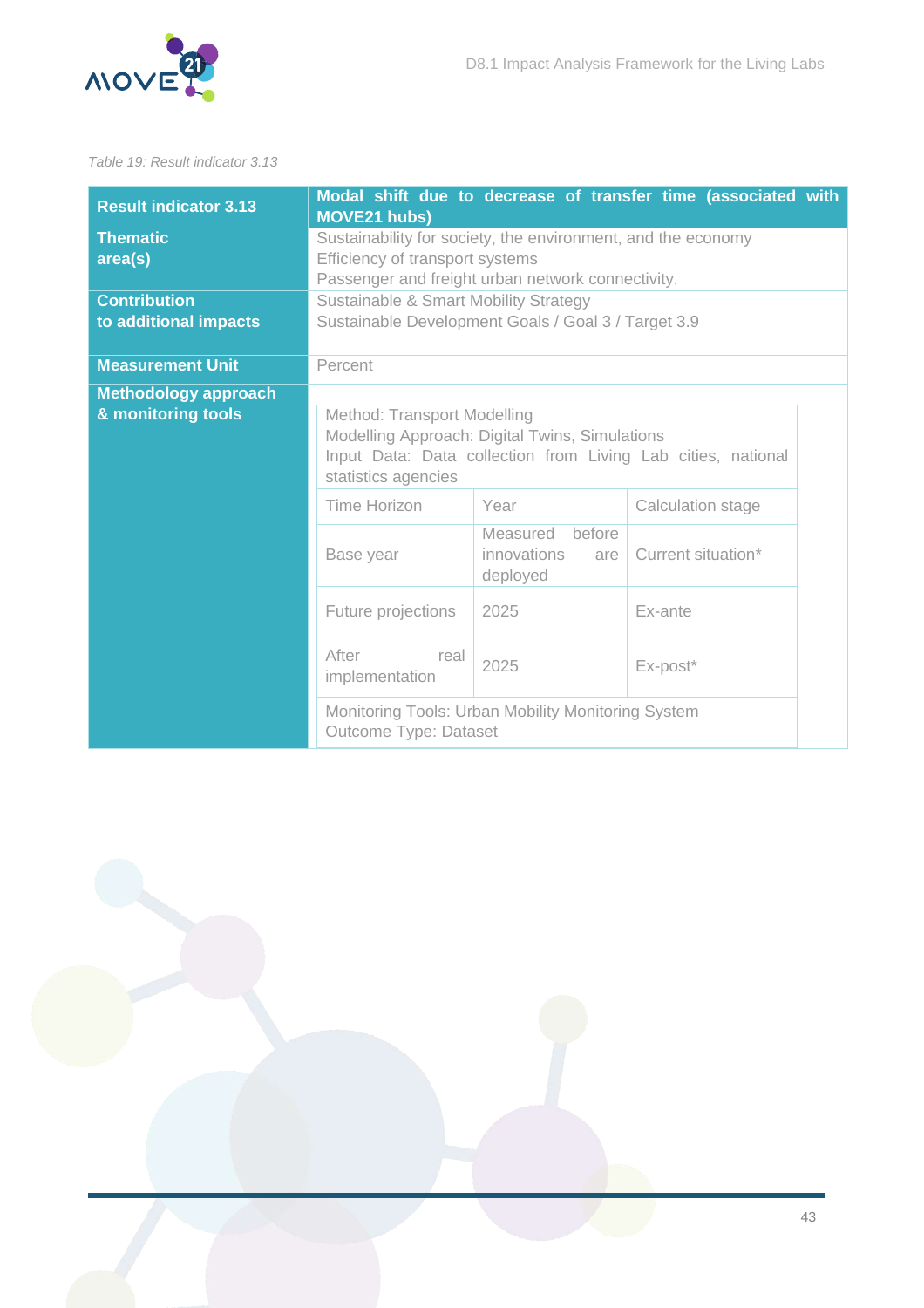



#### <span id="page-44-1"></span>*Table 20: Result indicator 3.14*

| <b>Result indicator 3.14</b>                        | Number of interoperable systems of innovative solutions adopted in<br>the Living Lab cities                                                                                                          |      |                                                    |  |
|-----------------------------------------------------|------------------------------------------------------------------------------------------------------------------------------------------------------------------------------------------------------|------|----------------------------------------------------|--|
| <b>Thematic</b><br>area(s)                          | Sustainability for society, the environment, and the economy<br>$\checkmark$<br>Efficiency of transport systems<br>$\checkmark$<br>Passenger and freight urban network connectivity.<br>$\checkmark$ |      |                                                    |  |
| <b>Contribution to additional</b><br><b>impacts</b> | Sustainable Development Goals / Goals 9 / Target 9.1<br>$\checkmark$                                                                                                                                 |      |                                                    |  |
| <b>Measurement Unit</b>                             | Number                                                                                                                                                                                               |      |                                                    |  |
| <b>Methodology approach</b><br>& monitoring tools   | Method: Living Lab procedures<br>Approach: Questionnaire Survey (policy, administrative or commercial<br>decisions)                                                                                  |      |                                                    |  |
|                                                     | Time Horizon                                                                                                                                                                                         | Year | Calculation stage                                  |  |
|                                                     | Future projection<br>2025<br>Ex-ante                                                                                                                                                                 |      |                                                    |  |
|                                                     | After<br>real<br>implementation                                                                                                                                                                      | 2025 | Ex-post                                            |  |
|                                                     | Outcome Type: Question (e-template)                                                                                                                                                                  |      | Monitoring tools: Urban Mobility Monitoring System |  |

### <span id="page-44-0"></span>4.7 Impact Area 4: Social cohesion, economic development, and public perception, resulting in behavioural and policy change

The fourth and final group of indicators (consisting of 10 result indicators) of the Living Labs addresses the Impact 2 of the MOVE21 Impact Assessment Approach:

*Impact 4: Positive long-term impacts on social cohesion, economic development, and public perception, resulting in behavioural change and policy change*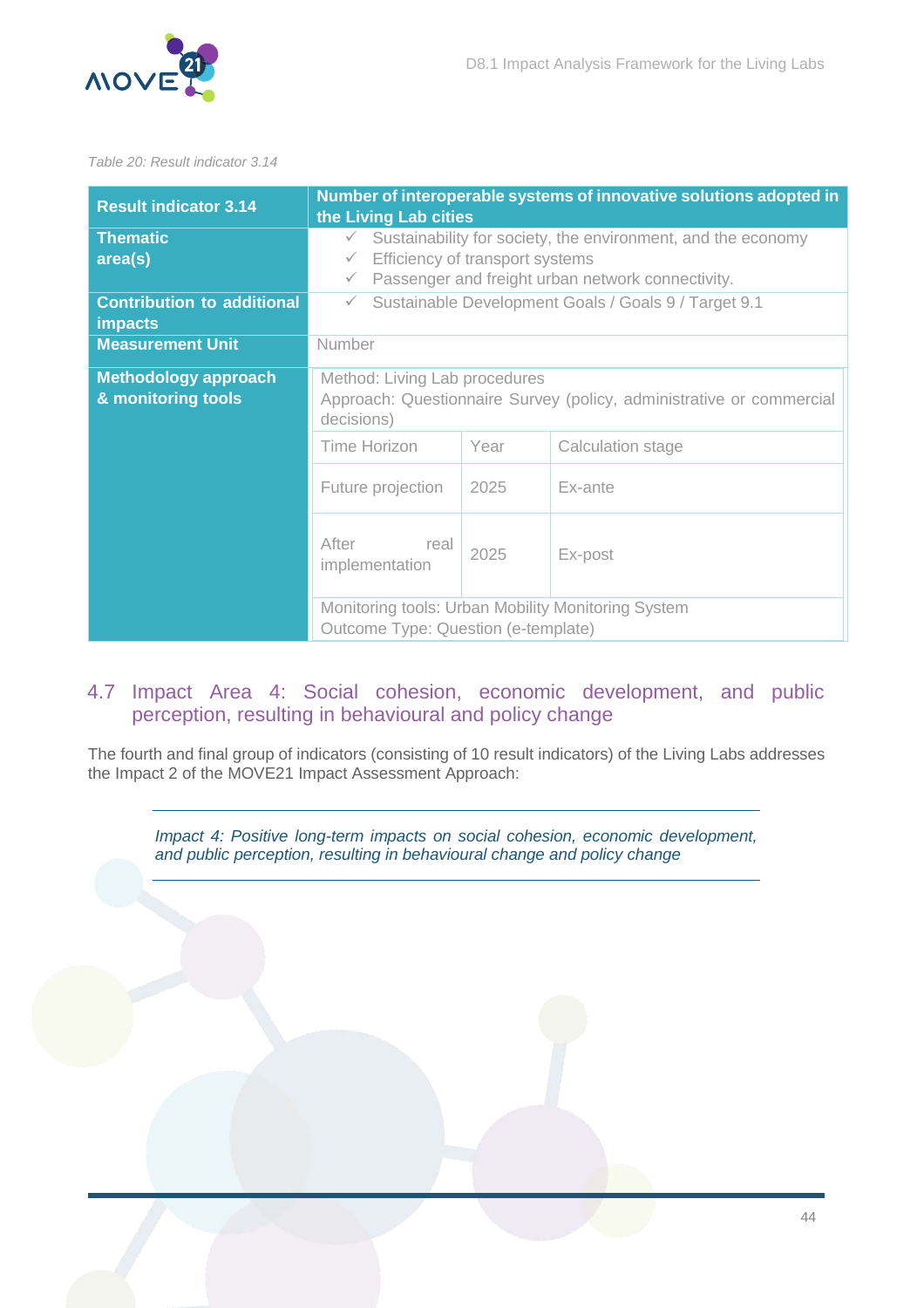

<span id="page-45-0"></span>*Table 21: Result indicator 4.1*

| <b>Result indicator 4.1</b>                                                    | Perceived improved understanding of governance drivers and<br>barriers to implementation of measures                                                             |      |                                                    |  |
|--------------------------------------------------------------------------------|------------------------------------------------------------------------------------------------------------------------------------------------------------------|------|----------------------------------------------------|--|
| <b>Thematic</b><br>area(s)                                                     | Adequacy and effectiveness of policy and business frameworks.<br>$\checkmark$<br>Governance structures/mechanisms<br>$\checkmark$                                |      |                                                    |  |
| <b>Contribution to additional</b><br><b>impacts</b><br><b>Measurement Unit</b> | Sustainable Development Goals / Goal 17 / Target 17.14,17.17<br>$\checkmark$<br>Active citizen engagement to support uptake of smart urban<br>mobility solutions |      |                                                    |  |
|                                                                                | Qualitative scale: (1: poor, 5: good)                                                                                                                            |      |                                                    |  |
| <b>Target values</b>                                                           | 2025: 4.5 (from scale)                                                                                                                                           |      |                                                    |  |
| <b>Methodology approach</b><br>& monitoring tools                              | Calculation Method: Living Lab procedures<br>Approach: Questionnaire Survey answered by city administrations                                                     |      |                                                    |  |
|                                                                                | Time Horizon                                                                                                                                                     | Year | <b>Calculation Stage</b>                           |  |
|                                                                                | 2021<br>Current situation<br>Base year<br>Future projections<br>2025<br>Ex-ante                                                                                  |      |                                                    |  |
|                                                                                |                                                                                                                                                                  |      |                                                    |  |
|                                                                                | After<br>real<br>implementation                                                                                                                                  | 2025 | Ex-post                                            |  |
|                                                                                | Outcome Type: Question (e-template)                                                                                                                              |      | Monitoring tools: Urban Mobility Monitoring System |  |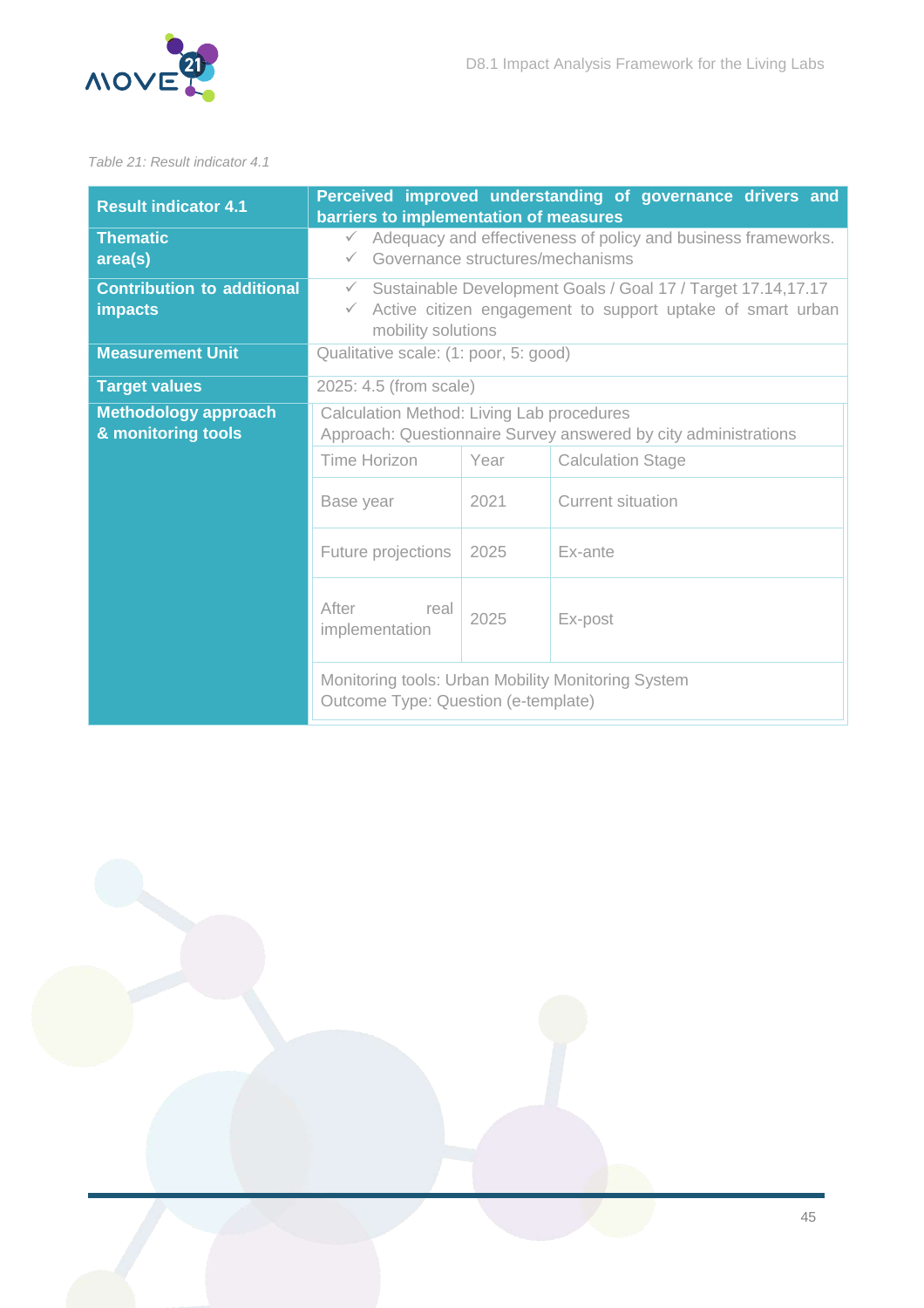

#### <span id="page-46-0"></span>*Table 22: Result indicator 4.3*

| <b>Result indicator 4.3</b>                         | <b>Number of MOVE21 business models developed</b>                                                                                                         |         |                          |  |
|-----------------------------------------------------|-----------------------------------------------------------------------------------------------------------------------------------------------------------|---------|--------------------------|--|
| <b>Thematic</b><br>area(s)                          | Adequacy and effectiveness of policy and business frameworks<br>$\checkmark$<br>Sustainable business models                                               |         |                          |  |
| <b>Contribution to additional</b><br><b>impacts</b> | Mission board climate neutral and smart cities objectives<br>$\checkmark$<br>Sustainable Development Goals / Goal 17 / Target 17.14,17.17<br>$\checkmark$ |         |                          |  |
| <b>Measurement Unit</b>                             | <b>Number</b>                                                                                                                                             |         |                          |  |
| <b>Target values</b>                                | 2025: 6 (business models)                                                                                                                                 |         |                          |  |
| <b>Methodology approach</b><br>& monitoring tools   | Calculation Method: Living Lab procedures<br>Approach: Commercial decisions                                                                               |         |                          |  |
|                                                     | Time Horizon                                                                                                                                              | Year    | <b>Calculation Stage</b> |  |
|                                                     | Future projections                                                                                                                                        | Ex-ante |                          |  |
|                                                     | After<br>real<br>2025<br>Ex-post<br>implementation                                                                                                        |         |                          |  |
|                                                     | Monitoring tools: Urban Mobility Monitoring System<br>Outcome Type: Question (e-template)                                                                 |         |                          |  |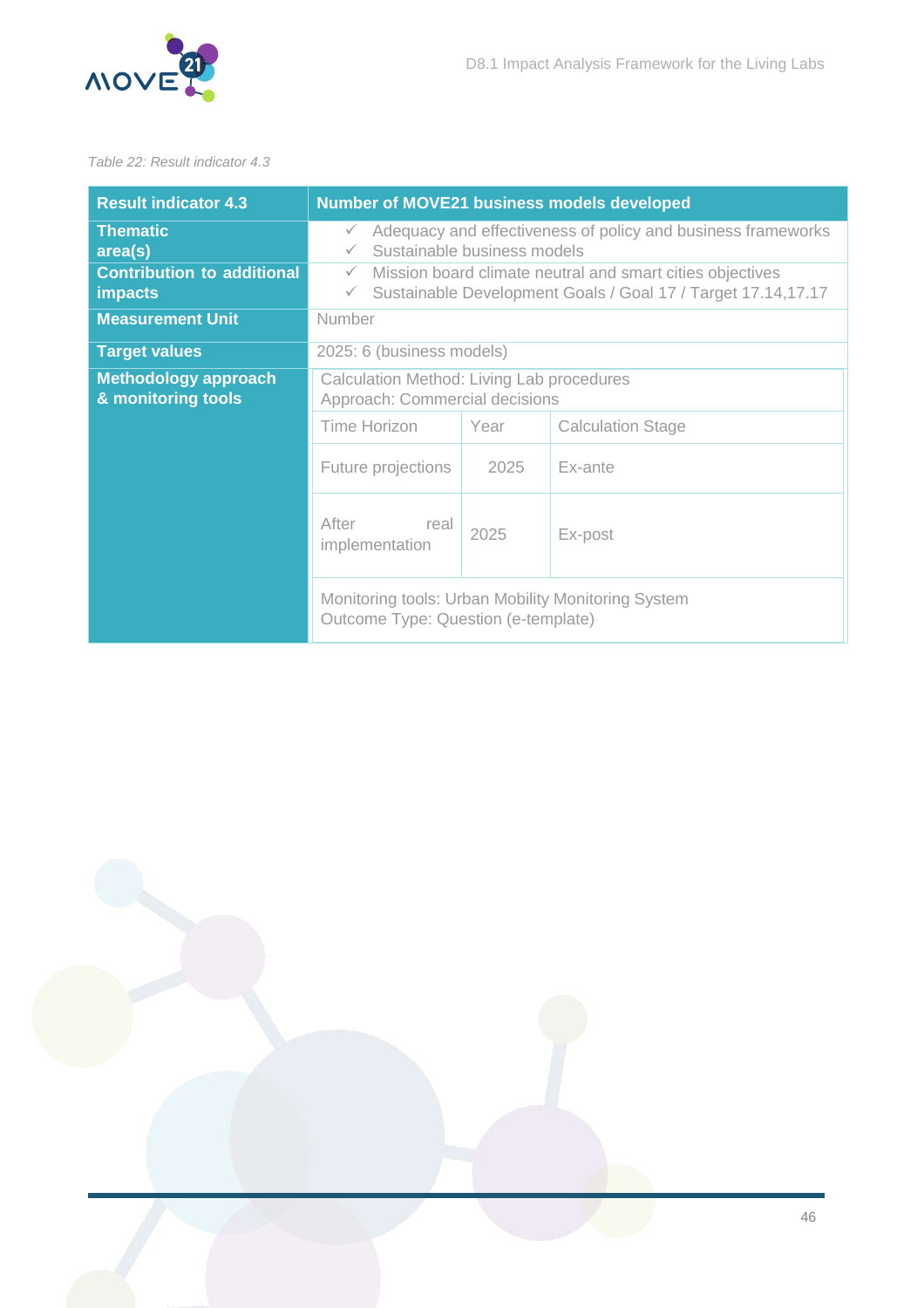

#### <span id="page-47-0"></span>*Table 23: Result indicator 4.4*

| <b>Result indicator 4.4</b>                         | Direct economic sectorial contribution to the welfare to the                                                                                               |  |  |  |  |
|-----------------------------------------------------|------------------------------------------------------------------------------------------------------------------------------------------------------------|--|--|--|--|
|                                                     | metropolitan area from city transport                                                                                                                      |  |  |  |  |
| <b>Thematic</b>                                     | Sustainability for society, the environment and the economy<br>$\checkmark$                                                                                |  |  |  |  |
| area(s)                                             | Efficiency of transport systems<br>$\checkmark$                                                                                                            |  |  |  |  |
|                                                     | Resilience of the transport network during particular challenges<br>$\checkmark$                                                                           |  |  |  |  |
|                                                     | (such as the organisation of large events) or unforeseen events                                                                                            |  |  |  |  |
|                                                     | (such as the COVID-19 pandemic)                                                                                                                            |  |  |  |  |
| <b>Contribution to additional</b><br><b>impacts</b> | Sustainable Development Goals / Goal 9 / Target 9.1<br>$\checkmark$                                                                                        |  |  |  |  |
| <b>Measurement Unit</b>                             | Gross Value Added (GVA) by transport sector, in total GDP                                                                                                  |  |  |  |  |
| <b>Target values</b>                                | 2025: 1%                                                                                                                                                   |  |  |  |  |
| <b>Methodology approach</b><br>& monitoring tools   | Calculation Method: Living Lab procedures/National statistics data<br>Approach: Share of Gross Value Added by transport sector and<br>storage in total GDP |  |  |  |  |
|                                                     | Time Horizon<br>Year<br><b>Calculation Stage</b>                                                                                                           |  |  |  |  |
|                                                     | 2018 (OSL,<br>GOT)<br><b>Current situation</b><br>Base year<br>2017 (HAM)                                                                                  |  |  |  |  |
|                                                     | Future projections<br>2025<br>Ex-ante                                                                                                                      |  |  |  |  |
|                                                     | After<br>real<br>2025<br>Ex-post<br>implementation                                                                                                         |  |  |  |  |
|                                                     | Monitoring tools: Urban Mobility Monitoring System<br>Outcome Type: Question (e-template)                                                                  |  |  |  |  |
| <b>References</b><br>of Harmonisation               | Refined CIVITAS process and impact evaluation framework                                                                                                    |  |  |  |  |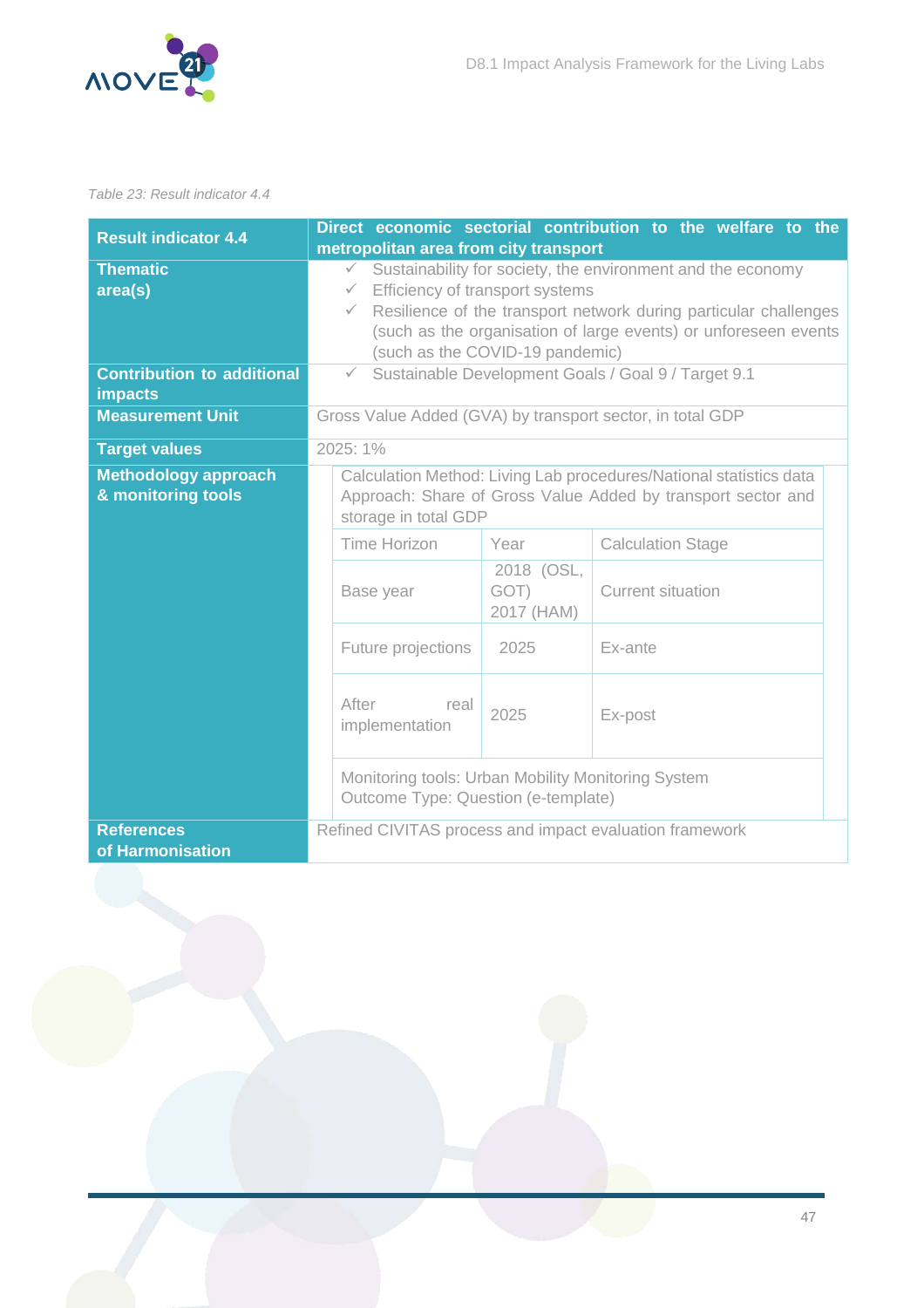

#### <span id="page-48-0"></span>*Table 24: Result indicator 4.5*

| <b>Result indicator 4.5</b>                                     | surrounding the hubs                                                                                                                                                                |                                                   | Increase of pedestrian density/people walking by the areas |  |
|-----------------------------------------------------------------|-------------------------------------------------------------------------------------------------------------------------------------------------------------------------------------|---------------------------------------------------|------------------------------------------------------------|--|
| <b>Thematic</b><br>area(s)<br><b>Contribution to additional</b> | Spatial requirements of operators and users<br>$\checkmark$<br>$\checkmark$ Accessibility to the Scan-Med TEN-T corridor<br>Sustainable & Smart Mobility Strategy<br>$\checkmark$   |                                                   |                                                            |  |
| <b>impacts</b>                                                  |                                                                                                                                                                                     |                                                   |                                                            |  |
| <b>Measurement Unit</b>                                         | Percent                                                                                                                                                                             |                                                   |                                                            |  |
| <b>Target values</b>                                            | 2025: 15%                                                                                                                                                                           |                                                   |                                                            |  |
| <b>Methodology approach</b><br>& monitoring tools               | Method: Transport Modelling<br>Modelling Approach: Agent - based modelling<br>Input Data: Data collection local level (Field observations, cities,<br>national statistics agencies) |                                                   |                                                            |  |
|                                                                 | Time Horizon                                                                                                                                                                        | Year                                              | Calculation stage                                          |  |
|                                                                 | Base year                                                                                                                                                                           | Measured<br>before<br>innovations are<br>deployed | <b>Current situation</b>                                   |  |
|                                                                 | Future projections                                                                                                                                                                  | Ex-ante                                           |                                                            |  |
|                                                                 | After<br>real<br>implementation                                                                                                                                                     | 2025                                              | Ex-post                                                    |  |
|                                                                 | Monitoring Tools: Urban Mobility Monitoring System<br>Outcome Type: Dataset                                                                                                         |                                                   |                                                            |  |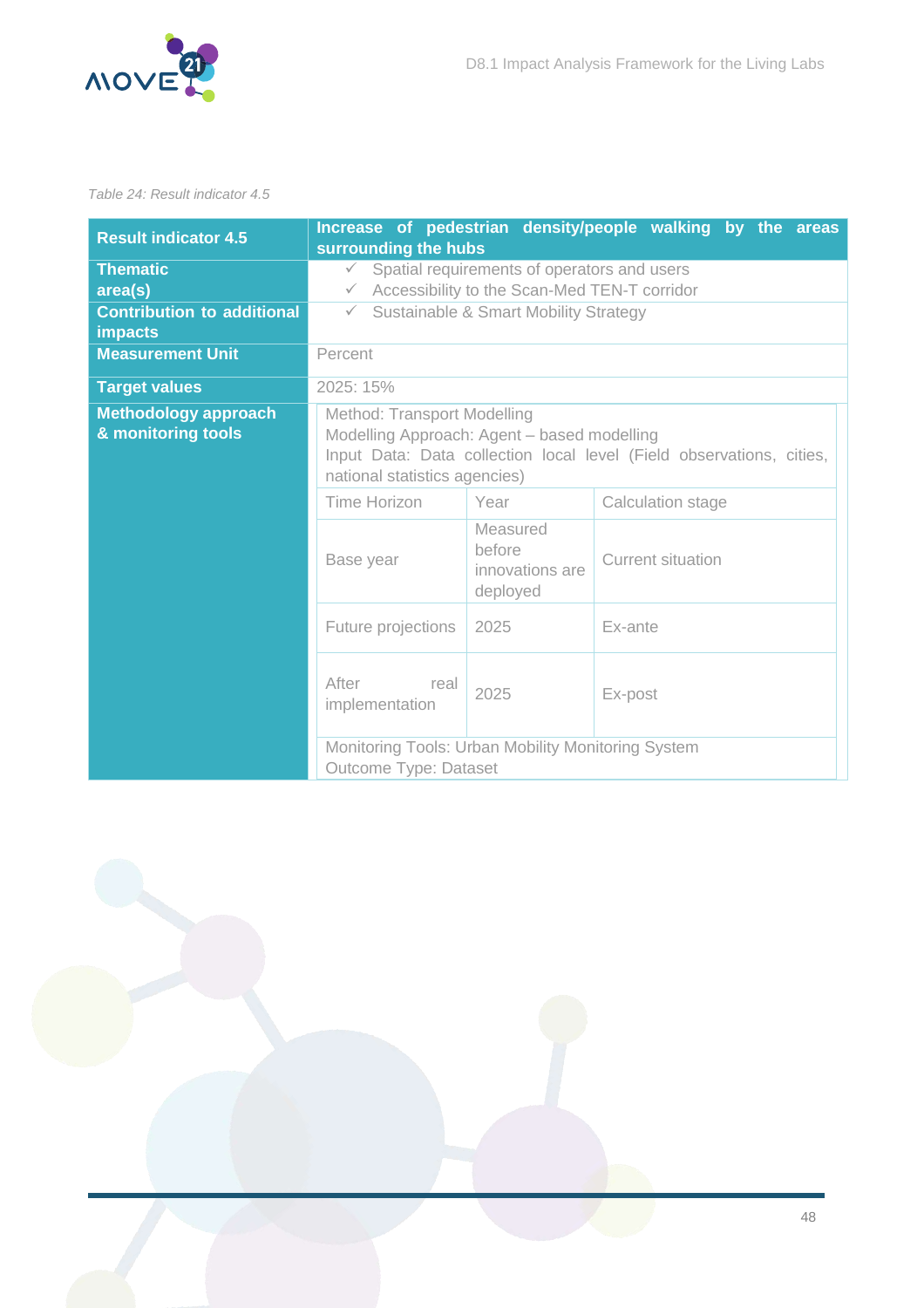

#### <span id="page-49-0"></span>*Table 25: Result indicator 4.6*

| <b>Result indicator 4.6</b>                         | Increase of younger population in areas of interest (neigborhoods<br>of interventions)                                                                                                     |                                                   |                                                        |  |
|-----------------------------------------------------|--------------------------------------------------------------------------------------------------------------------------------------------------------------------------------------------|---------------------------------------------------|--------------------------------------------------------|--|
| <b>Thematic</b><br>area(s)                          | Social characteristics of place and surroundings<br>$\checkmark$<br>Accessibility to the Scan-Med TEN-T corridor<br>$\checkmark$                                                           |                                                   |                                                        |  |
| <b>Contribution to additional</b><br><b>impacts</b> |                                                                                                                                                                                            |                                                   | √ Sustainable Development Goals / Goals 9 / Target 9.1 |  |
| <b>Measurement Unit</b>                             | Percent                                                                                                                                                                                    |                                                   |                                                        |  |
| <b>Target values</b>                                | 2025: 15%                                                                                                                                                                                  |                                                   |                                                        |  |
| <b>Methodology approach</b><br>& monitoring tools   | Method: Transport Modelling<br>Modelling Approach: Agent - based modelling<br>Input Data: Data collection local level (Provided by city administrations,<br>national statistics, agencies) |                                                   |                                                        |  |
|                                                     | Time Horizon                                                                                                                                                                               | Year                                              | Calculation stage                                      |  |
|                                                     | Base year                                                                                                                                                                                  | Measured<br>before<br>innovations are<br>deployed | <b>Current situation</b>                               |  |
|                                                     | Future projections                                                                                                                                                                         | 2025                                              | Ex-ante                                                |  |
|                                                     | After<br>real<br>implementation                                                                                                                                                            | 2025                                              | Ex-post                                                |  |
|                                                     | Monitoring Tools: Urban Mobility Monitoring System<br>Outcome Type: Dataset                                                                                                                |                                                   |                                                        |  |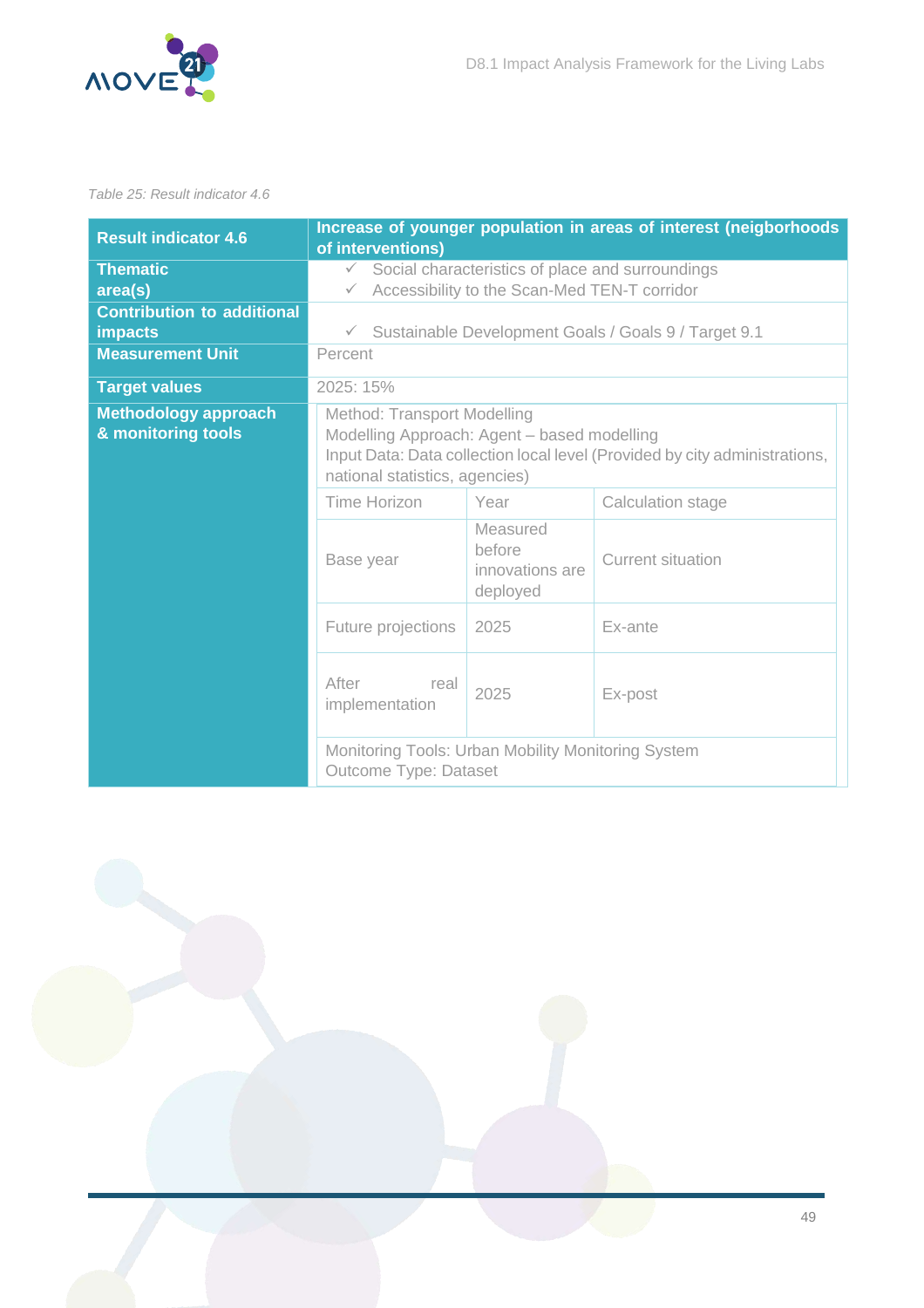

#### <span id="page-50-0"></span>*Table 26: Result indicator 4.7*

| <b>Result indicator 4.7</b>                         | Number of policy solutions proposed or implemented for ensuring<br>the successful establishment of MOVE21 mobility hubs per Living<br>Lab |                                                   |                                                                |  |
|-----------------------------------------------------|-------------------------------------------------------------------------------------------------------------------------------------------|---------------------------------------------------|----------------------------------------------------------------|--|
| <b>Thematic</b>                                     | $\checkmark$                                                                                                                              | Governance drivers and barriers                   |                                                                |  |
| area(s)                                             | $\checkmark$                                                                                                                              |                                                   | Adequacy and effectiveness of policy and business frameworks   |  |
| <b>Contribution to additional</b><br><b>impacts</b> | $\checkmark$                                                                                                                              |                                                   | Sustainable Development Goals / Goal 11 / Target 11.3          |  |
| <b>Measurement Unit</b>                             | <b>Numbers</b>                                                                                                                            |                                                   |                                                                |  |
| <b>Target values</b>                                | 2025:7                                                                                                                                    |                                                   |                                                                |  |
| <b>Methodology approach</b><br>& monitoring tools   | Calculation Method: Living Lab procedures<br>Approach: Questionnaire Survey answered by city administrations                              |                                                   |                                                                |  |
|                                                     | <b>Time Horizon</b>                                                                                                                       | Year                                              | Calculation stage                                              |  |
|                                                     | Base year                                                                                                                                 | Measured<br>before<br>innovations are<br>deployed | <b>Current situation</b>                                       |  |
|                                                     | Future projections                                                                                                                        | 2025                                              | Ex-ante                                                        |  |
|                                                     | After<br>real<br>implementation                                                                                                           | 2025                                              | Ex-post                                                        |  |
|                                                     | monitoring<br>Outcome Type: Question (e-template)                                                                                         |                                                   | Monitoring Tools: Urban Mobility Monitoring System, Reflective |  |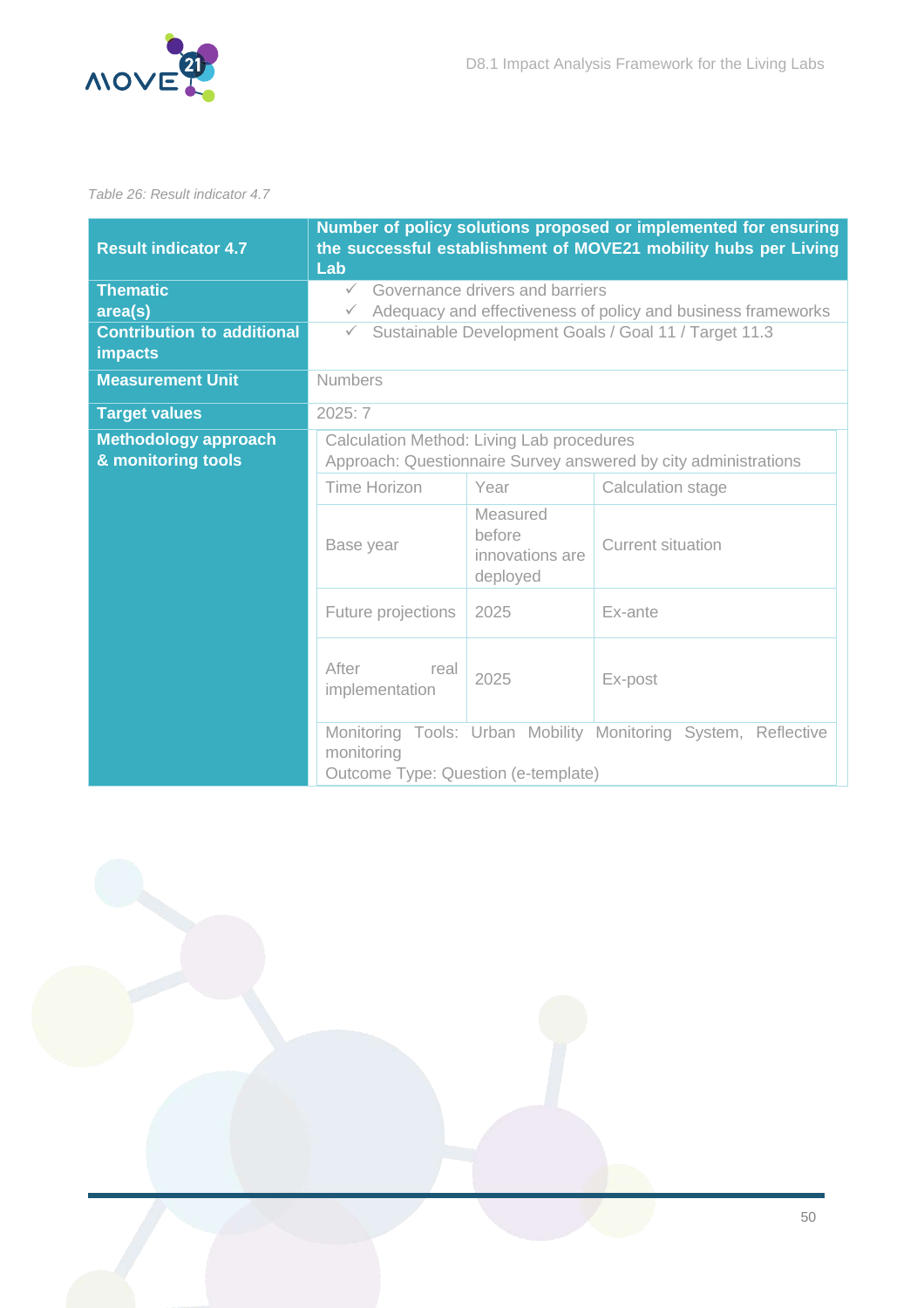

#### <span id="page-51-0"></span>*Table 27: Result indicator 4.8*

| <b>Result indicator 4.8</b>                         | Number of strategic plans that will be reformulated based on the<br>results of MOVE21 in the 3 Living Labs |                                                       |                   |  |
|-----------------------------------------------------|------------------------------------------------------------------------------------------------------------|-------------------------------------------------------|-------------------|--|
| <b>Thematic</b><br>area(s)                          | $\checkmark$ Policy coherence,                                                                             |                                                       |                   |  |
| <b>Contribution to additional</b><br><b>impacts</b> | Sustainable Development Goals / Goal 17 / Target 17.14<br>$\checkmark$                                     |                                                       |                   |  |
| <b>Measurement Unit</b>                             | <b>Number</b>                                                                                              |                                                       |                   |  |
| <b>Target values</b>                                | $2025: >3$ (one per LL)                                                                                    |                                                       |                   |  |
| <b>Methodology approach</b><br>& monitoring tools   | Method: Living Lab procedures<br>Approach: WP6 internal procedures                                         |                                                       |                   |  |
|                                                     | Time Horizon                                                                                               | Year                                                  | Calculation stage |  |
|                                                     | MOVE21 duration                                                                                            | At the end of the<br>capacity building<br>activities. | Ex-post           |  |
|                                                     | Monitoring tools: Urban Mobility Monitoring System<br>Outcome Type: Question (e-template)                  |                                                       |                   |  |

#### <span id="page-51-1"></span>*Table 28: Result indicator 4.9*

| <b>Result indicator 4.9</b>                       | Living Labs' Increased innovation capacity regarding organizational<br>issues for implementing innovative mobility solutions |                                                       |                   |
|---------------------------------------------------|------------------------------------------------------------------------------------------------------------------------------|-------------------------------------------------------|-------------------|
| <b>Thematic</b><br>area(s)                        | Increase innovation capacity                                                                                                 |                                                       |                   |
| <b>Contribution to additional</b><br>impacts      | Sustainable Development Goals / Goal 17 / Target 17.14<br>$\checkmark$                                                       |                                                       |                   |
| <b>Measurement Unit</b>                           | Number                                                                                                                       |                                                       |                   |
| <b>Target value</b>                               | 2025:3%                                                                                                                      |                                                       |                   |
| <b>Methodology approach</b><br>& monitoring tools | Method: Living Lab procedures<br>Approach: WP6 internal procedures                                                           |                                                       |                   |
|                                                   | Time Horizon                                                                                                                 | Year                                                  | Calculation stage |
|                                                   | MOVE21 duration                                                                                                              | At the end of the<br>capacity building<br>activities. | Ex-post           |
|                                                   | Monitoring tools: Urban Mobility Monitoring System<br>Outcome Type: Question (e-template)                                    |                                                       |                   |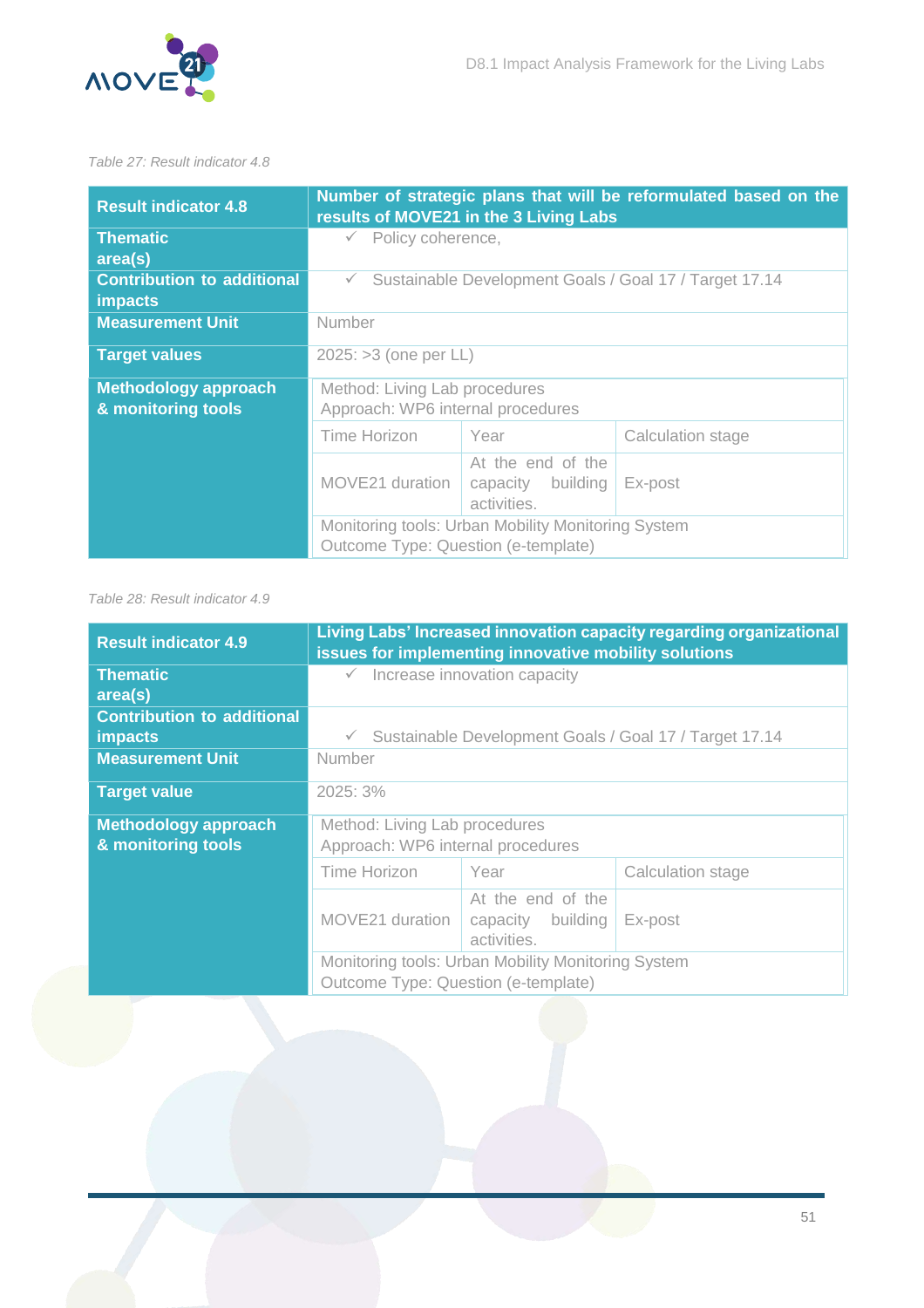

#### <span id="page-52-0"></span>*Table 29: Result indicator 4.10*

| <b>Result indicator 4.10</b>                      |                                                                                           |                                                       | Living Labs' Increased innovation capacity regarding knowledge<br>management needed for implementing innovative mobility solutions |
|---------------------------------------------------|-------------------------------------------------------------------------------------------|-------------------------------------------------------|------------------------------------------------------------------------------------------------------------------------------------|
| <b>Thematic</b><br>area(s)                        | $\checkmark$ Increase innovation capacity                                                 |                                                       |                                                                                                                                    |
| <b>Contribution to additional</b>                 |                                                                                           |                                                       |                                                                                                                                    |
| <b>impacts</b><br><b>Measurement Unit</b>         | Sustainable Development Goals / Goal 17 / Target 17.14<br><b>Number</b>                   |                                                       |                                                                                                                                    |
| <b>Target value</b>                               | 2025: %3                                                                                  |                                                       |                                                                                                                                    |
| <b>Methodology approach</b><br>& monitoring tools | Method: Living Lab procedures<br>Approach: WP6 internal procedures                        |                                                       |                                                                                                                                    |
|                                                   | Time Horizon                                                                              | Year                                                  | Calculation stage                                                                                                                  |
|                                                   | MOVE21 duration                                                                           | At the end of the<br>capacity building<br>activities. | Ex-post                                                                                                                            |
|                                                   | Monitoring tools: Urban Mobility Monitoring System<br>Outcome Type: Question (e-template) |                                                       |                                                                                                                                    |

#### <span id="page-52-1"></span>*Table 30: Result indicator 4.11*

| <b>Result indicator 4.11</b>                                                              | Perceived improved understanding of the potential for the upscaling<br>of MOVE21 solutions per Living Lab                                                                       |      |         |  |
|-------------------------------------------------------------------------------------------|---------------------------------------------------------------------------------------------------------------------------------------------------------------------------------|------|---------|--|
| <b>Thematic</b><br>area(s)                                                                | Sustainability for society, the environment, and the economy<br>$\checkmark$<br>Efficiency of transport systems<br>$\checkmark$<br>Increase Innovation Capacity<br>$\checkmark$ |      |         |  |
| <b>Contribution to additional</b><br><b>impacts</b>                                       | Mission board climate neutral and smart cities objectives<br>$\checkmark$<br>Sustainable Development Goals / Goals 9 / Target 9.1<br>$\checkmark$                               |      |         |  |
| <b>Measurement Unit</b>                                                                   | Qualitative scale: (1: poor, 5: good)                                                                                                                                           |      |         |  |
| <b>Methodology approach</b><br>& monitoring tools                                         | Calculation Method: Living Lab procedures<br>Approach: Questionnaire Survey answered by city administrations<br><b>Time Horizon</b><br>Year<br><b>Calculation Stage</b>         |      |         |  |
|                                                                                           | Future<br>projections                                                                                                                                                           | 2025 | Ex-ante |  |
|                                                                                           | After<br>real<br>2025<br>Ex-post<br>implementation                                                                                                                              |      |         |  |
| Monitoring tools: Urban Mobility Monitoring System<br>Outcome Type: Question (e-template) |                                                                                                                                                                                 |      |         |  |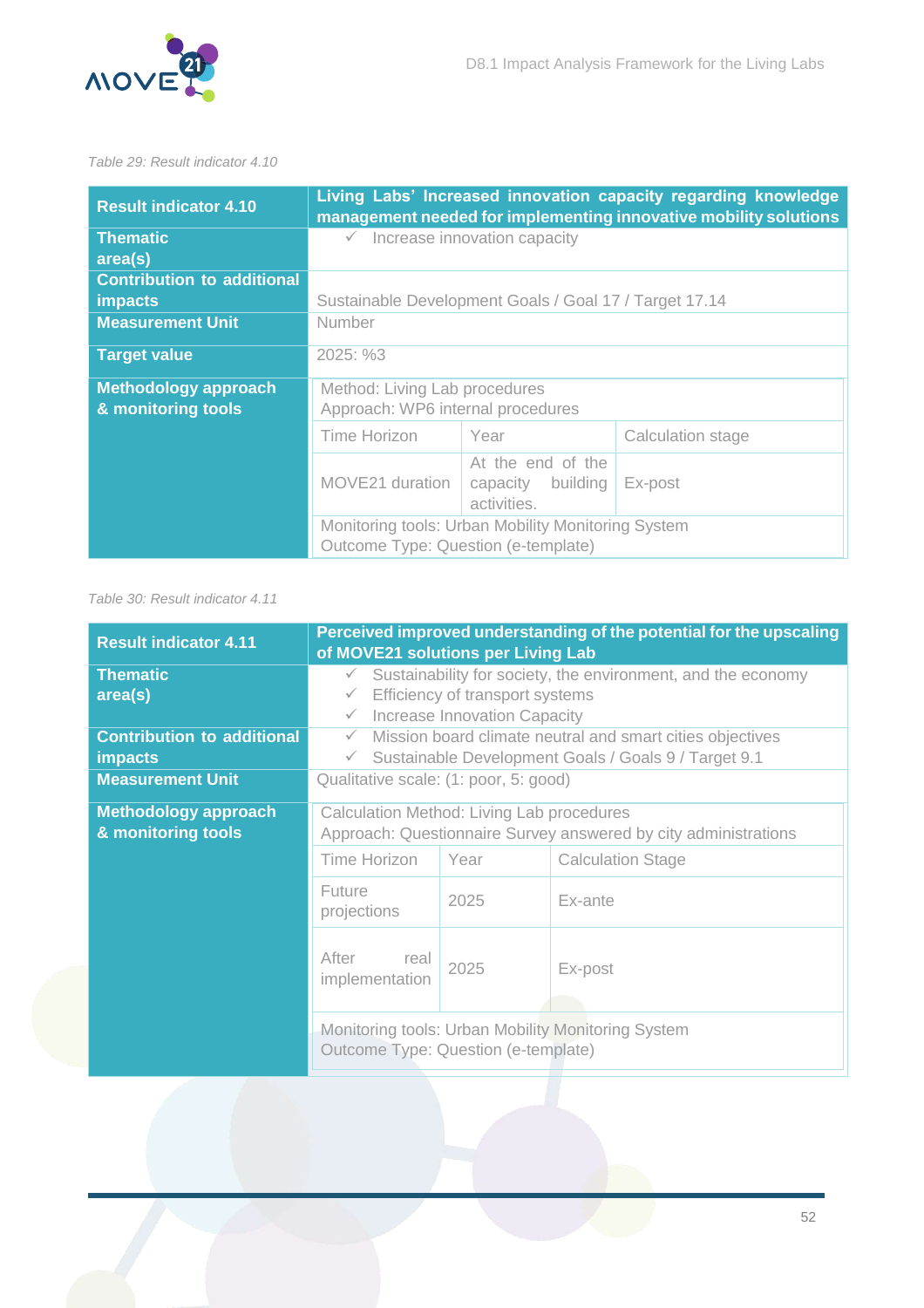

# <span id="page-53-0"></span>**5 Next Steps**

The next steps concern the calculation and monitoring of each individual result indicator and the integration of these results in order to monitor the progress of each impact area per project time slot (ex-ante, ex-durante, ex-post). A key role throughout the monitoring process will have the UMMS, which will be structured in order to facilitate the organized and systematic calculation and analysis of the KPIs. During the continuous exchange of data, and the evaluation of the available information by the different WPs and the Living Lab cities, possible modifications of the current framework would take place in order to ensure that the KPIs proposed by the project are based on accurate data and which will result in a realistic impact assessment.

In addition to the monitoring and analysis of the values of the result indicators, the alignment of the indicators with the strategic documents, policies and thematic areas presented in sub-Chapter 3.2 will take place. The alignment will be achieved and maintained through the continuous data update, the design and implementation of the questionnaire surveys and interviews and the actual appraising of the result indicators values.

Therefore, following step by step the methodological approach presented at the impact assessment framework, the periodical calculation of the indicators will take place, as well as the integration of these values per impact area. In every stage of this procedure (ex-ante, ex-durante, ex-post), the results will be carefully studied while the comparison of the targeted and the calculated values (as stated per indicator methodology sheet) will give feedback to the three Living Labs for discussing possible modifications in the innovative mobility solutions implementation or/and operation. This is exactly the main reason that the assessment framework has been designed as a periodical procedure and will be implemented in specific time slots of the project lifetime. To avoid failures that would be showed in the ex-post evaluation when modifications are hard to realize.

What must be noted at this point, is the possible modification of some KPIs, if there will be barriers in the collection of the pre-described data that is needed for their calculation or if the data provided by the Living Labs is not accurate. In order to ensure that the impact framework results will mirror the real achievements of the project, alternative data will be gathered and specific modifications would be realized in the calculation of the relative KPIs.

Finally, the next steps include the use of the current framework as a foundation for the structure of the framework of the replicator cities, paving the way for and influencing the replicator cities to implement their selected innovative mobility solutions.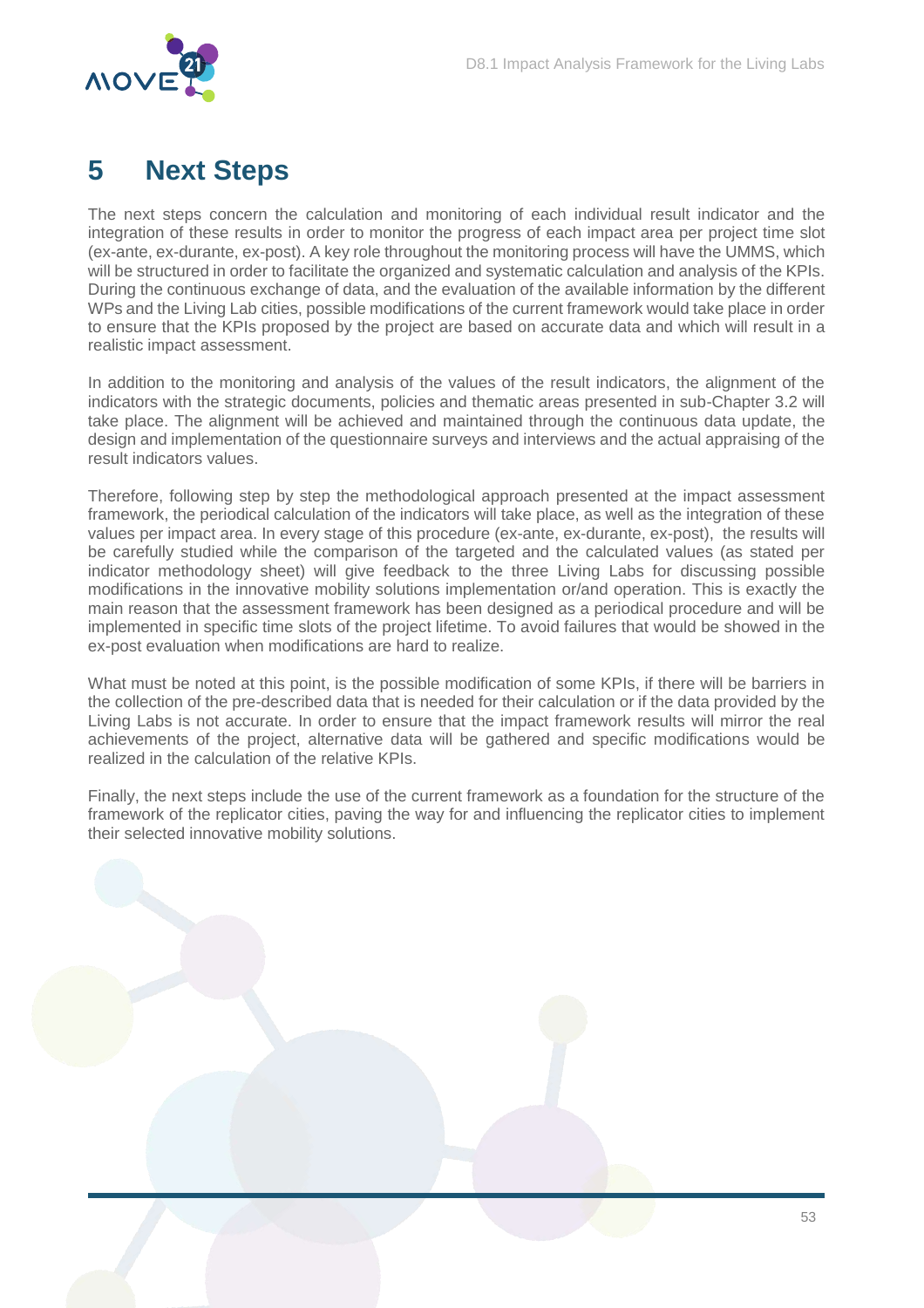

# <span id="page-54-0"></span>**6 References**

- [1] European Commission (2020). COMMUNICATION FROM THE COMMISSION TO THE EUROPEAN PARLIAMENT, THE COUNCIL, THE EUROPEAN ECONOMIC AND SOCIAL COMMITTEE AND THE COMMITTEE OF THE REGIONS. Sustainable and Smart Mobility Strategy – putting European transport on track for the future. Retrieved from: [https://eur](https://eur-lex.europa.eu/legal-content/EN/TXT/?uri=CELEX%3A52020DC0789)[lex.europa.eu/legal-content/EN/TXT/?uri=CELEX%3A52020DC0789](https://eur-lex.europa.eu/legal-content/EN/TXT/?uri=CELEX%3A52020DC0789)
- [2] European Commission (2020): 100 climate-neutral cities by 2030 by and for the citizens. Interim report of the mission board for climate-neutral and smart cities: Retrieved from: [https://op.europa.eu/en/web/eu-law-and-publications/publication-detail/-/publication/82f1df57](https://op.europa.eu/en/web/eu-law-and-publications/publication-detail/-/publication/82f1df57-b68b-11ea-bb7a-01aa75ed71a1) [b68b-11ea-bb7a-01aa75ed71a1](https://op.europa.eu/en/web/eu-law-and-publications/publication-detail/-/publication/82f1df57-b68b-11ea-bb7a-01aa75ed71a1)
- [3] United Nations (2015). "SDG Indicators Global indicator framework for the Sustainable [Development Goals and targets of the 2030 Agenda for Sustainable Development".](https://unstats.un.org/sdgs/indicators/indicators-list/) United Nations Statistics Division (UNSD). Retrieved from https://unstats.un.org/sdgs/indicators/indicators-list/
- [4] European Commission (2020). Sustainable Urban Mobility Indicators (SUMI). Retrieved from: [https://ec.europa.eu/transport/themes/urban/urban\\_mobility/sumi\\_en](https://ec.europa.eu/transport/themes/urban/urban_mobility/sumi_en)
- [5] CIVITAS SATELLITE (2017). Refined CIVITAS process and impact evaluation framework
- [6] European Platform on Sustainable Urban Mobility Plans (2019) Guidelines for developing and implementing a sustainable urban Mobility Plan. Second edition.
- [7] Dijkstra, L., H. Poelman and P. Veneri (2019), "The EU-OECD definition of a functional urban area", OECD Regional Development Working Papers, No. 2019/11, OECD Publishing, Paris, [https://doi.org/10.1787/d58cb34d-en.](https://doi.org/10.1787/d58cb34d-en)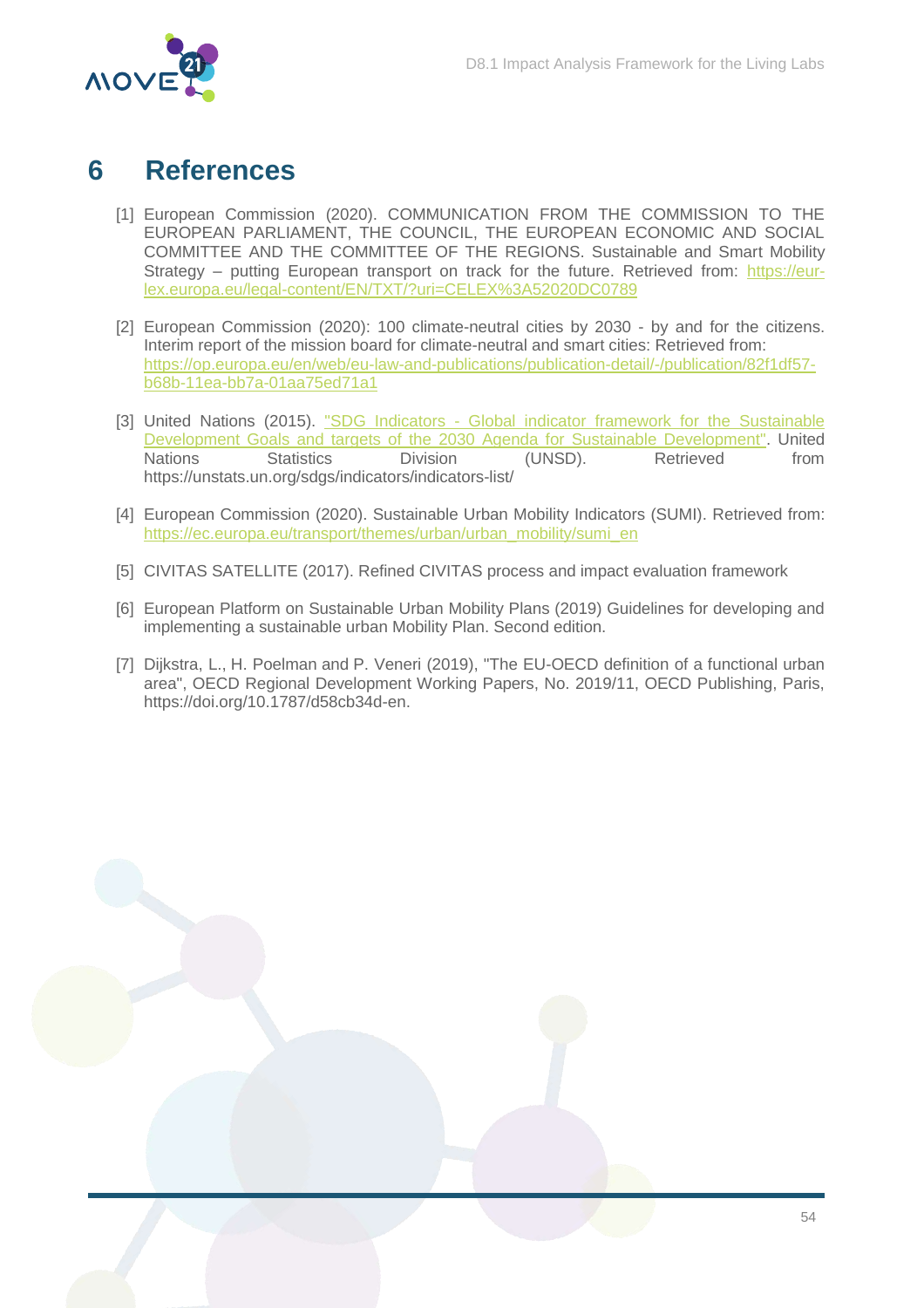

# <span id="page-55-0"></span>**Annex**

<span id="page-55-1"></span>*Table 31: Summary of result indicators (Impact Area 1)*

| Impact 1                          | Long-term decarbonisation                                                                                                   |                                                                                                                                                      |                              |                              |
|-----------------------------------|-----------------------------------------------------------------------------------------------------------------------------|------------------------------------------------------------------------------------------------------------------------------------------------------|------------------------------|------------------------------|
| #                                 | <b>Result indicator</b>                                                                                                     | Assessment<br>mechanism                                                                                                                              | Target Value<br>Year 1: 2025 | Target Value<br>Year 2: 2030 |
| Result<br>indicator<br>1.1        | CO2 reductions from<br>local road transport in<br>Living Lab cities: private<br>cars, vans, heavy<br>vehicles (incl. buses) | Use of energy or<br>driven.<br>km<br>collection<br>Data<br>local<br>level<br>(Living Lab cities,<br>national statistics<br>agencies),<br>simulations | $-15%$                       | $-30%$                       |
| <b>Result</b><br>indicator<br>1.3 | No.<br>of<br>MOVE <sub>21</sub><br>innovations upscaled in<br>the three Living Labs                                         | Policy,<br>administrative<br>$O^r$<br>commercial<br>decisions                                                                                        | 12                           | $\overline{\phantom{a}}$     |
| Result<br>indicator<br>1.6        | Increased<br>capacity to<br>incorporate data-driven<br>approaches in mobility<br>planning                                   | Qualitative survey<br>answered by city<br>administrations<br>$(scale 1-5)$                                                                           | 5                            | $\overline{\phantom{a}}$     |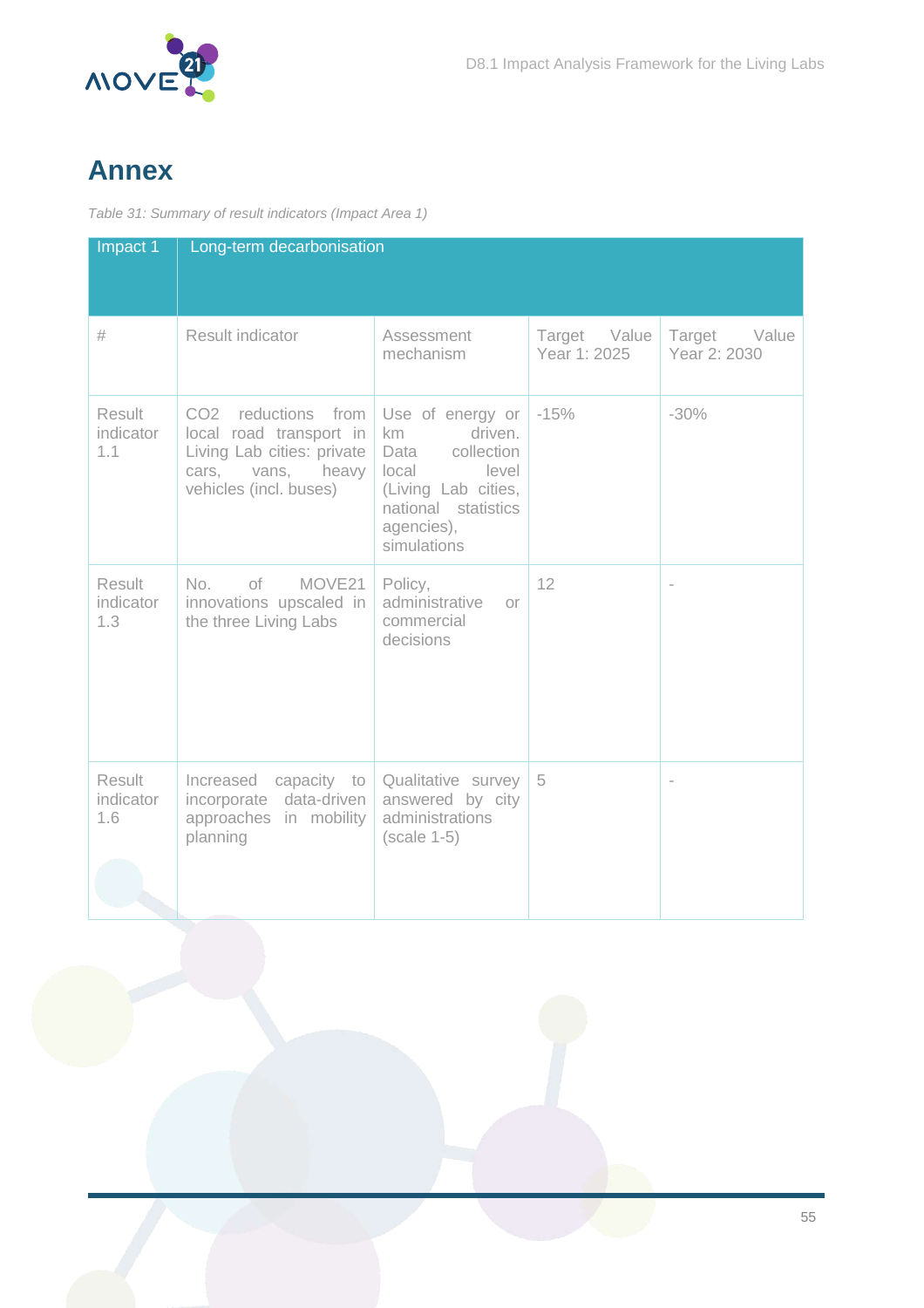

#### <span id="page-56-0"></span>*Table 32: Summary of result indicators (Impact Area 2)*

| Impact 2                          | including for the secure mobility of people and freight during major/sport events                                    | Reliable solutions for a more sustainable, inclusive, safe, and secure mobility system,                                    |                                 |                                     |
|-----------------------------------|----------------------------------------------------------------------------------------------------------------------|----------------------------------------------------------------------------------------------------------------------------|---------------------------------|-------------------------------------|
| #                                 | Result<br>indicator                                                                                                  | Assessment<br>mechanism                                                                                                    | Value<br>Target<br>Year 1: 2025 | <b>Target Value</b><br>Year 2: 2030 |
| Result<br>indicator<br>2.1        | Increased<br>self-<br>perceived<br>inclusiveness from the<br>implementation<br>of<br>transport solutions             | Qualitative<br>survey<br>answered<br>by<br>citizens (scale 1-5)                                                            | $\overline{4}$                  |                                     |
| Result<br>indicator<br>2.2        | Increase of perceived<br>security<br>(crime,<br>COVID-19 etc.) in the<br>city-transport system                       | Qualitative<br>survey<br>answered<br>by<br>citizens (scale 1-5)                                                            | $\overline{4}$                  |                                     |
| Result<br>indicator<br>2.4        | Reduction in transport<br>related noise pollution                                                                    | Data collection local<br>level (cities, national<br>statistics agencies),<br>simulations                                   |                                 | $-20%$                              |
| Result<br>indicator<br>2.5        | Reduction in transport<br><b>Nox</b><br>related<br>air<br>pollution as a result of<br>deployed MOVE21<br>innovations | Use of energy or km<br>driven.<br>Data collection local<br>level (cities, national<br>statistics agencies),<br>simulations |                                 | $-15%$                              |
| <b>Result</b><br>indicator<br>2.6 | Reduction in transport<br>related PM2.5 air<br>pollution as a result of<br>deployed MOVE21<br>innovations            | Data collection local<br>level (cities, national<br>statistics agencies),<br>simulations                                   |                                 | $-8%$                               |
|                                   | Decrease of average<br>travel time loss per                                                                          | Simulation                                                                                                                 | $-20%$                          |                                     |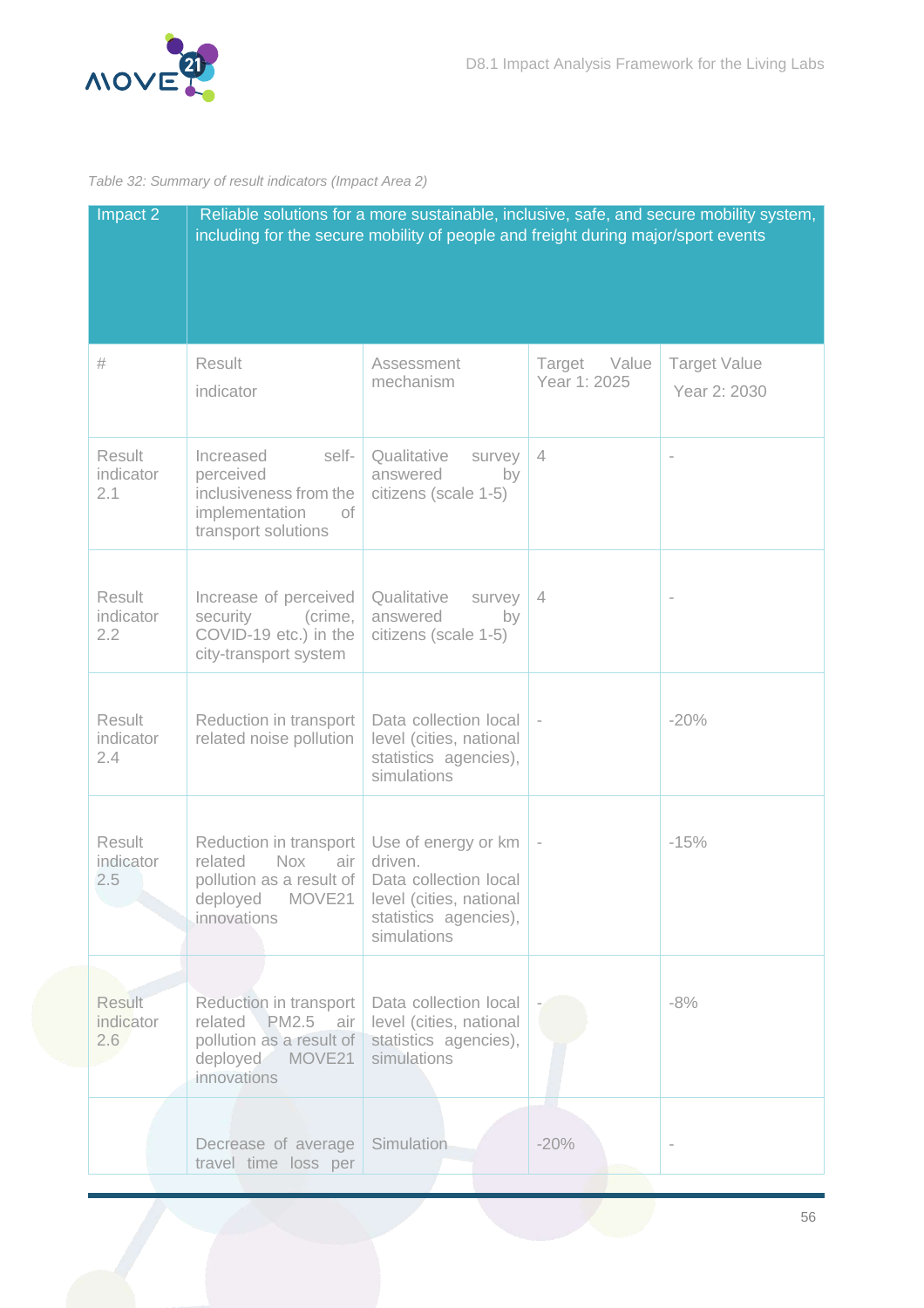

| Result<br>indicator<br>2.7 | visitor of large (sports)<br>events                                                          |            |                        |                  |
|----------------------------|----------------------------------------------------------------------------------------------|------------|------------------------|------------------|
| Result<br>indicator<br>2.8 | of gender<br>Increase<br>pedestrian<br>mix<br>in<br>usage<br>space<br>per<br>Living Lab city | Simulation | Male:<br>Female<br>1:1 | Male: Female 1:1 |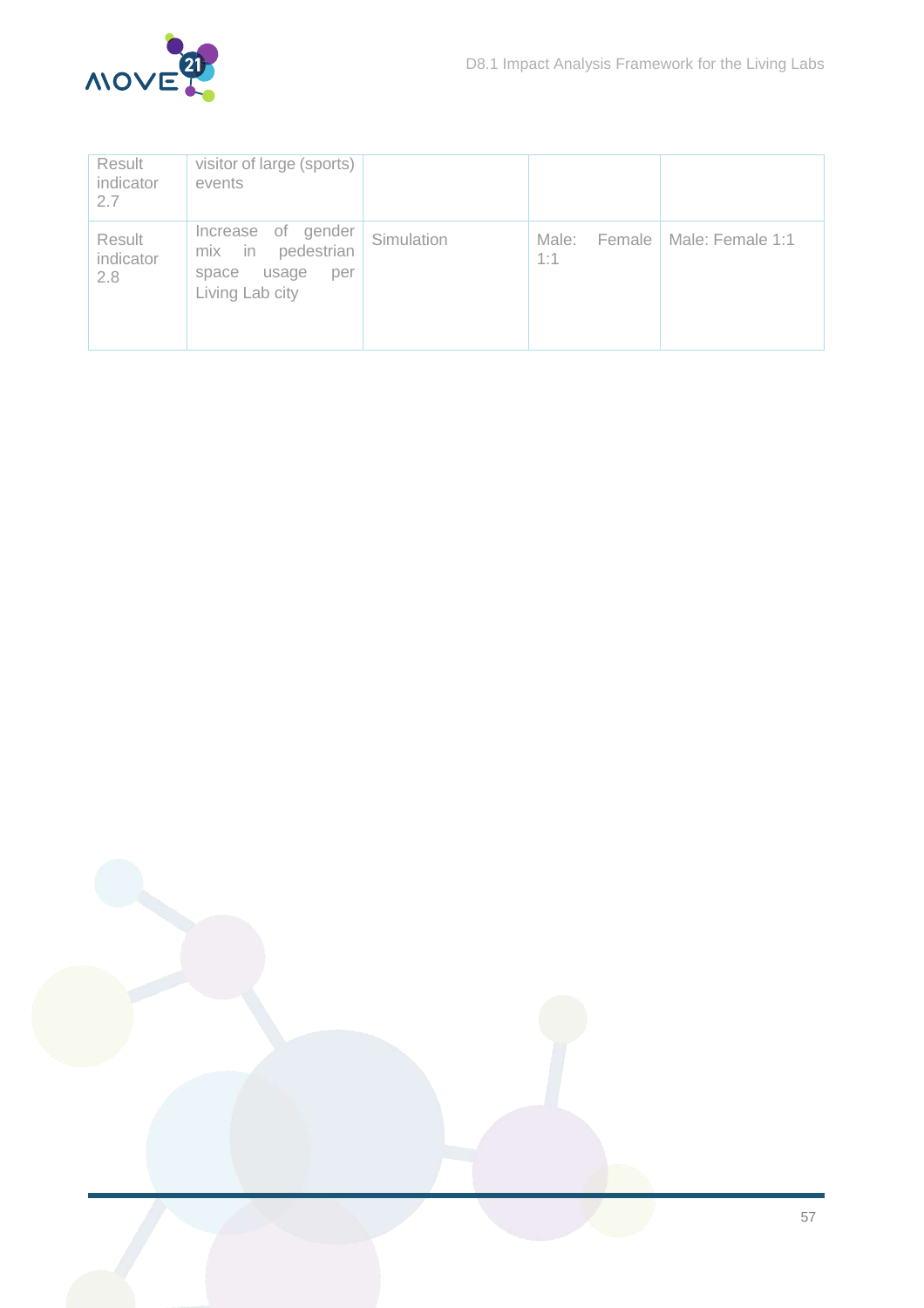

#### <span id="page-58-0"></span>*Table 33: Summary of result indicators (Impact Area 3)*

| Impact 3                          | Clear<br>networks/systems covering the TEN-T urban nodes or equivalent, and their access to<br>the relevant TEN-T corridor(s) or equivalent transport corridors for transport of freight<br>and/or passengers | improvements of the efficiency and accessibility of the                        |                                 | transport                           |
|-----------------------------------|---------------------------------------------------------------------------------------------------------------------------------------------------------------------------------------------------------------|--------------------------------------------------------------------------------|---------------------------------|-------------------------------------|
| #                                 | Result<br>indicator                                                                                                                                                                                           | Assessment<br>mechanism                                                        | Value<br>Target<br>Year 1: 2025 | <b>Target Value</b><br>Year 2: 2030 |
| Result<br>indicator<br>3.1        | No. of implemented<br>MOVE21 innovations<br>in the Living Labs                                                                                                                                                | Policy,<br>administrative<br>Οľ<br>commercial<br>decisions                     | 15                              |                                     |
| Result<br>indicator<br>3.3        | No.<br>of<br>new<br>(micro)hubs<br>as a<br>result of the Project                                                                                                                                              | Policy,<br>administrative<br>Οľ<br>commercial<br>decisions                     | 15                              |                                     |
| Result<br>indicator<br>3.4        | No. of improvements<br>in existing hubs as a<br>result of the Project                                                                                                                                         | Policy,<br>administrative<br>Οľ<br>commercial<br>decisions                     | 33                              |                                     |
| Result<br>indicator<br>3.5        | No. of daily usages of<br>new hubs                                                                                                                                                                            | Hub traffic<br>counts<br>/Simulation                                           | 1milion                         | $\bar{a}$                           |
| Result<br>indicator<br>3.6        | Load factors in urban<br>freight as a result of<br>MOVE21                                                                                                                                                     | Survey answered by<br>freight companies                                        | 70%                             |                                     |
| Result<br>indicator<br>3.7        | Reduced number of<br>(freight)<br>heavy<br>vehicles<br>in.<br>circulation as a result<br>Οf<br>the<br>implementations                                                                                         | Survey answered by  <br>freight<br>companies,<br>counts/traffic<br>volume data | $-4%$                           | $\sqrt{a}$                          |
| <b>Result</b><br>indicator<br>3.8 | Increase<br>in.<br>zero<br>emission light<br>duty<br>electric vehicles                                                                                                                                        | collection by<br>Data<br>cities                                                | 50%                             | 100%                                |
| Result<br>indicator<br>3.9        | Increase in<br>public<br>transport use                                                                                                                                                                        | Data collection by<br>public<br>transport<br>companies                         | 15%                             |                                     |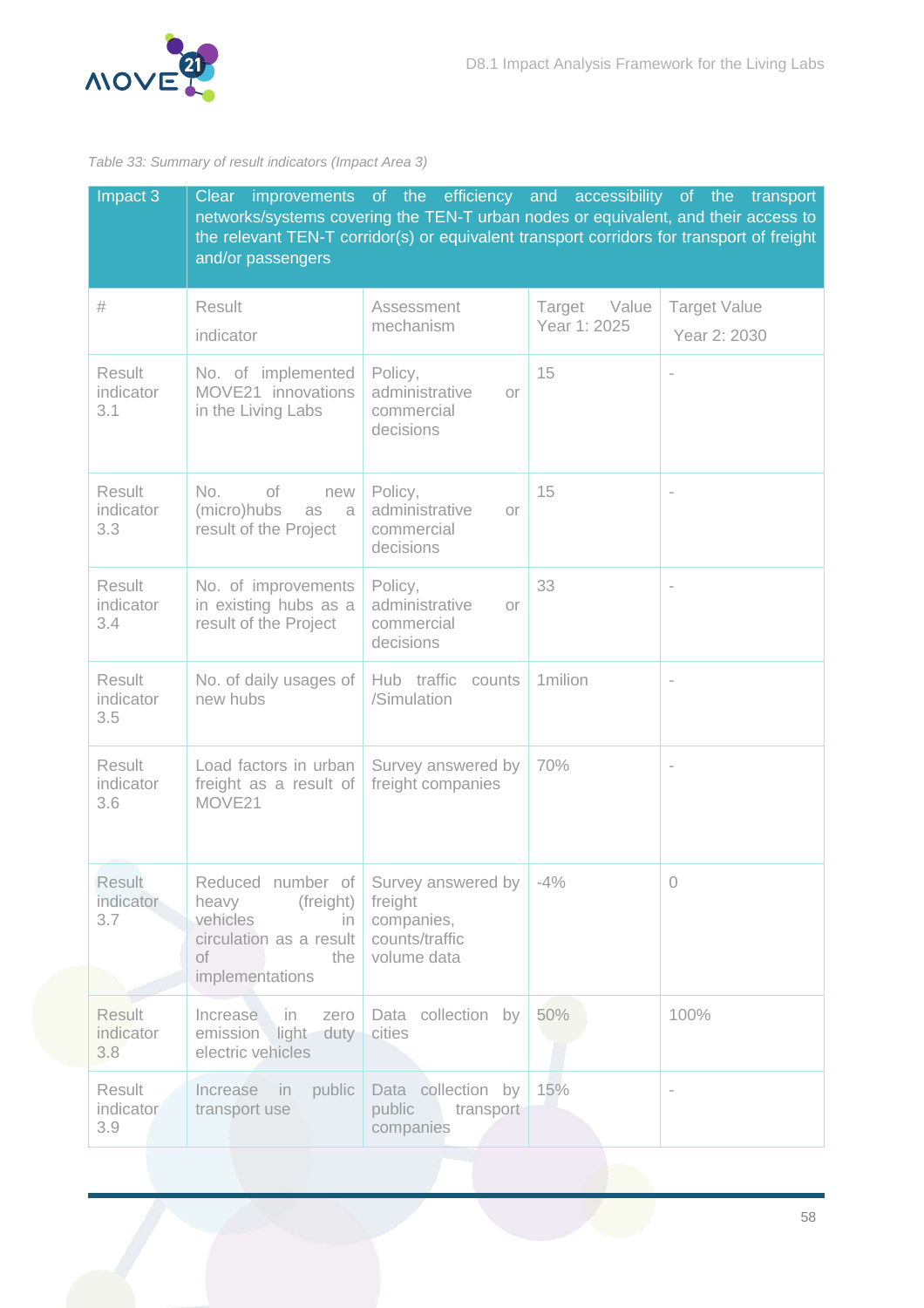

| Result<br>indicator<br>3.13 | points'<br>Exchange<br>delays<br>decrease of<br>shift<br>modal<br>and<br>associated<br>with<br>MOVE21 hubs | Simulations                  | $\sim$ |
|-----------------------------|------------------------------------------------------------------------------------------------------------|------------------------------|--------|
| Result<br>indicator<br>3.14 | Number<br>оf<br>interoperable systems<br>of innovative solutions<br>adopted in the Living<br>Lab cities.   | Data collection by<br>cities | $\,$   |

<span id="page-59-0"></span>*Table 34: Summary of result indicators (Impact Area 4)*

| Impact 4                          | Positive long-term impacts on social cohesion, economic development, and public<br>perception, resulting in behavioural change and policy change          |                                                                                                              |         |                          |
|-----------------------------------|-----------------------------------------------------------------------------------------------------------------------------------------------------------|--------------------------------------------------------------------------------------------------------------|---------|--------------------------|
| #                                 | Result indicator                                                                                                                                          | Assessment<br>mechanism                                                                                      | 2025    | 2030                     |
| Result<br>indicator<br>4.1        | Perceived improved<br>understanding<br>of<br>governance drivers and<br>barriers<br>to<br>implementation<br>of<br>measures                                 | Qualitative<br>survey<br>answered<br>by<br>city administrations<br>$(scale 1-5)$                             | 4.5     | $\overline{\phantom{a}}$ |
| <b>Result</b><br>indicator<br>4.2 | No. of sets of policy<br>solutions implemented<br>ensuring<br>for<br>the<br>successful<br>establishment<br>of<br>MOVE21 mobility hubs<br>and/or solutions | Policy<br>Оľ<br>administrative<br>decisions                                                                  | 6(2024) |                          |
| Result<br>indicator<br>4.3        | Number of MOVE21<br><b>business</b><br>models<br>developed                                                                                                | Commercial<br>decisions                                                                                      | 6       |                          |
| Result<br>indicator<br>4.4        | <b>Direct</b><br>economic<br>sectorial contribution to<br>the welfare to the<br>metropolitan area from<br>city transport                                  | Share of GVA (gross<br>value added) by<br>transport sector and<br>storage in total GDP<br>(Living Lab level) | $1\%$   |                          |
| Result<br>indicator<br>4.5        | Increase of pedestrian<br>density / people walking<br>the<br>by<br>areas<br>surrounding the hubs                                                          | Simulation                                                                                                   | 15%     |                          |